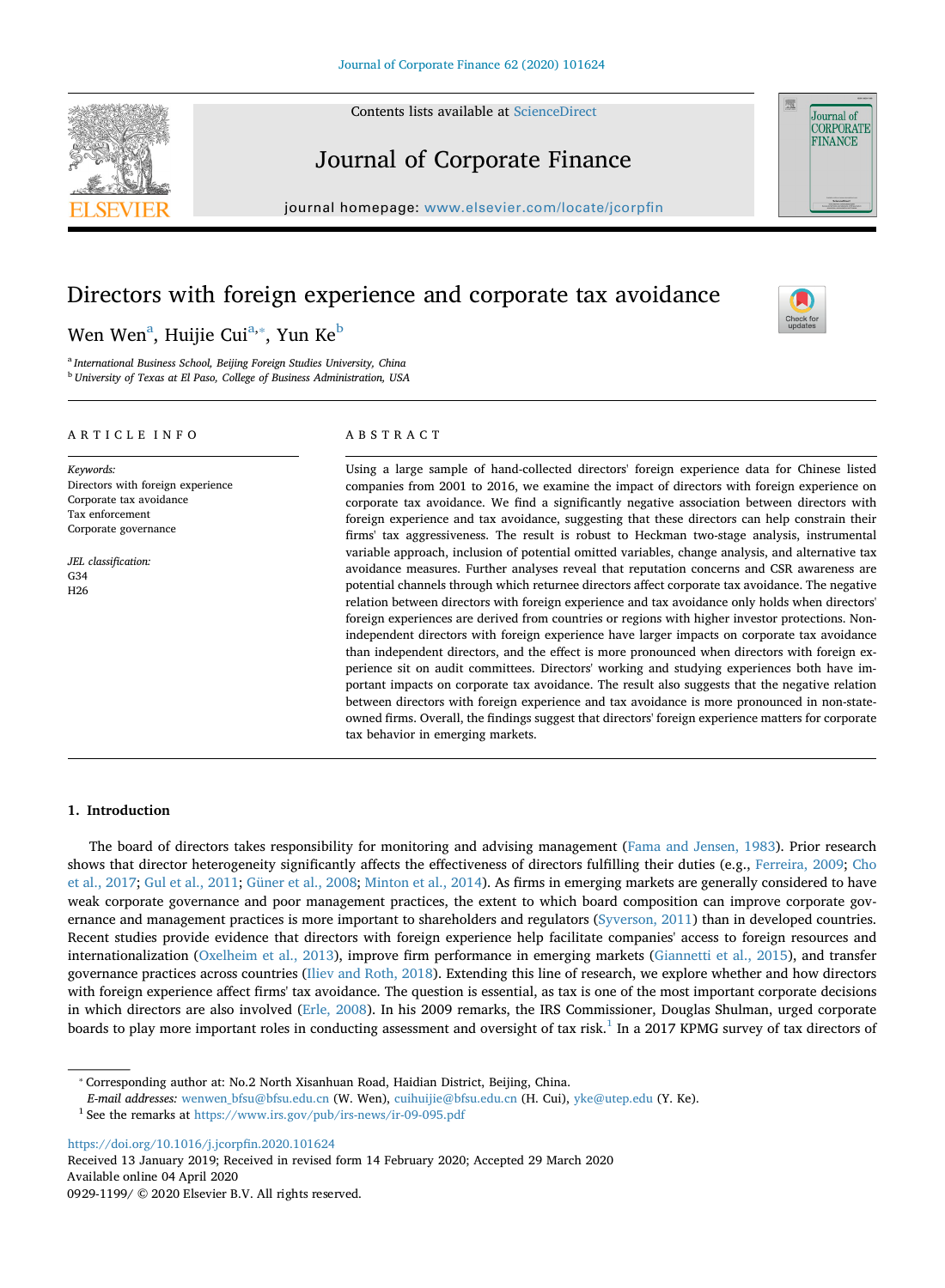multinational companies, over 60% of respondents confirmed that a board member (or board-level individual) takes responsibility for  $tan<sup>2</sup>$ 

Directors with foreign experience, or returnee directors, may affect their firms' tax avoidance decisions in two opposite directions. On the one hand, returnee directors may put shareholder value maximization as their primary duty and ask management teams to reduce tax payment. A few studies provide evidence that managers and directors are punished for tax overpayment and rewarded for tax avoidance ([Chyz and Gaertner, 2018](#page-26-7); [Lanis et al., 2017](#page-27-4)). This may be especially relevant, as managers in some state-owned companies sometimes opt to pay more taxes for their own promotion [\(Bradshaw et al., 2019](#page-26-8)). On the other hand, returnee directors may have greater reputation concerns about firms' tax avoidance and, therefore, monitor management to reduce tax avoidance. In addition, returnee directors are more likely to promote corporate social responsibility (CSR) in their firms ([Zhang et al., 2018](#page-27-5)), and prior study shows that CSR is negatively associated with tax avoidance [\(Hoi et al., 2013\)](#page-27-6). Therefore, it is ex ante unclear how directors with foreign experience might affect their firms' tax avoidance.

We study this question in the Chinese setting because it offers several advantages. First, while the Chinese economy has grown enormously to the second largest economy in the last few decades, the Chinese market is still an emerging market, and management practice is still underdeveloped. The government is eager for highly skilled talents with foreign experience and has devoted great efforts to attract overseas talents since the 1990s ([Giannetti et al., 2015](#page-26-5)). For example, in 2002, the Chinese Communist Party announced its 2002–2005 National Talent Plan and for the first time proposed talent promotion as a national strategy to build a stronger country.<sup>[3](#page-1-1)</sup> Furthermore, in 2008, the Chinese government announced "The Thousand Talents Program,"<sup>[4](#page-1-2)</sup> which provides returnee talents with extraordinary benefits, including high salaries, start-up research funds, housing allowances, schooling for children, and jobs for spouses. However, since corporate governance practice is less developed in China, whether these returnee talents can play their role is still an empirical question. Thus, the effect of directors with foreign experience is of interest to policymakers both in China and other emerging economies outside China. Second, although the Chinese government is eager for highly skilled talents with foreign experience and devotes great efforts to attract overseas talents, the demand still cannot be satisfied [\(Giannetti et al., 2015](#page-26-5)). Many firms do not have directors with foreign experience at all, which creates a sizable variation that enables us to conduct our analysis to find potential effects. Specifically, in China, boards of directors formulate corporate strategies, and top management teams mainly take responsibility for execution. The board chairperson often actively controls and runs the firm ([Chen,](#page-26-9) [2015;](#page-26-9) [Jiang and Kim, 2015](#page-27-7)), which makes it possible for the board to affect corporate tax decisions. Thus, the Chinese setting offers us a good opportunity to investigate this research question.

To examine whether directors with foreign experience affect corporate tax avoidance, we hand collect directors' personal information from corporate disclosures and additional internet sources. The information includes foreign education, work experience, host country in which experience was obtained, and current position in listed companies. We use two variables, one indicator variable and one continuous variable, to capture the extent to which a firm has directors with foreign experience. To measure corporate tax avoidance, we adopt two measures from prior literature based on the effective tax rate and book-tax difference. Using a sample of Chinese listed companies from 2001 to 2016, we find a negative association between directors with foreign experience and tax avoidance, suggesting that directors with foreign experience can help reduce tax aggressiveness. The impact of directors with foreign experience on corporate tax avoidance is both statistically and economically significant.

We perform several tests to ensure the robustness of our main findings. First, our results might suffer from the self-selection problem. Specifically, it is possible that firms engaging less in tax avoidance tend to hire directors with foreign experience, which drives our result. To mitigate the self-selection bias, we apply the Heckman two-stage procedure and find similar results. Second, to alleviate the omitted variable problem, we include several additional variables documented by recent literature in the regression model, and the result remains unchanged. Moreover, we use the instrument variable approach to further mitigate potential endogeneity, and we get similar results. Next, we use change analysis to illustrate the impact of newly-elected directors with foreign experience on tax avoidance, and the result still holds. Finally, we use alternative tax avoidance measures and find consistent results.

Further analyses reveal that the negative relationship is more pronounced in regions with more restricted tax enforcement, suggesting that reputational concerns are one reason that returnee directors monitor and reduce their firms' tax aggressiveness. We also show that firms' CSR performance is positively associated with returnee directors, suggesting that high CSR awareness is a channel through which returnee directors affect corporate tax avoidance. Our results also indicate that only when returnee directors obtained their foreign experience from strongly investor-protective countries or regions can they play an effective monitoring role in corporate tax avoidance activities. Non-independent directors with foreign experience have greater impacts on corporate tax avoidance than independent directors with foreign experience. Those directors with foreign experience who also sit on audit committees have a more significant effect on mitigating tax avoidance. In addition, we find that directors' working experience and studying experience both affect corporate tax avoidance. Finally, the negative relationship is more pronounced in private firms compared with state-owned entities (SOEs). Overall, our evidence is consistent with the conjecture that directors with foreign experience indeed matter for corporate tax avoidance decisions.

This study contributes to the literature in several ways. First, our findings add to the literature on the economic consequences of hiring directors with foreign experience. Recent studies show that directors with foreign experience improve their firms' long-term value [\(Giannetti et al., 2015\)](#page-26-5), corporate innovation ([Yuan and Wen, 2018](#page-27-8)), and information transparency ([Liao et al., 2016\)](#page-27-9). In

<span id="page-1-0"></span><sup>2</sup> See report at <https://home.kpmg.com/content/dam/kpmg/xx/pdf/2018/05/tax-benchmarking-report.pdf>

<span id="page-1-1"></span><sup>3</sup> See detailed information on [http://www.moe.gov.cn/jyb\\_xxgk/gk\\_gbgg/moe\\_0/moe\\_8/moe\\_26/tnull\\_404.html](http://www.moe.gov.cn/jyb_xxgk/gk_gbgg/moe_0/moe_8/moe_26/tnull_404.html) (in Chinese).

<span id="page-1-2"></span><sup>4</sup> Please refer to <http://www.1000plan.org/en/> for detailed information on "The Thousand Talents Program".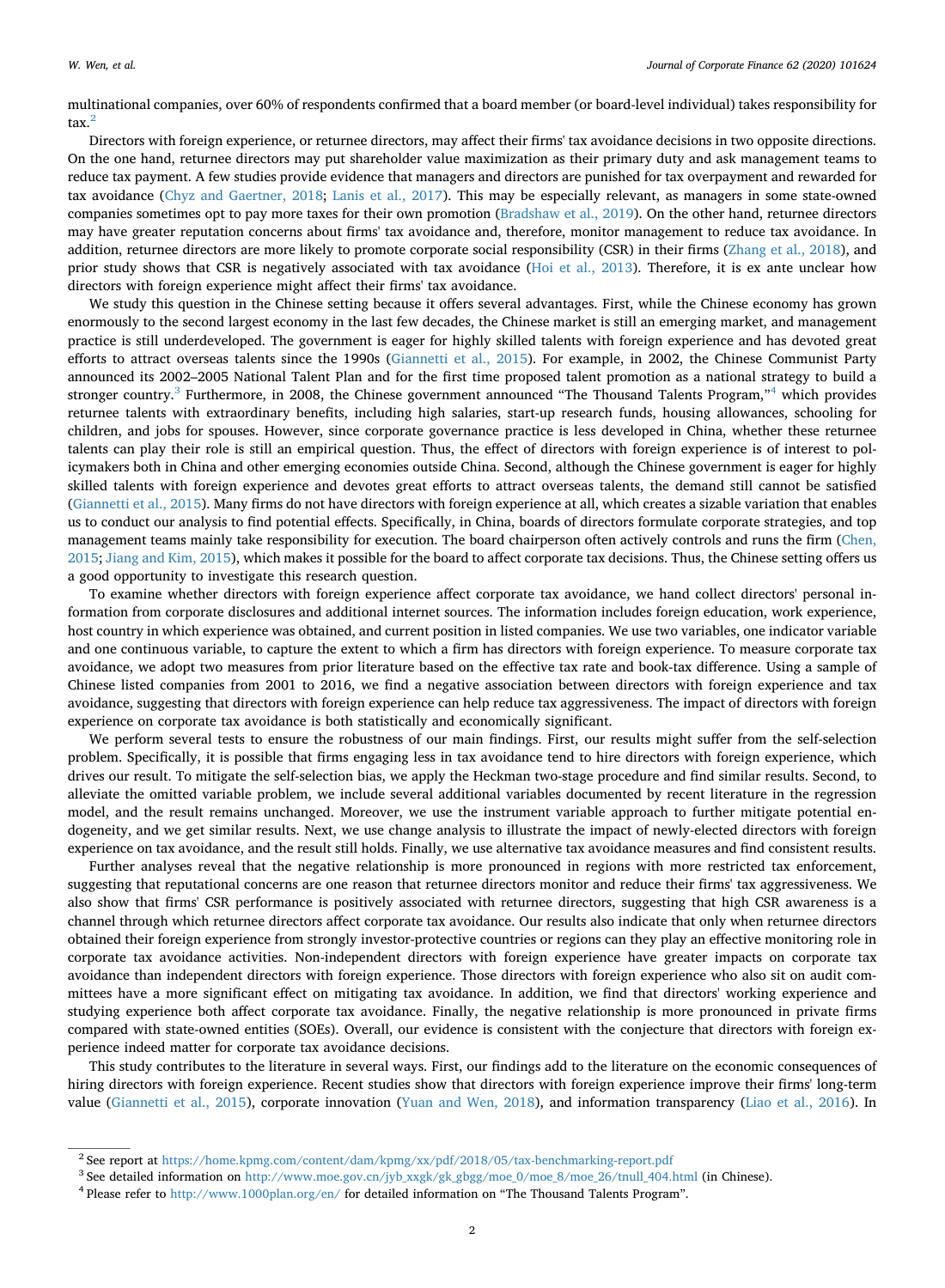addition, [Zhang et al. \(2018\)](#page-27-5) find that directors with foreign experience may advise and monitor managers to pursue additional CSR engagement and therefore promote companies' CSR performance. Our study provides empirical evidence that returnee directors help reduce tax avoidance, which has some policy implications for emerging markets around the world on attracting highly skilled foreign talents. Our study is distinguished from developed country studies. Prior studies examining directors' foreign experience using samples from developed countries find negative effects on corporate governance. For example, using a U.S. sample, [Masulis et al.](#page-27-10) [\(2012\)](#page-27-10) document that foreign directors on boards attend fewer board meetings. Our study complements the literature by providing evidence from an emerging market.

Second, our study extends corporate tax avoidance literature from the perspective of directors' heterogeneity. [Shackelford and](#page-27-11) [Shevlin \(2001\)](#page-27-11) call for future research on the determinants of tax aggressiveness. [Hanlon and Heitzman \(2010\)](#page-27-12) renew this call and point out that tax avoidance can be highly idiosyncratic. Answering these calls, studies investigating the manager- and director-level determinants of tax avoidance emerged in the last decade. [Dyreng et al. \(2010\)](#page-26-10) find evidence that individual executives have incremental effects on firms' tax avoidance. In addition, they call for more studies to identify the factors that may explain firms' tax avoidance from management heterogeneity. A few other papers further explore the determinants of tax avoidance from managerlevel characteristics, such as CEO overconfidence ([Olsen and Stekelberg, 2016](#page-27-13)), CEO political preference [\(Francis et al., 2016](#page-26-11)), and managerial ability [\(Koester et al., 2016;](#page-27-14) [Park et al., 2016\)](#page-27-15). To the best of our knowledge, the effect of directors' foreign experience on corporate tax avoidance has not been explored. To fill this void, this study investigates the impact of directors with foreign experience on corporate tax policies.

Finally, corporate tax avoidance has received increased attention in the last few decades in the U.S. and worldwide [\(Dyreng et al.,](#page-26-12) [2008;](#page-26-12) [Li et al., 2017\)](#page-27-16). Regulators, such as the IRS, recently emphasized the role of the board of directors in overseeing their firms' aggressiveness of tax avoidance.<sup>5</sup> Thus, by documenting the positive impact of directors with foreign experience on mitigating corporate tax avoidance, our study provides policy implications to regulators, which may help governments collect corporate income tax revenue in the future.

The remainder of the paper is organized as follows. [Section 2](#page-2-1) introduces institutional background, literature review, and hypothesis development. [Section 3](#page-4-0) presents the research design, including the sample selection and research methodologies. [Section 4](#page-9-0) provides discussion of the basic results and robustness tests. [Section 5](#page-15-0) shows additional analyses. [Section 6](#page-22-0) summarizes and concludes the study.

#### <span id="page-2-1"></span>**2. Institutional background, literature review, and hypothesis development**

# *2.1. Tax avoidance and tax enforcement in China*

A growing literature has started to provide evidence that tax avoidance is widespread in China, and firms have incentives to avoid tax by underreporting revenue, inflating expenses, managing earnings using discretionary accruals, and transferring profits intertemporally [\(Cai and Liu, 2009;](#page-26-13) [Lin et al., 2012, 2014](#page-27-17)). However, the extent (or the magnitude) of tax avoidance is difficult to estimate due to certain tax treatments. The Chinese government offers preferential tax rates to domestic firms to encourage investment into specific regions and industries. Thus, for Chinese companies, applicable statutory tax rates have considerable variation, both crosssectional and temporal. Therefore, it can be misleading to measure tax avoidance using effective tax rate without adjusting for an individual firm's statutory tax rate.<sup>[6](#page-2-2)</sup> [Tang et al. \(2017\)](#page-27-18) consider this differential applicable tax rate effect by scaling ETR with the applicable statutory tax rate. The numbers from their sample suggest that on average, tax avoidance is about 10% of the statutory tax rate. Considering the average statutory tax rate is less than the standard tax rate (i.e., 33% before 2008 and 25% afterward), tax avoidance estimated based on effective tax rate approach is typically less than 3%.

While it has been questioned whether China's tax administration can or is willing to detect aggressive tax avoidance and enforce tax collection, there is some evidence suggesting that tax auditing has improved in recent years. Early on, the Chinese tax authority focused on transfer pricing by multinational companies, and later on, firms with persistent loss, low profitability, and lack of local monitoring were more likely to be audited ([Chan and Chow, 1997;](#page-26-14) [Chan et al., 2010](#page-26-15)). The first paper that provides some descriptive statistics on tax audits in China is [Lin et al. \(2018\).](#page-27-19) Using aggregate data from the China Tax Audits Yearbook (2003−2013), they find that on average, 1.6% of corporate tax returns were selected for an audit, and 1.2% were prosecuted. More importantly, they show that tax enforcement intensity varies considerably across geographic locations.

<span id="page-2-0"></span><sup>&</sup>lt;sup>5</sup> For example, former IRS Commissioner Douglas H. Shulman discussed "the important role that board of directors can play in overseeing tax risk and tax strategies of corporations" in his remarks to the 2009 National Association of Corporate Directors Corporate Governance Conference (see the full remarks at [https://www.irs.gov/pub/irs-news/ir-09-095.pdf\)](https://www.irs.gov/pub/irs-news/ir-09-095.pdf). In the 2010 New York State Bar Association Taxation Section Annual Meeting, he emphasized again, "Another important player in the tax system is the Corporate Board of Directors" (see the full remarks at [https://www.irs.gov/](https://www.irs.gov/newsroom/prepared-remarks-of-irs-commissioner-doug-shulman-to-new-york-state-bar-association-taxation-section-annual-meeting-in-new-york-city-jan-26-2010) [newsroom/prepared-remarks-of-irs-commissioner-doug-shulman-to-new-york-state-bar-association-taxation-section-annual-meeting-in-new-york](https://www.irs.gov/newsroom/prepared-remarks-of-irs-commissioner-doug-shulman-to-new-york-state-bar-association-taxation-section-annual-meeting-in-new-york-city-jan-26-2010)[city-jan-26-2010\)](https://www.irs.gov/newsroom/prepared-remarks-of-irs-commissioner-doug-shulman-to-new-york-state-bar-association-taxation-section-annual-meeting-in-new-york-city-jan-26-2010)

<span id="page-2-2"></span> $^6$  We use a simple example to illustrate the point. Assuming two firms, A and B, nominal tax rate is 30%, and effective tax rates for A and B are 24% and 26%, respectively. If one only considers the difference between ETR and nominal rate, tax avoidance is 6% for A and 4% for B. Average tax avoidance for the two companies is 5%. However, firm A might be a high-tech company enjoying tax benefits, so the applicable statutory tax rate is 25%. B does not have any tax benefits. Then, tax avoidance is 1% for A and 4% for B. And the average tax rate is 2.5%.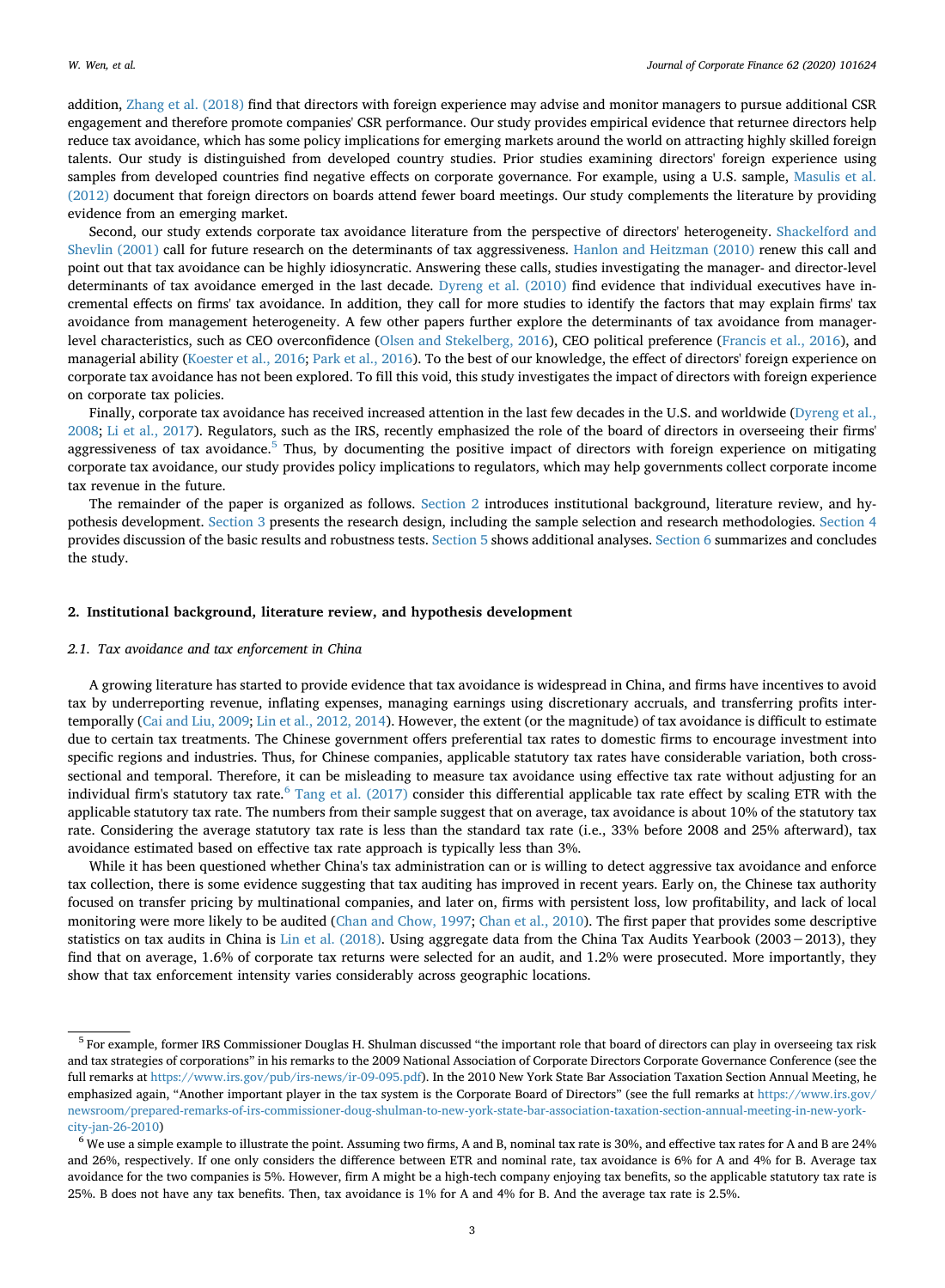# *2.2. Literature review*

Our study builds on two streams of literature. The first is on corporate tax avoidance. To maximize shareholder wealth, firms and managers have incentives to minimize their tax obligations, as doing so can increase firms' cash flows and mitigate capital constraints [\(Crocker and Slemrod, 2005](#page-26-16)). Early studies document several firm-level characteristics that affect corporate tax avoidance, including ownership structure [\(Khan et al., 2017](#page-27-20)), corporate governance [\(Desai et al., 2007](#page-26-17)), internal control weakness [\(Bauer, 2016\)](#page-26-18), and customer concentration ([Huang et al., 2016](#page-27-21)). More recently, some studies even find that manager- or director-level characteristics are associated with tax avoidance. For example, [Dyreng et al. \(2010\)](#page-26-10) use manager fixed-effect regression to show the incremental impact of individual managers on tax avoidance. [Armstrong et al. \(2012\)](#page-26-19) find a positive relationship between the incentive compensation of tax directors and their firms' tax avoidance. [Robinson et al. \(2012\)](#page-27-22) show that directors with financial expertise can promote reasonable tax planning efficiency but reduce the aggressiveness of tax avoidance. [Olsen and Stekelberg \(2016\)](#page-27-13) examine management overconfidence and find that overconfident managers increase tax avoidance aggressively. [Francis et al. \(2016\)](#page-26-11) find that firms led by politically partisan CEOs are more aggressive in tax avoidance. Finally, [Koester et al. \(2016\)](#page-27-14) and [Park et al. \(2016\)](#page-27-15) both find that managerial ability could affect their firms' tax planning activities, but their results are inconclusive.

While firms may be labeled "bad citizens" and subjected to monetary punishment and future scrutiny if their aggressive tax avoidance (or tax evasion) is discovered by the government ([Hanlon and Slemrod, 2009\)](#page-27-23), whether or not managers and directors suffer reputational cost is unclear. [Gallemore et al. \(2014\)](#page-26-20) find no relation between tax sheltering and reputational damage among managers and directors. However, they do suggest that it is possible that the specific sample construction and small sample size reduce the chance of detecting the expected effect. [Chyz and Gaertner \(2018\)](#page-26-7) even find evidence that managers are more likely to experience turnover for paying too much tax, suggesting that shareholders do punish managers for tax overpayment. Similarly, [Lanis](#page-27-4) [et al. \(2017\)](#page-27-4) show that managers and directors can be rewarded by improvements in their reputations, measured as an increased number of outside board seats, by implementing tax avoidance strategies. Nevertheless, survey evidence still suggests that managers believe there is a reputational cost associated with tax avoidance [\(Graham et al., 2014\)](#page-26-21).

The second branch of literature is on the economic consequences of hiring talents with foreign experience. Globalization in the last few decades greatly enhances the mobility of highly skilled talents around the world. Using a U.S. sample, [Masulis et al. \(2012\)](#page-27-10) find that directors with foreign experience can help their firms resolve the cultural differences in international markets. But they also find that foreign independent directors display poor board meeting attendance records and are associated with a greater likelihood of intentional financial misreporting, higher CEO compensation, and a lower sensitivity of CEO turnover to performance. The economic consequences of hiring these talents can be different for developing countries, as these countries generally have weak corporate governance and investor protection. Existing evidence using the Chinese setting suggests directors with foreign experience help firms enhance production efficiency, promote innovation capability, engage more in corporate social responsibility, and improve corporate transparency [\(Giannetti et al., 2015](#page-26-5); [Liao et al., 2016;](#page-27-9) [Yuan and Wen, 2018;](#page-27-8) [Zhang et al., 2018\)](#page-27-5).

#### *2.3. Hypothesis development*

A prevailing view in the business press and among executives themselves is that a firm's top management team and board of directors are crucial factors in determining the quality of its corporate decisions and business performance. The upper echelons theory states that managerial characteristics at least partially influence organizational outcomes ([Hambrick and Mason, 1984](#page-27-24); [Hambrick,](#page-27-25) [2007\)](#page-27-25). Recent finance and human resources literature show that the past experiences of directors and managers significantly affect various corporate policies and outcomes (e.g., [Benmelech and Frydman, 2015;](#page-26-22) [Bernile et al., 2017;](#page-26-23) [Custódio et al., 2017](#page-26-24)). As tax is one of the most important corporate decisions, we expect that director heterogeneity has a significant influence on firms' tax avoidance behaviors. Affected by their foreign experience, returnee directors can influence their firms' tax avoidance differently from local directors.

Western countries have very different points of view on tax avoidance from China. A stream of literature views tax payment as a cost to the firm and argues that tax avoidance is a strategy to maximize shareholder wealth [\(Freedman, 2003](#page-26-25); [Avi-Yonah, 2008](#page-26-26); [Hanlon and Slemrod, 2009](#page-27-23)). Following this line of research, recent studies provide evidence that executives face different consequences for implementing different tax strategies. For example, [Chyz and Gaertner \(2018\)](#page-26-7) find that a CEO is more likely to experience forced turnover by the board if his firm pays more taxes than its peers. [Lanis et al. \(2017\)](#page-27-4) show that both CEOs and directors get rewarded by gaining an increased number of outside boards for being aggressive on tax. Through their experiences in developed countries, returnee directors may observe the costs and benefits of implementing those tax strategies, understand they are ultimately held accountable to shareholders, and embrace the concept of shareholder wealth maximization, therefore being aggressive in tax avoidance. Chinese firms traditionally are state owned and take full responsibility to their people instead of their shareholders. Although China started to restructure its state-owned enterprises (SOEs) in the economic reform, the concept of maximizing shareholder value is still not as prevailing as in developed countries.<sup>7</sup> In summary, compared with their local peers in China, returnee directors can influence their firms to engage more in tax avoidance due to the influences of the western world.

On the other hand, a competing view argues that a tax avoidance strategy is associated with reputational concerns. [Bankman](#page-26-27) [\(2004\)](#page-26-27) suggests that a firm that aggressively avoids taxes may be labeled a "poor corporate citizen", which can adversely affect product market outcomes and firm performance. [Graham et al. \(2014\)](#page-26-21) survey and find that 69% of corporate tax executives rate

<span id="page-3-0"></span> $7$  For more details on China's economic reform, please see [Wu \(2003\)](#page-27-26) and Cai and Liu (9).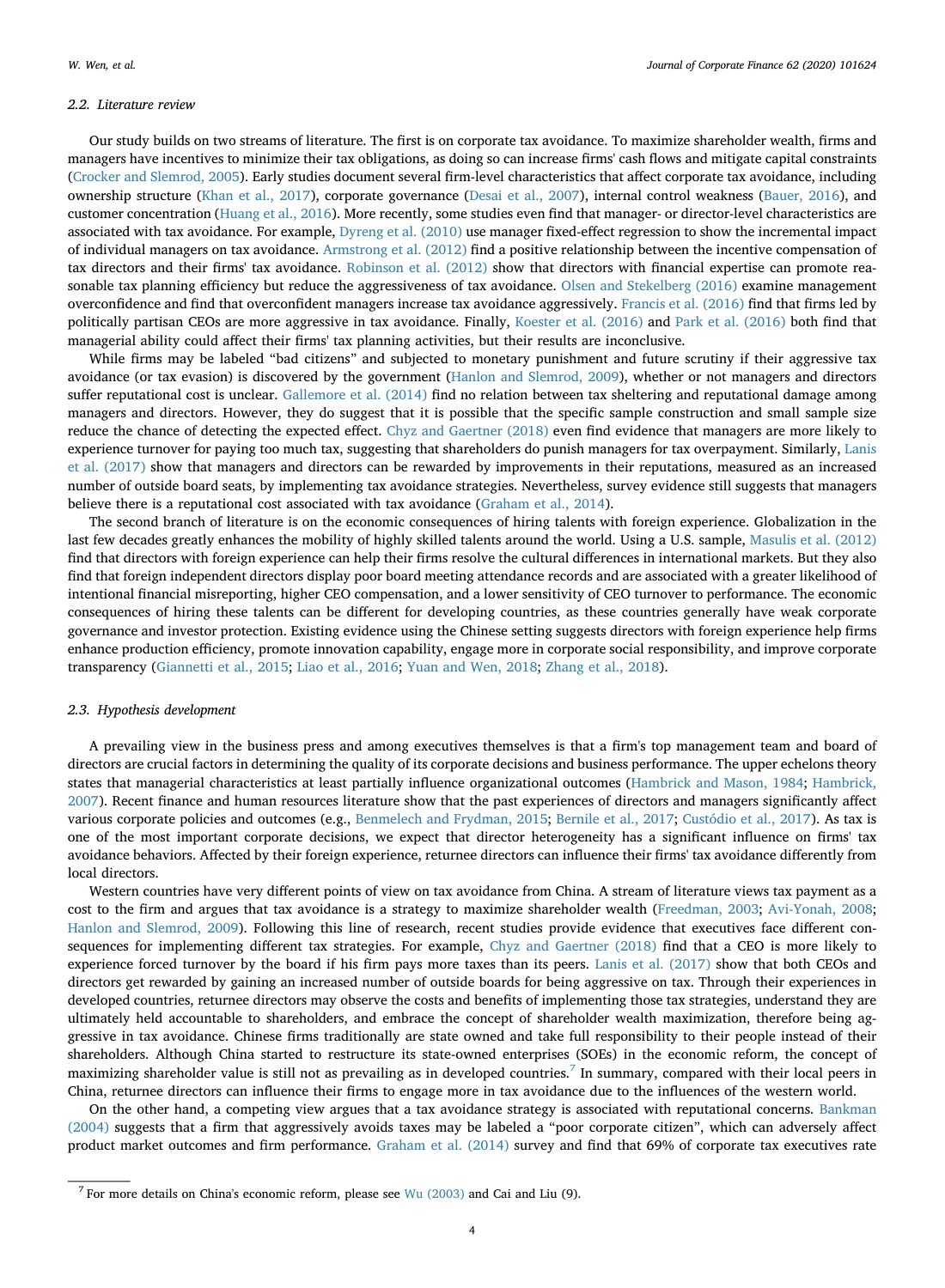potential harm to firm reputation as the second most important factor explaining why firms do not adopt a potential tax planning strategy. Although the literature finds conflicting evidence on firms' tax avoidance and reputational consequences, in real life, companies face negative publicity when their tax aggressiveness is discovered. For example, large corporations in the U.K. agreed to pay millions in additional corporate tax to avoid embarrassment and reputational damages.<sup>[8](#page-4-1)</sup> In the U.S., large companies, such as Apple Inc., have to testify about their tax strategies before the U.S. Senate Permanent Subcommittee.<sup>[9](#page-4-2)</sup> Returnee directors may closely witness "tax shaming" and feel unwilling to engage with the media on the topic of tax issues, especially when they face higher reputational costs than local directors. As returnee directors are scarce and highly sought after, they have a "superstar and eyeball effect" in the Chinese human resource market. Relative to domestic directors, they are more favored by the media and the masses. If their firms' aggressive tax avoidance is discovered or punished by regulators, returnee directors' personal reputations may be severely damaged. Therefore, directors with foreign experience are more likely to monitor and advise management to reduce aggressive tax avoidance.

Furthermore, loosely linked with reputation, CSR is found to have a negative association with tax avoidance. For instance, [Hoi](#page-27-6) [et al. \(2013\)](#page-27-6) find that firms with poor CSR are more likely to avoid taxes. [Lanis and Richardson \(2015\)](#page-27-27) further show that firms with higher CSR performance have lower probability of tax avoidance. Developed countries have a long history of promoting CSR. From their study or work experience, returnee directors may recognize the importance of CSR to firm success and treat CSR as a norm. After joining the board, they may advise managers to be more socially responsible and share value with other stakeholders, which lead to lower levels of tax avoidance. Indeed, [Zhang et al. \(2018\)](#page-27-5) provide evidence that returnee directors are positively related to their firms' CSR engagement. Based on their findings, it is possible that having returnee directors is negatively associated with tax avoidance.

In summary, whether returnee directors increase or decrease their firms' tax avoidance becomes an empirical question to investigate. Accordingly, we state our competing hypotheses as follows:

**H1a.** Ceteris paribus*,* directors with foreign experience are positively associated with corporate tax avoidance*.*

**H1b.** Ceteris paribus*,* directors with foreign experience are negatively associated with corporate tax avoidance*.*

# <span id="page-4-0"></span>**3. Sample, variable, and research design**

#### *3.1. Sample*

We construct our sample using Chinese public companies listed on the Shanghai Stock Exchange (SHSE) and the Shenzhen Stock Exchange (SZSE) in the period of 2001 to 2016. We start from the year 2001 because firms began to disclose directors' detailed background information in that year. We hand collect directors' foreign experience information from their publicly disclosed resumes in firms' annual reports. Following [Giannetti et al. \(2015\),](#page-26-5) if a director previously studied or worked outside mainland China, we consider him/her as having foreign experience. To ensure that directors' experience captures actual exposure to a foreign environment, we exclude the situations when directors only worked for a foreign branch of a Chinese company in a foreign country/region or worked in a Chinese branch of a foreign corporation. We also manually collect the countries/regions where returnee directors obtained their experience and their current positions in listed companies.[10](#page-4-3) Finally, to ensure the accuracy of our data, we cross-check the data with firms' official websites, Baidu [\(http://baikebaidu.com\)](http://baikebaidu.com), and Sina [\(http://finance.sina.com.cn\)](http://finance.sina.com.cn).

We obtain firms' annual applicable statutory tax rate data from the Wind database.<sup>[11](#page-4-4)</sup> The data on total tax revenue for each province is obtained from the China Taxation Yearbook. Annual industry structure and import and export data are collected from the China City Yearbook. Other financial and corporate governance data are retrieved from the China Stock Market & Accounting Research (CSMAR) database.

We select our sample by the following criteria: 1) We exclude firms in the financial sector due to their different financial structures and regulations; 2) We exclude observations that have negative income before taxes due to the difficulty of interpreting the effective tax rate (e.g., [Hoopes et al., 2012\)](#page-27-28); 3) We delete observations that have abnormal effective tax rates (effective tax rate is negative or above one) to be consistent with previous literature [\(Chen et al., 2010](#page-26-28); [Cheng et al., 2012](#page-26-29); [McGuire et al., 2012](#page-27-29)); and 4) We eliminate firm-years without sufficient information to compute control variables. Applying the above selection criteria yields a final sample of 19,914 firm-years representing 2506 unique firms. We summarize our sample selection procedure in [Table 1](#page-5-0) Panel A.

Panels B and C of [Table 1](#page-5-0) report year and industry distribution of our sample, respectively. Although the year distribution in Panel B suggests that directors with foreign experience are not clustered in any year(s) of the sample period, it does show an increasing pattern in the last column. In the year 2001, just 16.62% of our sample firms had at least one director with foreign experience. This percentage steadily increased to 47.95% in 2016. Such an increase is likely due to the Chinese government policies attracting

<https://www.thetimes.co.uk/edition/business/companies-pay-millions-to-avoid-shame-of-google-tax-mg2dknjct>

<span id="page-4-2"></span><sup>9</sup> [https://www.forbes.com/sites/joeharpaz/2017/06/26/public-shaming-of-big-companies-not-as-big-a-deal-as-youd-think-but-not-going-away](https://www.forbes.com/sites/joeharpaz/2017/06/26/public-shaming-of-big-companies-not-as-big-a-deal-as-youd-think-but-not-going-away-anytime-soon/#594d2c706333)[anytime-soon/#594d2c706333](https://www.forbes.com/sites/joeharpaz/2017/06/26/public-shaming-of-big-companies-not-as-big-a-deal-as-youd-think-but-not-going-away-anytime-soon/#594d2c706333)

<span id="page-4-1"></span><sup>8</sup> <https://moneyweek.com/494240/public-shaming-an-effective-new-way-of-collecting-taxes/>

<span id="page-4-3"></span> $10$  Due to limited publicly disclosed information, we could not tell whether these returnee directors have tax expertise or graduated from taxrelated majors. We acknowledge this limitation in our study.

<span id="page-4-4"></span> $11$  While the standard tax rate is the same, companies may receive differential tax treatment depending on location and industry. Thus, each year, the applicable statutory tax rate may vary.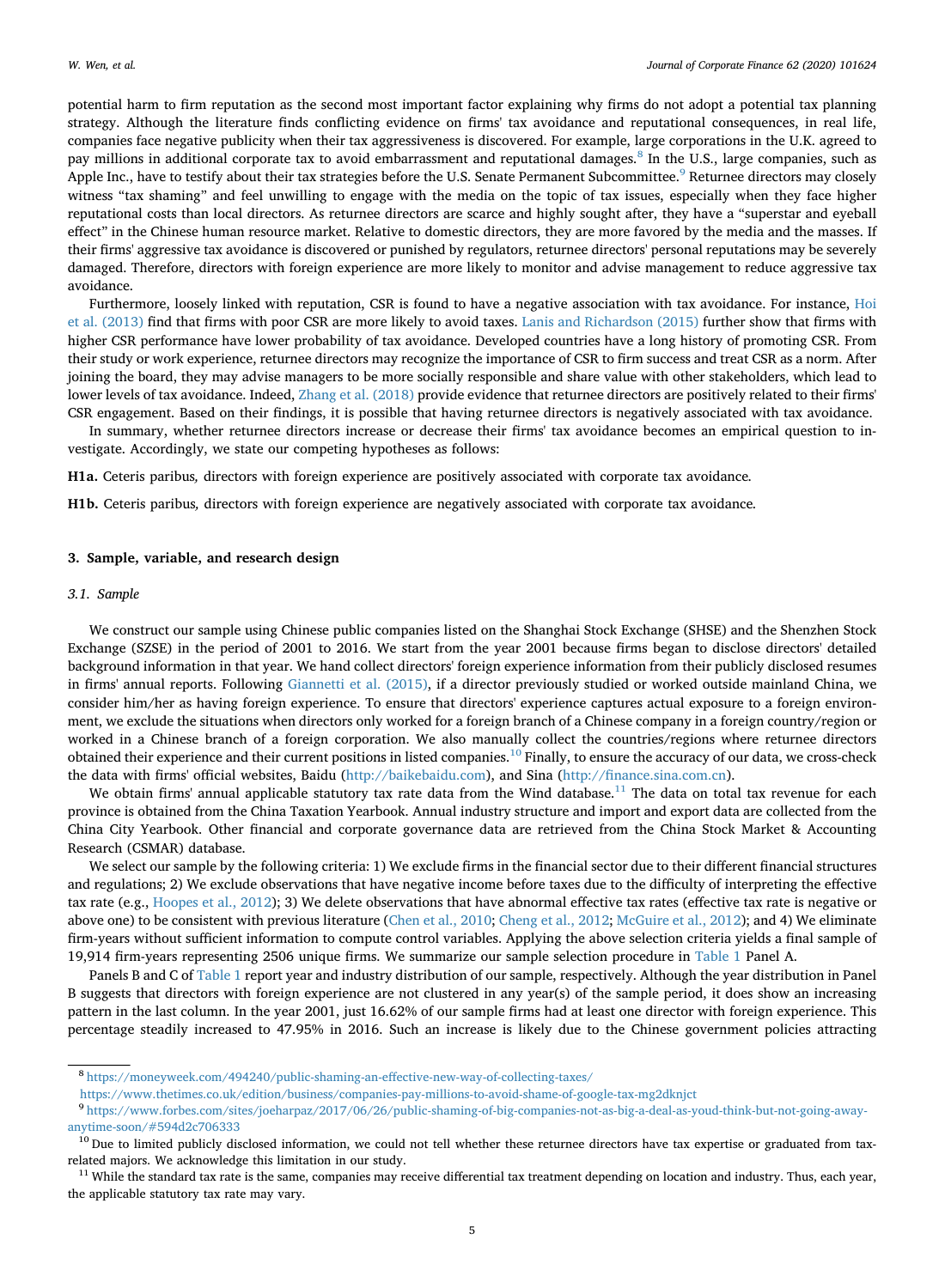<span id="page-5-0"></span>Panel A: Sample selection procedure.

|                                                                                        | Number of observations | Number of unique firms |
|----------------------------------------------------------------------------------------|------------------------|------------------------|
| Firms listed on the Shanghai and Shenzhen Stock Exchanges in China during 2001–2016    | 30,204                 | 3120                   |
| Less: Observations in the financial sector                                             | (485)                  | (53)                   |
| Less: Observations with negative income before taxes                                   | (3334)                 | (16)                   |
| Less: Observations with effective tax rate below zero, or effective tax rate above one | (3720)                 | (97)                   |
| Less: Observations with missing variables                                              | (2751)                 | (448)                  |
| Final sample                                                                           | 19,914                 | 2506                   |
|                                                                                        |                        |                        |

# Panel B: Sample distribution by year

| Year  | $\mathbf N$ | $FOR$ $DUM = 1$ | $FOR$ $DUM = 0$ | Percentage      |
|-------|-------------|-----------------|-----------------|-----------------|
| (1)   | (2)         | (3)             | (4)             | $(5) = (3)/(2)$ |
| 2001  | 680         | 113             | 567             | 16.62%          |
| 2002  | 746         | 215             | 531             | 28.82%          |
| 2003  | 843         | 288             | 555             | 34.16%          |
| 2004  | 879         | 318             | 561             | 36.18%          |
| 2005  | 850         | 295             | 555             | 34.71%          |
| 2006  | 922         | 335             | 587             | 36.33%          |
| 2007  | 960         | 346             | 614             | 36.04%          |
| 2008  | 921         | 378             | 543             | 41.04%          |
| 2009  | 1045        | 401             | 644             | 38.37%          |
| 2010  | 1296        | 537             | 759             | 41.44%          |
| 2011  | 1634        | 697             | 937             | 42.66%          |
| 2012  | 1765        | 763             | 1002            | 43.23%          |
| 2013  | 1845        | 834             | 1011            | 45.20%          |
| 2014  | 1845        | 865             | 980             | 46.88%          |
| 2015  | 1758        | 797             | 961             | 45.34%          |
| 2016  | 1925        | 923             | 1002            | 47.95%          |
| Total | 19,914      | 8105            | 11,809          | 40.70%          |

# Panel C: Sample distribution by industry

| Industry                                          | N    | FOR_DUM<br>$=1$ | <b>FOR_DUM</b><br>$= 0$ | Percentage      |
|---------------------------------------------------|------|-----------------|-------------------------|-----------------|
| (1)                                               | (2)  | (3)             | (4)                     | $(5) = (3)/(2)$ |
| Agriculture (A)                                   | 250  | 74              | 176                     | 29.60%          |
| Mining $(B)$                                      | 446  | 166             | 280                     | 37.22%          |
| Manufacturing (C)                                 |      |                 |                         |                 |
| Food, beverage, textile, garment and leather (C1) | 1504 | 594             | 910                     | 39.49%          |
| Papermaking, furniture, medical and chemical (C2) | 3814 | 1573            | 2241                    | 41.24%          |
| Metal, nonmetal, machinery and electronics (C3)   | 6659 | 2768            | 3891                    | 41.57%          |
| Other manufacturing (C4)                          | 424  | 183             | 241                     | 43.16%          |
| Electronic and gas (D)                            | 825  | 257             | 568                     | 31.15%          |
| Construction (E)                                  | 491  | 203             | 288                     | 41.34%          |
| Wholesale and retail (F)                          | 1366 | 424             | 942                     | 31.04%          |
| Transportation (G)                                | 813  | 341             | 472                     | 41.94%          |
| Accommodation and catering (H)                    | 91   | 44              | 47                      | 48.35%          |
| Information and technology (I)                    | 902  | 492             | 410                     | 54.55%          |
| Real estate (K)                                   | 1100 | 501             | 599                     | 45.55%          |
| Leasing and business services (L)                 | 226  | 85              | 141                     | 37.61%          |
| Scientific research and technical services (M)    | 74   | 32              | 42                      | 43.24%          |
| Public Facilities Management (N)                  | 191  | 81              | 110                     | 42.41%          |
| Residents services (O)                            | 62   | 29              | 33                      | 46.77%          |
| Education (P)                                     | 4    | 3               | 1                       | 75.00%          |
| Health and social work (O)                        | 26   | 13              | 13                      | 50.00%          |
| Culture, sports and entertainment (R)             | 115  | 52              | 63                      | 45.22%          |

(*continued on next page*)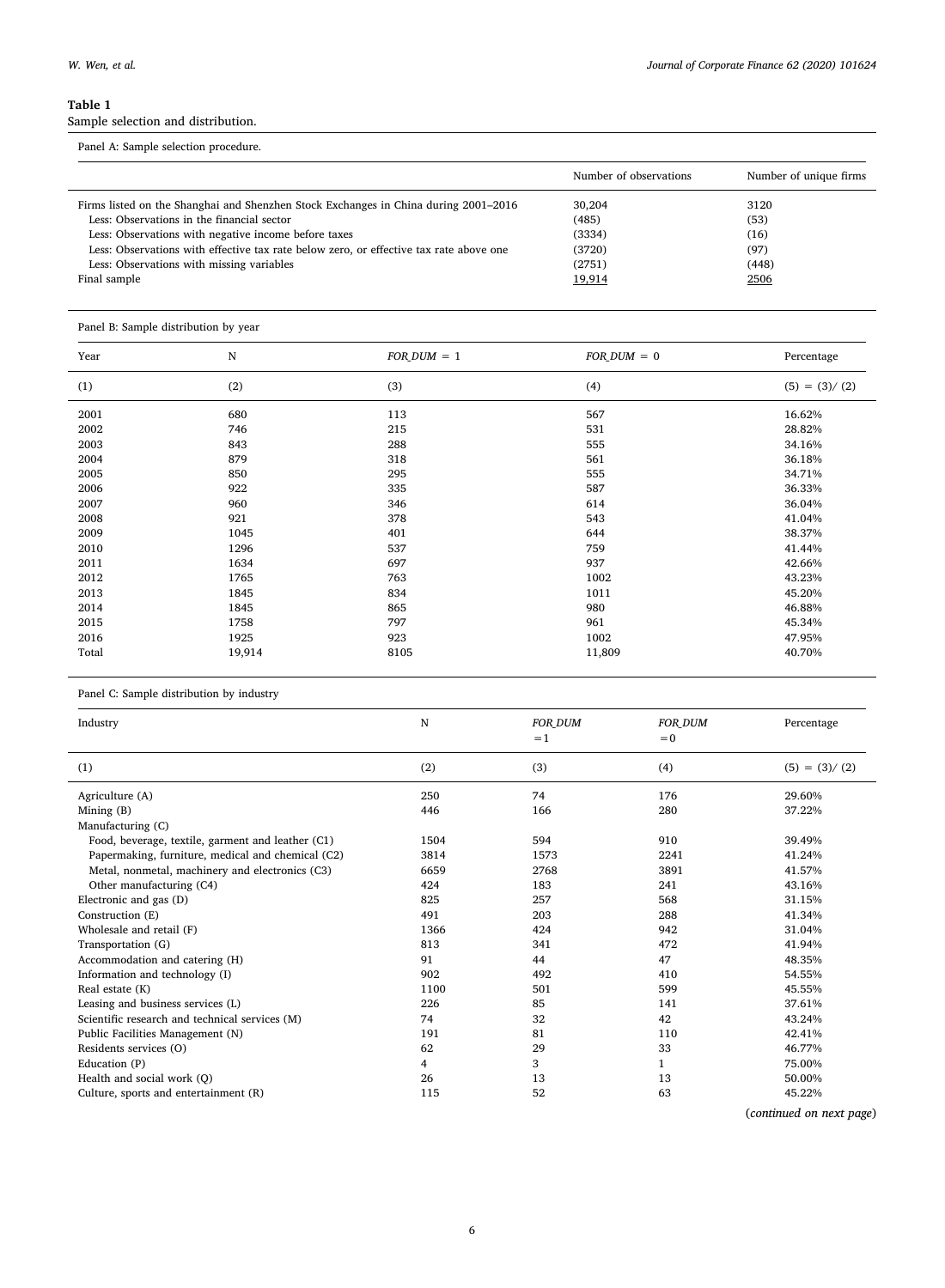#### *W. Wen, et al. Journal of Corporate Finance 62 (2020) 101624*

#### **Table 1** (*continued*)

| Panel C: Sample distribution by industry |               |                        |                         |                  |
|------------------------------------------|---------------|------------------------|-------------------------|------------------|
| Industry                                 | N             | <b>FOR DUM</b><br>$=1$ | <b>FOR DUM</b><br>$= 0$ | Percentage       |
| (1)                                      | (2)           | (3)                    | (4)                     | $(5) = (3)/(2)$  |
| Comprehensive (S)<br>Total               | 531<br>19,914 | 190<br>8105            | 341<br>11,809           | 35.78%<br>40.70% |

This table presents the sample selection procedure in Panel A. Sample distribution by year is presented in Panel B. In panel B, column (1) is the year ranging from 2001 to 2016. Column (2) reports the number of observations in each year, while column (3) is the number of observations having at least one director with foreign experience (*FOR DUM* = 1). Column (4) is the number of observations that do not have directors with foreign experience (*FOR\_DUM* = 0), and column (5) is the percentage of observations having directors with foreign experience divided by the total number of observations. In other words, column (5) equals column (3)/ column (2). Industry distribution is reported in Panel C. In Panel C, column (1) is the industries based on CSRC 2012 category. Column (2) reports the number of observations in each year. Columns (3) and (4) report the number of observations having at least one returnee director (*FOR\_DUM* = 1) and without returnee directors (*FOR\_DUM* = 0) in each industry, respectively. Column (5) is the number of observations having directors with foreign experience in certain industries divided by the total number of observations, which equals column (3)/ column (2).

overseas talents to come back and work in China ([Giannetti et al., 2015](#page-26-5)).

Panel C shows that the numbers and percentages of directors with foreign experience vary a lot across different industries. The top three industries having directors with foreign experience are Education (75%), Information and technology (54.55%), and Health and social work (50%). The bottom three industries with fewer foreign-experienced directors are Agriculture (29.60%), Wholesale and retail (31.04%), and Electronic and gas (31.15%).

# *3.2. Tax avoidance measures*

Our dependent variable is tax avoidance. Effective tax rate (ETR) has been used widely as a measure of tax avoidance. However, ETR does not account for heterogeneity in statutory tax rates and cannot tell us whether tax savings are due to tax preferences or aggressive tax reporting. For Chinese listed firms, applicable statutory tax rates actually vary significantly due to various tax pre-ferential policies ([Wu et al., 2007](#page-27-30); [Shevlin et al., 2012](#page-27-31)).<sup>[12](#page-6-0)</sup> For instance, high-tech companies have an applicable statutory tax rate of 15%, while companies in certain industries, including agriculture, forestry, animal husbandry, and fishery often enjoy tax exemptions. To address this issue, we follow [Hanlon and Heitzman \(2010\)](#page-27-12) and [Chan et al. \(2016\)](#page-26-30) and use the difference between applicable statutory income tax rate and effective tax rate to capture tax aggressiveness.[13](#page-6-1) We calculate ETR in two ways: 1) *ETR1* is the total tax expense divided by pre-tax accounting income ([Chen et al., 2010](#page-26-28); [Hanlon and Heitzman, 2010;](#page-27-12) [McGuire et al., 2012\)](#page-27-29); 2) We further consider the effect of deferred tax expense and compute *ETR2* as (the income tax expense-deferred tax expense)/ (income before taxes-deferred tax expense/statutory income tax rate). Therefore, our first proxy for tax avoidance, *TAXAVOID1*, is defined as firm's statutory income tax rate minus *ETR1*. Our second proxy, *TAXAVOID2*, is firm's statutory income tax rate minus *ETR2*. Our third proxy of tax avoidance is book-tax differences (*BTD*), which is calculated as the gap between accounting income and taxable income divided by end-of-period total assets. Book-tax differences as a tax avoidance measure is widely used in previous literature (e.g., [Manzon Jr and Plesko, 2002;](#page-27-32) [Wilson, 2009\)](#page-27-33). By construction, higher values of *TAXAVOID1*, *TAXAVOID2*, and *BTD* represent more aggressive tax avoidance.<sup>14</sup> Detailed definitions of tax avoidance measures are presented in the Appendix.

# *3.3. Regression model*

<span id="page-6-3"></span>To examine the impact of directors' foreign experience on firms' tax avoidance, we use the following OLS model to do our analysis:

#### *TAXAVOID*<sub>i,t</sub>

$$
= \alpha_0 + \alpha_i FOREIGN_{i,t} + \alpha_2 ROA_{i,t} + \alpha_3 SIZE_{i,t} + \alpha_4 LEV_{i,t} + \alpha_5 MB_{i,t} + \alpha_6 ROI_{i,t} + \alpha_7 PPE_{i,t} + \alpha_8 INTANG_{i,t} + \alpha_9 INVENT_{i,t} + \alpha_{10}
$$
  
\n
$$
CFO_{i,t} + \alpha_{11} DONATION_{i,t} + Industry FE + Year FE + \epsilon
$$
 (1)

In Eq. [\(1\)](#page-6-3), *FOREIGN* is our main test variable, which measures directors' foreign experience. We use two variables to measure directors' foreign experience. The first measure, *FOR\_DUM*, is a dummy variable that equals one if firm *i* has at least one director with foreign experience in year *t* and zero otherwise. The second measure, *FOR PER*, is a continuous measure and represents the percentage of directors with foreign experience among firm *i*'s board of directors. Following prior literature (e.g., [Hanlon and Heitzman,](#page-27-12)

<span id="page-6-0"></span> $12$  For example, the passage of a new income tax law in 2008 has caused a large change in the statutory tax rate of firms, and a great number of listed companies in China enjoyed different levels of tax preferential policies.

<span id="page-6-1"></span> $13$  We also follow [Tang et al. \(2017\)](#page-27-18) to adjust effective tax rate difference, and the results are similar. See [Section 4.7](#page-14-0) for details.

<span id="page-6-2"></span> $14$  In our robustness tests, we also use effective tax rate divided by applicable statutory tax rate to measure tax avoidance.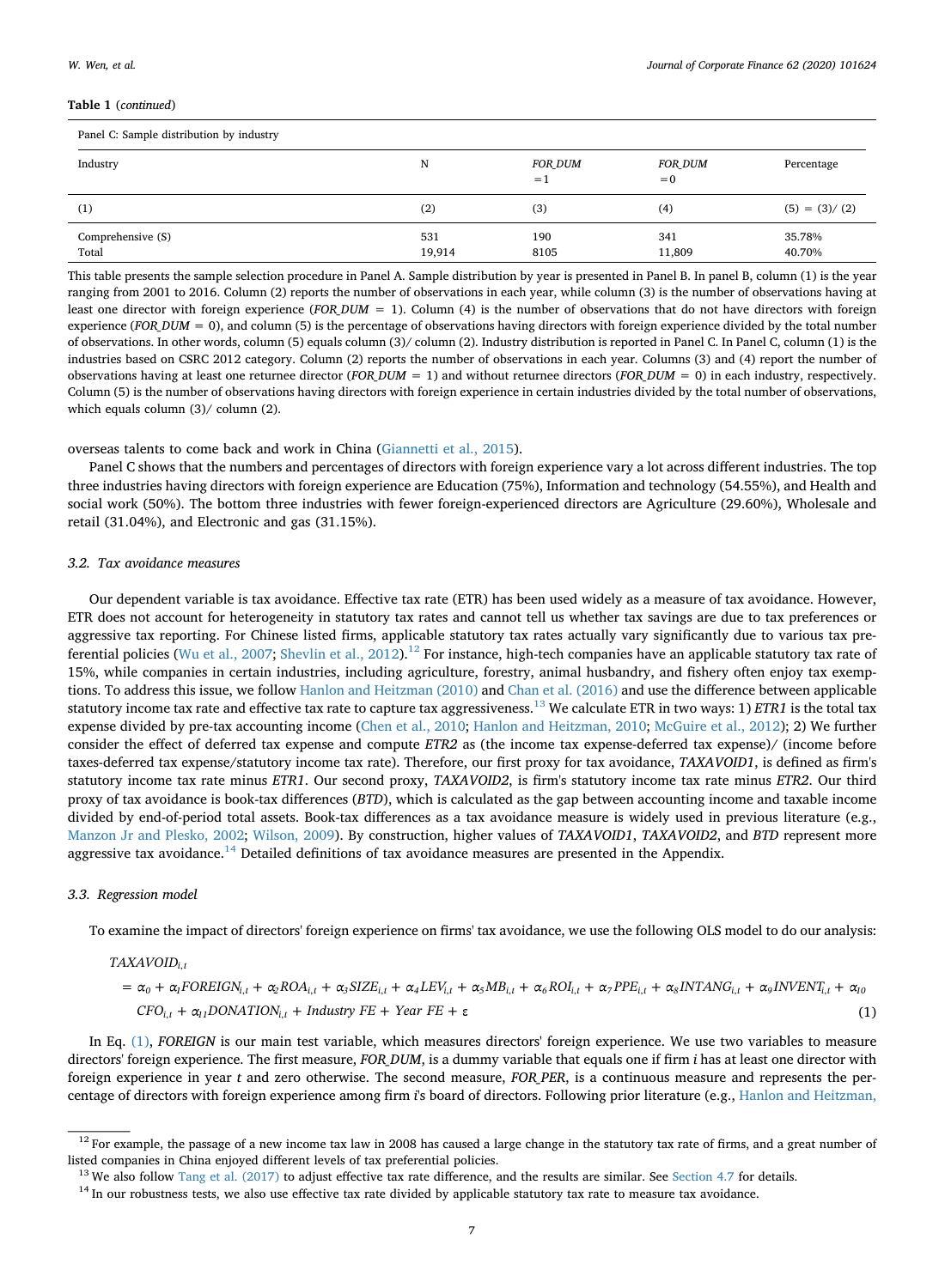<span id="page-7-0"></span>

| Summary statistics.<br>Table 2                     |                      |                      |                        |                         |                        |                        |               |                         |                         |                        |                                     |                         |                         |                        |                        |
|----------------------------------------------------|----------------------|----------------------|------------------------|-------------------------|------------------------|------------------------|---------------|-------------------------|-------------------------|------------------------|-------------------------------------|-------------------------|-------------------------|------------------------|------------------------|
| Panel A: Descriptive analysis.                     |                      |                      |                        |                         |                        |                        |               |                         |                         |                        |                                     |                         |                         |                        |                        |
| Variables                                          |                      | z                    |                        |                         | Mean                   |                        | Std           |                         |                         | P <sub>25</sub>        |                                     |                         | Median                  |                        | P75                    |
| Section A: Corporate tax avoidance variables       |                      |                      |                        |                         |                        |                        |               |                         |                         |                        |                                     |                         |                         |                        |                        |
| TAXAVOID <sub>1</sub>                              |                      |                      | 19,914                 |                         | 0.001                  |                        |               | 0.116                   |                         | $-0.035$               |                                     |                         | 0.003                   |                        | 0.052                  |
| TAXAVOID <sub>2</sub>                              |                      |                      | 19,914                 |                         | 0.001                  |                        |               | 0.113                   |                         | $-0.032$               |                                     |                         | 0.003                   |                        | 0.047                  |
| ETRI                                               |                      |                      | 19,914                 |                         | 0.204                  |                        |               | 0.122                   |                         | 0.132                  |                                     |                         | 0.176                   |                        | 0.258                  |
| ETR <sub>2</sub>                                   |                      |                      | 19,914                 |                         | 0.204                  |                        |               | 0.120                   |                         | 0.134                  |                                     |                         | 0.175                   |                        | 0.256                  |
| ВTD                                                |                      |                      | 19,914                 |                         | $-0.002$               |                        |               | 0.032                   |                         | $-0.014$               |                                     |                         | $-0.002$                |                        | 0.010                  |
| Section B: Directors' foreign experience variables |                      |                      |                        |                         |                        |                        |               |                         |                         |                        |                                     |                         |                         |                        |                        |
| FOR DUM                                            |                      |                      | 19,914                 |                         | 0.407                  |                        |               | 0.491                   |                         | 0.000                  |                                     |                         | 0.000                   |                        | 1.000                  |
| FOR_PER                                            |                      |                      | 19,914                 |                         | 0.075                  |                        |               | 0.115                   |                         | 0.000                  |                                     |                         | 0.000                   |                        | 0.111                  |
| FOR HIP                                            |                      |                      | 19,914                 |                         | 0.400                  |                        |               | 0.490                   |                         | 0.000                  |                                     |                         | 0.000                   |                        | 1.000                  |
| FOR LIP                                            |                      |                      | 19,914                 |                         | 0.016                  |                        |               | 0.127                   |                         | 0.000                  |                                     |                         | 0.000                   |                        | 0.000                  |
| FOR IND                                            |                      |                      | 19,914                 |                         | 0.272                  |                        |               | 0.445                   |                         | 0.000                  |                                     |                         | 0.000                   |                        | 1.000                  |
| FOR_NONIND                                         |                      |                      | 19,914                 |                         | 0.218                  |                        |               | 0.413                   |                         | 0.000                  |                                     |                         | 0.000                   |                        | 0.000                  |
| FOR_AUDIT_PER1                                     |                      |                      | 19,914                 |                         | 0.020                  |                        |               | 0.056                   |                         | 0.000                  |                                     |                         | 0.000                   |                        | 0.000                  |
| FOR_AUDIT_PER2                                     |                      |                      | 19,914                 |                         | 0.007                  |                        |               | 0.041                   |                         | 0.000                  |                                     |                         | 0.000                   |                        | 0.000                  |
| FOR WORK                                           |                      |                      | 19,914                 |                         | 0.179                  |                        |               | 0.384                   |                         | 0.000                  |                                     |                         | 0.000                   |                        | 0.000                  |
| FOR STUDY                                          |                      |                      | 19,914                 |                         | 0.350                  |                        |               | 0.477                   |                         | 0.000                  |                                     |                         | 0.000                   |                        | $1.000$                |
| Section C: Other variables                         |                      |                      |                        |                         |                        |                        |               |                         |                         |                        |                                     |                         |                         |                        |                        |
| ROA                                                |                      |                      | 19,914                 |                         | 0.049                  |                        |               | 0.039                   |                         | 0.021                  |                                     |                         | 0.040                   |                        | 0.067                  |
| SIZE                                               |                      |                      | 19,914                 |                         | 21.815                 |                        |               | 1.209                   |                         | 20.943                 |                                     |                         | 21.646                  |                        | 22.480                 |
| $LEV$                                              |                      |                      | 19,914                 |                         | 0.445                  |                        |               | 0.200                   |                         | 0.293                  |                                     |                         | 0.449                   |                        | 0.600                  |
| MВ                                                 |                      |                      | 19,914                 |                         | 3.669                  |                        |               | 2.859                   |                         | 1.843                  |                                     |                         | 2.814                   |                        | 4.467                  |
| ROI                                                |                      |                      | 19,914                 |                         | 0.007                  |                        |               | 0.016                   |                         | 0.000                  |                                     | 0.001                   |                         |                        | 0.006                  |
| PPE                                                |                      |                      | 19,914                 |                         | 0.250                  |                        |               | 0.175                   |                         | 0.113                  |                                     | 0.217                   |                         |                        | 0.356                  |
| <b>INTANG</b>                                      |                      |                      | 19,914                 |                         | 0.043                  |                        |               | 0.048                   |                         | 0.012                  |                                     |                         | 0.029                   |                        | 0.055                  |
| <b>INVENT</b>                                      |                      |                      | 19,914                 |                         | 0.164                  |                        |               | 0.151                   |                         | 0.064                  |                                     | 0.125                   |                         |                        | 0.209                  |
| <b>GFO</b>                                         |                      |                      | 19,914                 |                         | 0.061                  |                        |               | 0.098                   |                         | 0.012                  |                                     |                         | 0.058                   |                        | 0.110                  |
| <b>DONATION</b>                                    |                      |                      | 19,914                 |                         | 0.006                  |                        |               | 0.026                   |                         | 0.000                  |                                     |                         | 0.000                   |                        | 0.004                  |
| SOE<br>TE                                          |                      |                      | 19,914<br>19,914       |                         | 0.475<br>0.070         |                        |               | 0.499<br>2.507          |                         | $-1.592$<br>0.000      |                                     | 0.833                   | 0.000                   |                        | $1.000\,$<br>1.027     |
|                                                    |                      |                      |                        |                         |                        |                        |               |                         |                         |                        |                                     |                         |                         |                        |                        |
| Panel B: Correlation metrics                       |                      |                      |                        |                         |                        |                        |               |                         |                         |                        |                                     |                         |                         |                        |                        |
|                                                    | Э                    | $\odot$              | $\odot$                | $\widehat{\mathcal{F}}$ | $\overline{5}$         | $\widehat{\mathbf{e}}$ | $\mathcal{L}$ | $\circledR$             | ම                       | (10)                   | $\Xi$                               | (12)                    | (13)                    | (14)                   | (15)                   |
| $(1)$ TAXA VOIDI                                   |                      | $0.99***$            | $0.75***$              | $-0.01$                 | $-0.01$                | $0.24***$              | $-0.02*$      | $-0.08***$              | $0.04***$               | $0.15***$              | $0.06***$                           | $-0.02*$                | $-0.11***$              | $0.05***$              | $-0.08***$             |
| $(2)$ TAXAVOID2                                    | $0.97***$            |                      | $0.76***$              | $-0.01$                 | $-0.01$                | $0.24***$              | $-0.02*$      | $-0.08***$              | $0.04***$               | $0.15***$              | $0.06***$                           | $-0.02*$                | $-0.11***$              | $0.05***$              | $-0.08***$             |
| $(3)$ $BTD$                                        | $0.52***$            | $0.52***$            |                        | $-0.02**$               | $-0.03***$             | $0.21***$              | $-0.02***$    | $-0.08***$              | $-0.00$                 | $0.13***$              | $0.10^{\scriptscriptstyle\rm stat}$ | $-0.03***$              | $-0.12***$              | $0.07***$              | $-0.11***$             |
| $(4)$ FOR DUM                                      | $-0.02*$             | $-0.02*$             | $-0.01$                | $\overline{a}$          | $0.96***$              | $0.08***$              | $0.09***$     | $-0.04***$              | $0.04***$               | $0.02***$              | $-0.09***$                          | 0.01                    | $-0.01$                 | $0.02***$              | $0.05***$              |
| $(5)$ FOR_PER                                      | $-0.01$              | $-0.01$              | $-0.02**$              | $0.79***$               |                        | $0.09***$              | $0.09***$     | $-0.05***$              | $0.04***$               | $0.03***$              | $-0.10***$                          | $0.02*$                 | $-0.01$                 | $0.02**$               | $0.05***$              |
| $(7)$ SIZE<br>$(6)$ ROA                            | $0.23***$<br>$-0.01$ | $0.23***$<br>$-0.01$ | $-0.02**$<br>$0.22***$ | $0.10***$<br>$0.08***$  | $0.12***$<br>$0.09***$ | $-0.03***$             | $-0.02**$     | $-0.39***$<br>$0.40***$ | $-0.32***$<br>$0.27***$ | $0.15***$<br>$0.09***$ | $-0.06***$<br>$-0.01$               | $-0.04***$<br>$0.02***$ | $-0.16***$<br>$0.05***$ | $0.06***$<br>$0.37***$ | $-0.02**$<br>$0.14***$ |
| $(B)$ LEV                                          | $-0.09***$           | $-0.08***$           | $-0.06***$             | $-0.04***$              | $-0.04***$             | $-0.36***$             | $0.40***$     | $\overline{a}$          | $-0.13***$              | $-0.01$                | 0.00                                | $-0.11***$              | $0.29***$               | $-0.11***$             | $0.06***$              |
| (9)MB                                              | $0.04***$            | $0.03***$            | $0.02***$              | $0.04***$               | $0.04***$              | $0.26***$              | $-0.30***$    | $-0.03***$              |                         | $0.01*$                | $-0.17***$                          | $0.06***$               | $-0.02**$               | $0.08***$              | $-0.06***$             |

*W. Wen, et al. Journal of Corporate Finance 62 (2020) 101624*

(*continued on next page*)

 $\left( {continued\ on\ next\ page} \right)$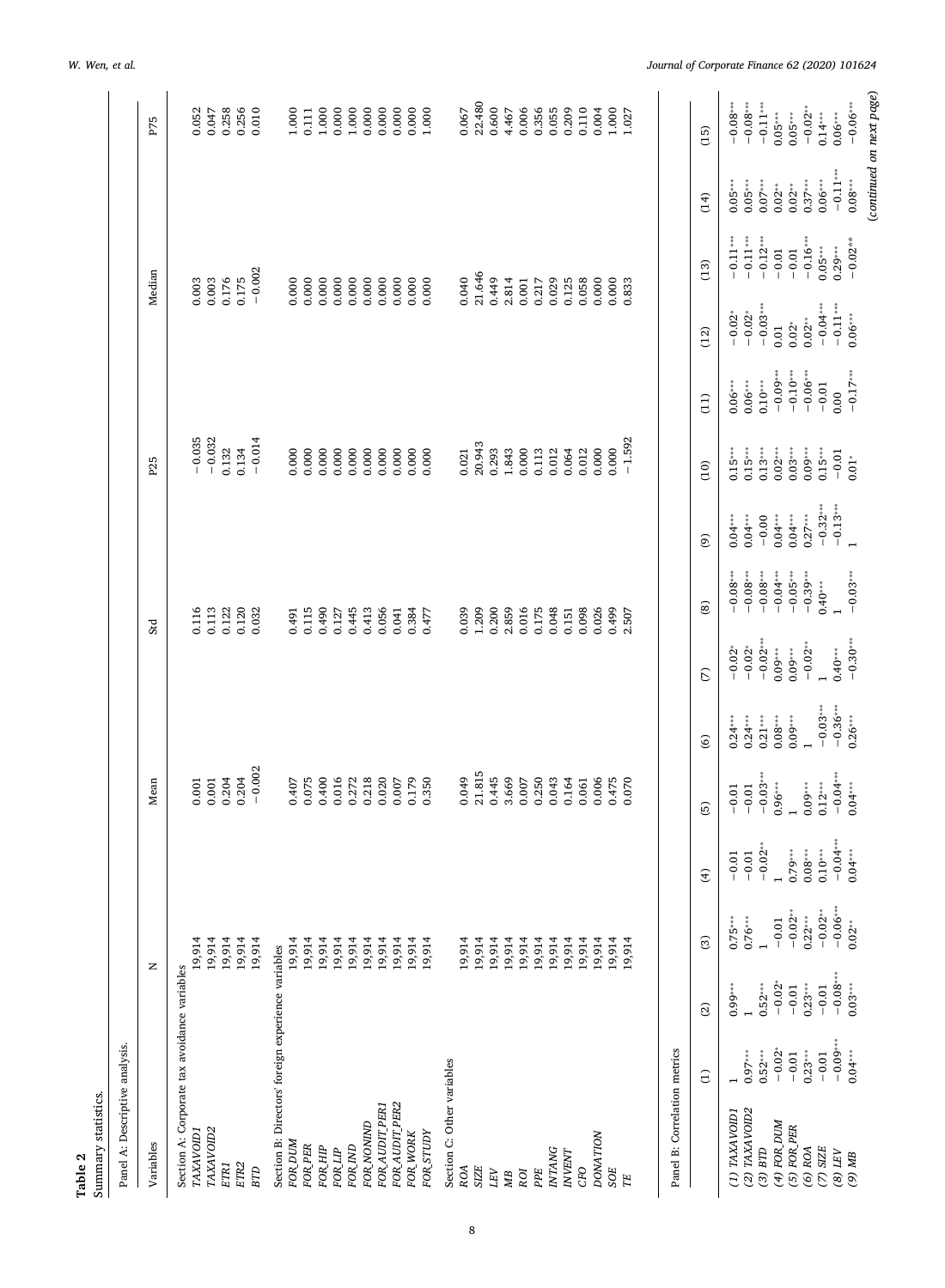| Panel B: Correlation metrics                                           |                                                              |                                                              |                                                              |                                                                                                                         |                                                                                                   |                                                            |                                                                    |                                                                                 |                                                                 |                                                     |                                                                    |                                                                                                                       |                                                   |                                                    |                                                                                             |
|------------------------------------------------------------------------|--------------------------------------------------------------|--------------------------------------------------------------|--------------------------------------------------------------|-------------------------------------------------------------------------------------------------------------------------|---------------------------------------------------------------------------------------------------|------------------------------------------------------------|--------------------------------------------------------------------|---------------------------------------------------------------------------------|-----------------------------------------------------------------|-----------------------------------------------------|--------------------------------------------------------------------|-----------------------------------------------------------------------------------------------------------------------|---------------------------------------------------|----------------------------------------------------|---------------------------------------------------------------------------------------------|
|                                                                        |                                                              | $\widehat{\omega}$                                           | ව                                                            | E                                                                                                                       | 6                                                                                                 | $\widehat{\mathbf{e}}$                                     | C)                                                                 | $\circledcirc$                                                                  | $\widehat{\mathcal{E}}$                                         | (10)                                                | $\left(11\right)$                                                  | (12)                                                                                                                  | (13)                                              | (14)                                               | (15)                                                                                        |
| $(13)$ INVENT<br>(12) INTANT<br>$(T4)$ CFO<br>$(11)$ PPE<br>$(10)$ ROI | $-0.12***$<br>$0.06***$<br>$0.05***$<br>$0.15***$<br>$-0.01$ | $-0.12***$<br>$0.06***$<br>$0.16***$<br>$0.05***$<br>$-0.01$ | $-0.11***$<br>$0.05***$<br>$0.18***$<br>$0.06***$<br>$-0.01$ | $\begin{array}{r} 0.02^* \\ -0.09^{***} \\ -0.00 \\ -0.00 \\ 0.01 \\ 0.03^{**} \\ 0.03^{***} \\ 0.03^{***} \end{array}$ | $\begin{array}{c} 0.01 \\ -0.08^{***} \\ 0.00 \\ -0.00 \\ 0.02^{***} \\ 0.01 \\ 0.01 \end{array}$ | $-0.07***$<br>$0.01$<br>$-0.15***$<br>0.37***<br>$0.17***$ | $0.02$<br>$+ 0.05$<br>$- 0.02$<br>$- 0.12$<br>$- 0.04$<br>$+ 0.04$ | $-0.04***$<br>$0.03***$<br>$-0.04***$<br>$-0.34***$<br>$-0.12***$<br>$-0.02***$ | $0.07***$<br>$-0.15***$<br>$0.04***$<br>$-0.04***$<br>$0.08***$ | $-0.12$<br>$-0.01$<br>$-0.06$<br>$-0.09$<br>$-0.02$ | $-0.12***$<br>$1 0.05***$<br>$-0.40***$<br>$-0.26***$<br>$0.26***$ | $\begin{array}{r} -0.02^{**} \\ 0.18^{***} \\ 1 \\ -0.22^{***} \\ 0.10^{***} \\ 0.10^{***} \\ 0.03^{***} \end{array}$ | $-0.05$<br>$-1.6$<br>$-1.6$<br>$-1.27$<br>$-1.27$ | $-0.05***$<br>0.30***<br>0.09***<br>-0.26***<br>i. | $\begin{array}{c} 0.01 \\ -0.02^{***} \\ 0.14^{***} \\ 0.11^{***} \\ -0.02^{*} \end{array}$ |
| Panel C: Univariate analysis.<br>(15) DONATION                         | $-0.14***$                                                   | $-0.13***$                                                   | $-0.05***$                                                   |                                                                                                                         |                                                                                                   | $-0.10***$                                                 | $-0.02*$                                                           |                                                                                 | $-0.03***$                                                      |                                                     |                                                                    |                                                                                                                       | $0.04***$                                         | $-0.03***$                                         |                                                                                             |
|                                                                        |                                                              |                                                              | $FOR$ $DUM = 1$<br>Obs                                       |                                                                                                                         |                                                                                                   | Mean                                                       |                                                                    |                                                                                 | $FOR_DUM = 0$<br>Obs                                            |                                                     |                                                                    | Mean                                                                                                                  |                                                   |                                                    | Difference                                                                                  |
| TAXAVOID <sub>2</sub><br>TAXAVOID I<br>ВTD                             |                                                              |                                                              | 8105<br>8105<br>8105                                         |                                                                                                                         |                                                                                                   | $-0.002$<br>$-0.002$<br>$-0.003$                           |                                                                    |                                                                                 | $\begin{array}{c} 11,809 \\ 11,809 \\ 11,809 \end{array}$       |                                                     |                                                                    | $-0.002$<br>$0.002$<br>$0.001$                                                                                        |                                                   |                                                    | $-0.004**$<br>0.001                                                                         |

This table reports descriptive statistics for our main regression variables in Panel A. Pearson and Spearman correlations are presented in Panel B. The left below triangle presents Pearson correlation<br>analyses while the ri detailed definitions of variables are presented in the Appendix. All continuous variables are winsorized at the top and bottom 1%. \*, \*\* and \*\*\* indicate significance at the 0.10, 0.05 and 0.01 level (two-This table reports descriptive statistics for our main regression variables in Panel A. Pearson and Spearman correlations are presented in Panel B. The left below triangle presents Pearson correlation analyses while the right triangle above shows Spearman correlation results. Panel C shows the univariate tests of our main dependent variables—tax avoidance (*TAXAVOID1, TAXAVOID2*, and *BTD*). The detailed definitions of variables are presented in the Appendix. All continuous variables are winsorized at the top and bottom 1%. <sub>\*, \*\*</sub> and \*\*\* indicate significance at the 0.10, 0.05 and 0.01 level (twotailed), respectively. tailed), respectively.

**Table 2** (*continued*)

Table 2 (continued)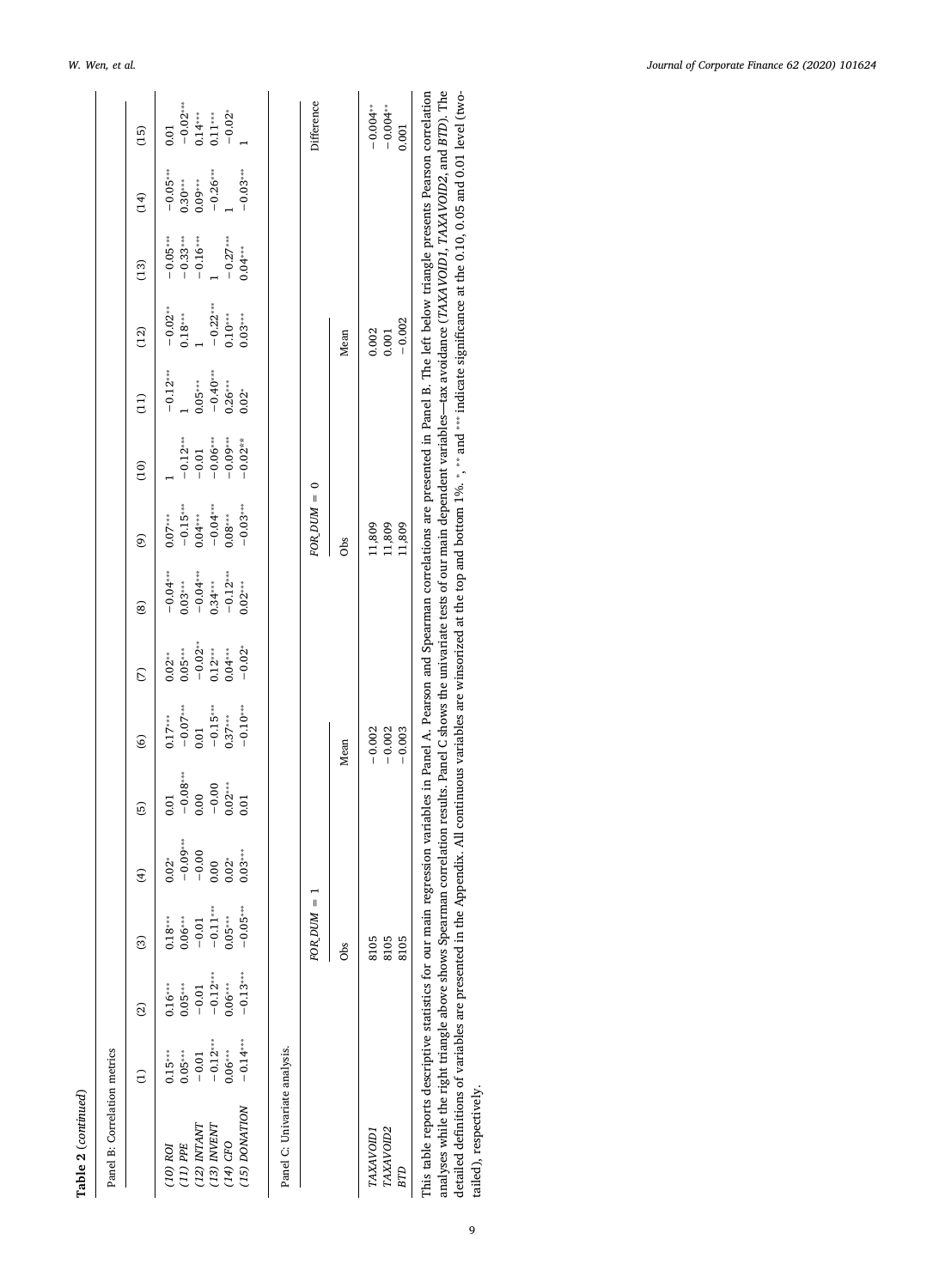[2010\)](#page-27-12), we also add a group of control variables, including *ROA* (return on asset), *SIZE* (firm size), *LEV* (leverage), *MB* (market-to-book ratio), *ROI* (return on investment), *PPE* (property plant and equipment), *INTANG* (intangible assets), *INVENT* (inventory), *CFO* (operating cash flow), and *DONATION* (annual corporate donation amount). All variable definitions are presented in the Appendix. In the regression, we control both industry and year fixed effects and cluster standard error at the firm-level. All continuous variables are winsorized at the top and bottom 1%.

#### <span id="page-9-0"></span>**4. Empirical results**

#### *4.1. Summary statistics and univariate analysis*

[Table 2](#page-7-0) Panel A presents descriptive statistics of all major variables in our study. Section A reports descriptive statistics of the dependent variable, corporate tax avoidance. The mean (median) value of both *TAXAVOID1* and *TAXAVOID2* are 0.001 (0.003), which indicates that firms, in general, engage in tax avoidance activities, as their effective tax rate is less than the statutory tax rate.<sup>[15](#page-9-1)</sup> The effective tax rate is about 20%, which is close to those numbers reported in prior studies (e.g., [Tang et al., 2017](#page-27-18); [Lin et al., 2018](#page-27-19)). For our third tax avoidance measure, *BTD*, both the mean and median values are −0.002. Section B reports several variables capturing directors' foreign experience. The mean of *FOR\_DUM* suggests that on average, 40.7% of firm-year observations have at least one director with foreign experience. About 7.5% of board directors have foreign experience as indicated by the mean of *FOR\_PER*. The means of *FOR\_HIP* and *FOR\_LIP* are 0.400 and 0.016, respectively, suggesting that most returnee directors obtained foreign experience from countries or regions with better investor protection environments. On average, 27.2% of firms have at least one independent director with foreign experience (*FOR\_IND*), while 21.8% of firms have at least one non-independent returnee director (*FOR\_NONIND*). The mean value of *FOR\_WORK* (*FOR\_STUDY*) is 0.179 (0.350), indicating that 17.9% (35.0%) of directors have foreign working (studying) experience. Section C presents descriptive statistics of control variables. The numbers are generally consistent with those reported in previous studies ([Giannetti et al., 2015;](#page-26-5) [Yuan and Wen, 2018](#page-27-8); [Zhang et al., 2018\)](#page-27-5). For example, firms in our sample have an average return on assets of 0.049, firm size of 21.815, leverage of 0.445, and market-to-book ratio of 3.669.

We report Pearson and Spearman correlations in Panel B of [Table 2](#page-7-0). The left triangle below presents Pearson correlation analyses, while the right triangle above shows Spearman correlation results. We find that both directors' foreign experience measures (*FOR\_DUM* and *FOR\_PER*) are negatively correlated with our tax avoidance proxies (*TAXAVOID1, TAXAVOID2*, and *BTD*), suggesting returnee directors have negative impacts on corporate tax avoidance. Furthermore, the three tax avoidance measures are highly and positively correlated with each other, indicating that these three proxies are likely to capture consistent information. The panel also shows that all correlations between the control variables are relatively low. Nevertheless, we compute variance inflation factor (VIF) for the control variables and find the largest value is 1.65, far below the cut-off threshold of 10 [\(Kennedy, 1998](#page-27-34)), which suggests that multicollinearity is not a serious problem in our study.

Panel C of [Table 2](#page-7-0) further reports the univariate testing result. The mean values of *TAXAVOID1* and *TAXAVOID2* are both −0.002 for firms hiring directors with foreign experience, and 0.002 and 0.001, respectively, for firms without returnee directors. The differences are both statistically significant at the 5% level. This indicates that firms without returnee directors are more tax aggressive compared with firms hiring returnee directors. The mean value for *BTD* is −0.003 (−0.002) for firms with (without) directors with foreign experience, but the difference is insignificant.

#### *4.2. Main results*

To examine how directors' foreign experience affects corporate tax avoidance, we employ our OLS regression model [\(1\)](#page-6-3). Specifically, we regress our tax avoidance proxies on the measures of directors' foreign experience. The main regression results are reported in [Table 3.](#page-10-0) In the first two columns, the dependent variable is *TAXAVOID1*. For both measures of directors' foreign experience (*FOR\_DUM* in column (1) and *FOR\_PER* in column (2)), we find that the coefficients are negative and statistically significant at the 1% level. The results suggest that firms with returnee directors are less tax aggressive compared to firms without returnee directors. The economic magnitude is also significant. For example, the coefficient on *FOR DUM* is −0.006, suggesting that firms with at least one director with foreign experience pay 0.6% more tax than firms without returnee directors do. If we look at the continuous measure, the coefficient on *FOR\_PER* is −0.023, which means one standard deviation increases in *FOR\_PER* corresponds to 0.3% decreases in *TAXAVOID1* (−0.023\*0.115 = −0.003). In columns (3) and (4), we use *TAXAVOID2* as our dependent variable. The results are very similar.

In the last two columns (columns (5) and (6)), we use book-tax difference (*BTD*) as our dependent variable. The coefficient on *FOR DUM* is −0.001 (*t* = −2.321) and significant at the 5% level in column (5), while the coefficient on *FOR PER* is −0.007 (*t* = −2.191) and significant at the 5% level in column (6). Again, the results indicate that firms having directors with foreign experience have lower book-tax difference than those firms without these talents. In terms of economic magnitude, firms with at least one director with foreign experience are associated with a 0.1% decrease in *BTD*, and one standard deviation increases in *FOR\_PER* corresponds to 0.1% decreases in *BTD*.

<span id="page-9-1"></span><sup>&</sup>lt;sup>15</sup> While the mean seems to be low, one should note that this is after adjusting for the applicable statutory tax rate, not the standard tax rate, due to the fact that different companies may be applicable to differential tax rates.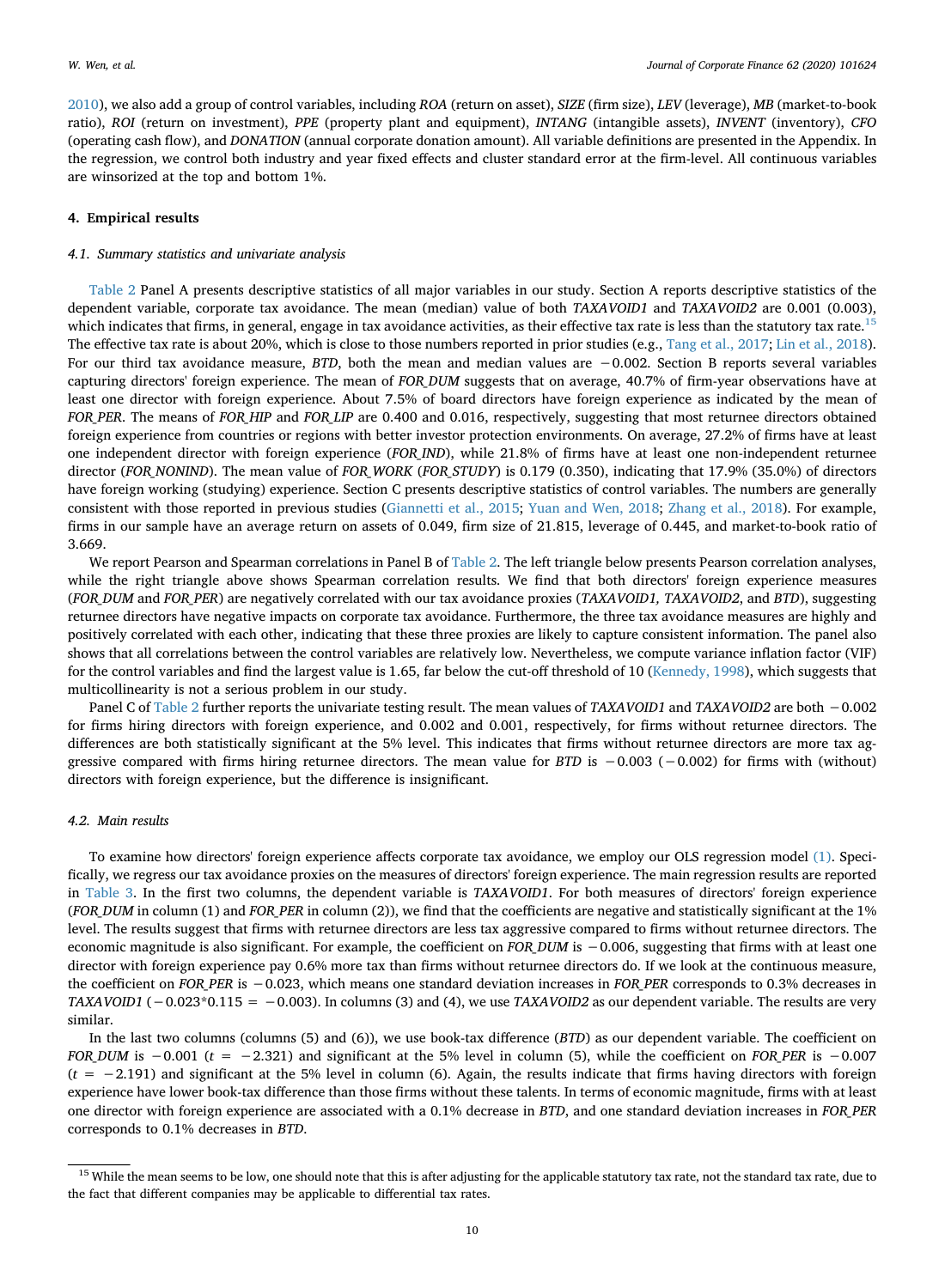<span id="page-10-0"></span>Directors with foreign experience and tax avoidance.

|                    | TAXAVOID1   |             | TAXAVOID2   |             | <b>BTD</b>  |             |
|--------------------|-------------|-------------|-------------|-------------|-------------|-------------|
|                    | (1)         | (2)         | (3)         | (4)         | (5)         | (6)         |
| <b>FOR DUM</b>     | $-0.006***$ |             | $-0.006***$ |             | $-0.001**$  |             |
|                    | $(-2.874)$  |             | $(-2.921)$  |             | $(-2.321)$  |             |
| <b>FOR PER</b>     |             | $-0.023***$ |             | $-0.023***$ |             | $-0.007**$  |
|                    |             | $(-2.591)$  |             | $(-2.618)$  |             | $(-2.191)$  |
| <b>ROA</b>         | $0.678***$  | $0.678***$  | $0.658***$  | $0.657***$  | $0.212***$  | $0.213***$  |
|                    | (17.484)    | (17.469)    | (17.457)    | (17.439)    | (29.353)    | (13.016)    |
| <b>SIZE</b>        | 0.000       | 0.000       | 0.000       | 0.000       | $-0.001**$  | $-0.001$    |
|                    | (0.132)     | (0.132)     | (0.172)     | (0.172)     | $(-2.544)$  | $(-1.254)$  |
| <b>LEV</b>         | $0.015*$    | $0.015*$    | $0.018**$   | $0.018**$   | $0.010***$  | $0.010***$  |
|                    | (1.749)     | (1.740)     | (2.191)     | (2.181)     | (6.594)     | (3.597)     |
| MB                 | $-0.001**$  | $-0.001**$  | $-0.001**$  | $-0.001**$  | $-0.000***$ | $-0.000**$  |
|                    | $(-2.067)$  | $(-2.084)$  | $(-2.248)$  | $(-2.267)$  | $(-4.292)$  | $(-2.287)$  |
| ROI                | $0.831***$  | $0.831***$  | $0.828***$  | $0.827***$  | $0.294***$  | $0.294***$  |
|                    | (11.296)    | (11.288)    | (11.332)    | (11.317)    | (20.979)    | (7.861)     |
| <b>PPE</b>         | $0.034***$  | $0.035***$  | $0.030***$  | $0.031***$  | $0.015***$  | $0.015***$  |
|                    | (4.022)     | (4.081)     | (3.633)     | (3.693)     | (9.239)     | (6.383)     |
| <b>INTANG</b>      | $-0.033$    | $-0.032$    | $-0.031$    | $-0.030$    | $-0.003$    | $-0.003$    |
|                    | $(-1.240)$  | $(-1.220)$  | $(-1.159)$  | $(-1.140)$  | $(-0.541)$  | $(-0.379)$  |
| <b>INVENT</b>      | $-0.064***$ | $-0.064***$ | $-0.067***$ | $-0.067***$ | $-0.014***$ | $-0.014***$ |
|                    | $(-4.881)$  | $(-4.875)$  | $(-5.078)$  | $(-5.075)$  | $(-6.462)$  | $(-4.057)$  |
| CFO                | $-0.043***$ | $-0.043***$ | $-0.040***$ | $-0.040***$ | $-0.016***$ | $-0.016***$ |
|                    | $(-4.386)$  | $(-4.375)$  | $(-4.155)$  | $(-4.143)$  | $(-6.321)$  | $(-4.351)$  |
| <b>DONATION</b>    | $-0.521***$ | $-0.523***$ | $-0.468***$ | $-0.470***$ | $-0.022***$ | $-0.022***$ |
|                    | $(-5.715)$  | $(-5.739)$  | $(-5.725)$  | $(-5.754)$  | $(-2.622)$  | $(-2.755)$  |
| Constant           | $-0.058*$   | $-0.059*$   | $-0.058*$   | $-0.059*$   | $-0.001$    | $-0.002$    |
|                    | $(-1.844)$  | $(-1.865)$  | $(-1.910)$  | $(-1.932)$  | $(-0.147)$  | $(-0.180)$  |
| Year FE            | <b>YES</b>  | <b>YES</b>  | <b>YES</b>  | <b>YES</b>  | <b>YES</b>  | <b>YES</b>  |
| <b>Industry FE</b> | <b>YES</b>  | <b>YES</b>  | <b>YES</b>  | <b>YES</b>  | <b>YES</b>  | <b>YES</b>  |
| Observations       | 19,914      | 19,914      | 19,914      | 19,914      | 19,914      | 19,914      |
| Adjusted $R^2$     | 0.113       | 0.113       | 0.111       | 0.111       | 0.108       | 0.108       |

This table reports the impact of directors with foreign experience on corporate tax avoidance. The dependent variables include the differences between statutory income tax rate and effective tax rate (*TAXAVOID1* and *TAXAVOID2*) and book-tax difference (*BTD*). The test variables are directors' foreign experience (*FOR\_DUM* and *FOR\_PER*). The definitions of variables are presented in the Appendix. t-statistics in the brackets are based on standard errors adjusted for clustering at the firm level. \*, \*\*, and \*\*\* indicate significance at the 0.10, 0.05, and 0.01 level (two-tailed), respectively. All continuous variables are winsorized at the 1st and 99th percentiles.

The coefficients on control variables are largely consistent with those reported in prior literature. For example, the coefficient on *ROA* is positive and significant, which is consistent with [Armstrong et al. \(2012\)](#page-26-19). The coefficient on *INVENT* is negatively significant, which is consistent with [Lanis et al. \(2017\)](#page-27-4). The coefficient on *DONATION* is also negatively significant. This suggests that firms investing in corporate social responsibility depress tax avoidance, consistent with [Hoi et al. \(2013\).](#page-27-6) In summary, the results reported in [Table 3](#page-10-0) suggest a negative relationship between directors' foreign experience and tax avoidance, and the effect is both statistically and economically significant.

# *4.3. Address self-selection bias*

Although we document a significant and negative association between directors with foreign experience and tax avoidance, our result may suffer from an endogeneity issue. Firms engaging in less tax avoidance might be more likely to hire directors with foreign experience. In other words, hiring directors with foreign experience may not be a random choice for firms, which can cause selfselection bias. Accordingly, in this subsection, we use the Heckman two-stage method to mitigate this endogeneity concern.

In the first stage, we construct a Probit model (see model (2) below) to estimate the probability of firms hiring directors with foreign experience. Following [Yuan and Wen \(2018\)](#page-27-8), we consider the following factors of appointing directors with foreign experience, including state control (*SOE*, dummy variable that equals one if the firm is a state-owned entity, otherwise equals zero), CEO simultaneously serving as chairman (*DUALITY*, a dummy variable that equals one if the firm has its CEO simultaneously serve as chairman, otherwise equals zero), board size (*BSIZE*, the number of directors on the board), managerial ownership (*MANO*, the shares held by managers divided by total number of shares), firm size (*SIZE*, the natural logarithm of the firm's book value of total assets plus one), leverage (*LEV*, the firm's total liabilities divided by total assets), return on assets (*ROA*, net income divided by total assets), and book-to-market ratio (*BM*, total book value of equity divided by market value of equity). As Heckman's model requires an exogenous variable, we use the mean percentage of appointing directors with foreign experience within the firm's industry and year, excluding the firm concerned (*FOR\_INDUS*) to satisfy this requirement. Firms with similar industrial conditions may share common incentives to have directors with foreign experience, so *FOR\_INDUS* is likely to be positively associated with *FOR\_DUM* and *FOR\_PER*. However,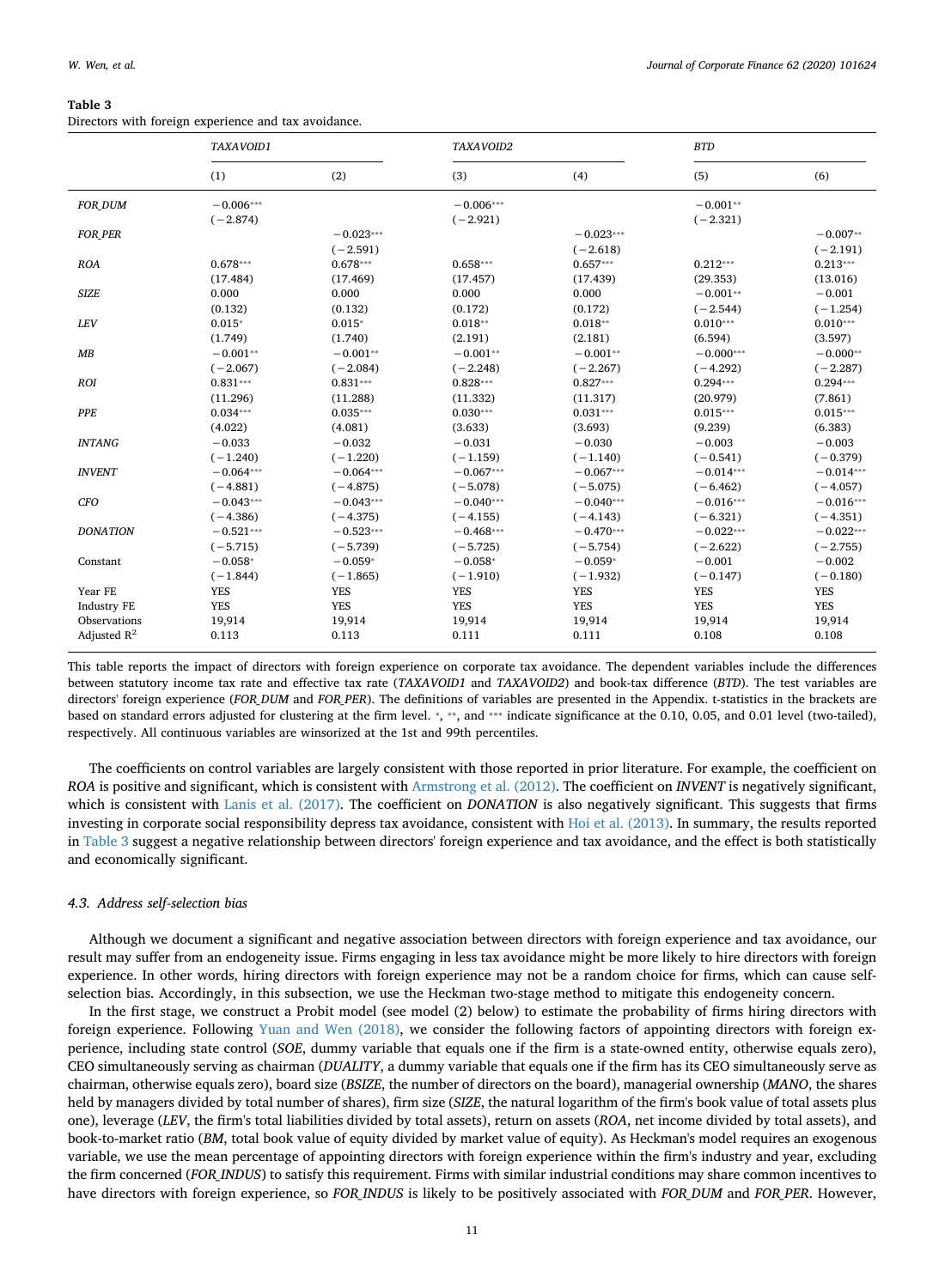<span id="page-11-1"></span>

|  | Heckman two-stage sample selection analysis. |  |  |  |
|--|----------------------------------------------|--|--|--|
|--|----------------------------------------------|--|--|--|

| Panel A                                       | $FOR\_DUM_{i,t+1}$                 | Panel B                                       | TAXAVOID1                          |                                    | TAXAVOID2                          |                                    | <b>BTD</b>                         |                                    |
|-----------------------------------------------|------------------------------------|-----------------------------------------------|------------------------------------|------------------------------------|------------------------------------|------------------------------------|------------------------------------|------------------------------------|
|                                               | (1)                                |                                               | (1)                                | (2)                                | (3)                                | (4)                                | (5)                                | (6)                                |
| <b>SOE</b>                                    | $-0.226***$<br>$(-9.360)$          | FOR DUM                                       | $-0.006**$<br>$(-2.179)$           |                                    | $-0.006**$<br>$(-2.292)$           |                                    | $-0.001$<br>$(-1.274)$             |                                    |
| <b>DUALITY</b>                                | 0.042<br>(1.389)                   | <b>FOR PER</b>                                |                                    | $-0.022**$<br>$(-2.088)$           |                                    | $-0.023**$<br>$(-2.231)$           |                                    | $-0.006*$<br>$(-1.715)$            |
| <b>BSIZE</b>                                  | $0.048***$<br>(8.267)              | <b>ROA</b>                                    | $0.676***$<br>(15.220)             | $0.677***$<br>(15.250)             | $0.666***$<br>(15.298)             | $0.667***$<br>(15.328)             | $0.222***$<br>(25.514)             | $0.222***$<br>(11.425)             |
| <b>MANO</b>                                   | $0.213*$<br>(1.860)                | <b>SIZE</b>                                   | $-0.000$<br>$(-0.070)$             | 0.000<br>(0.003)                   | $-0.000$<br>$(-0.017)$             | 0.000<br>(0.064)                   | $-0.000$<br>$(-0.882)$             | $-0.000$<br>$(-0.466)$             |
| <b>SIZE</b>                                   | $0.184***$<br>(13.908)             | LEV                                           | $0.017*$<br>(1.736)                | $0.017*$<br>(1.696)                | $0.018*$<br>(1.923)                | $0.018*$<br>(1.879)                | $0.011***$<br>(5.932)              | $0.011***$<br>(3.397)              |
| <b>LEV</b>                                    | $-0.358***$<br>$(-5.106)$          | MB                                            | $-0.001*$<br>$(-1.920)$            | $-0.001*$<br>$(-1.908)$            | $-0.001**$<br>$(-2.195)$           | $-0.001**$<br>$(-2.181)$           | $-0.000***$<br>$(-2.694)$          | $-0.000$<br>$(-1.429)$             |
| <b>ROA</b>                                    | $0.682**$<br>(2.068)               | ROI                                           | $0.929***$<br>(11.545)             | $0.928***$<br>(11.534)             | $0.916***$<br>(11.491)             | $0.914***$<br>(11.473)             | $0.323***$<br>(19.808)             | $0.323***$<br>(8.008)              |
| ${\it BM}$                                    | $-0.507***$<br>$(-8.574)$          | <b>PPE</b>                                    | $0.041***$<br>(4.318)              | $0.041***$<br>(4.355)              | $0.038***$<br>(4.107)              | $0.038***$<br>(4.143)              | $0.015***$<br>(7.906)              | $0.015***$<br>(5.686)              |
| <b>FOR_INDU</b>                               | $0.639***$<br>(7.353)              | <b>INTANG</b>                                 | $-0.021$<br>$(-0.741)$             | $-0.021$<br>$(-0.730)$             | $-0.016$<br>$(-0.546)$             | $-0.015$<br>$(-0.536)$             | $-0.004$<br>$(-0.640)$             | $-0.004$<br>$(-0.462)$             |
|                                               |                                    | <b>INVENT</b>                                 | $-0.066***$<br>$(-4.384)$          | $-0.066***$<br>$(-4.382)$          | $-0.067***$<br>$(-4.456)$          | $-0.067***$<br>$(-4.459)$          | $-0.017***$<br>$(-6.775)$          | $-0.017***$<br>$(-4.307)$          |
|                                               |                                    | <b>CFO</b>                                    | $-0.040***$<br>$(-3.439)$          | $-0.040***$<br>$(-3.439)$          | $-0.040***$<br>$(-3.608)$          | $-0.040***$<br>$(-3.607)$          | $-0.016***$<br>$(-5.413)$          | $-0.016***$<br>$(-3.678)$          |
|                                               |                                    | <b>DONATION</b>                               | $-0.498***$<br>$(-5.354)$          | $-0.500***$<br>$(-5.376)$          | $-0.458***$<br>$(-5.467)$          | $-0.459***$<br>$(-5.494)$          | $-0.019**$<br>$(-2.102)$           | $-0.019**$<br>$(-2.336)$           |
|                                               |                                    | <b>IMR</b>                                    | $-0.010$<br>$(-0.830)$             | $-0.012$<br>$(-0.952)$             | $-0.012$<br>$(-0.965)$             | $-0.013$<br>$(-1.088)$             | $-0.009***$<br>$(-3.498)$          | $-0.009**$<br>$(-2.335)$           |
| Constant                                      | $-4.753***$<br>$(-17.025)$         | Constant                                      | $-0.065*$<br>$(-1.835)$            | $-0.068*$<br>$(-1.898)$            | $-0.063*$<br>$(-1.839)$            | $-0.066*$<br>$(-1.910)$            | $-0.005$<br>$(-0.794)$             | $-0.007$<br>$(-0.572)$             |
| Year FE<br><b>Industry FE</b><br>Observations | <b>YES</b><br><b>YES</b><br>15,177 | Year FE<br><b>Industry FE</b><br>Observations | <b>YES</b><br><b>YES</b><br>15,510 | <b>YES</b><br><b>YES</b><br>15,510 | <b>YES</b><br><b>YES</b><br>15,510 | <b>YES</b><br><b>YES</b><br>15,510 | <b>YES</b><br><b>YES</b><br>15,510 | <b>YES</b><br><b>YES</b><br>15,510 |
| Adjusted R2                                   | 0.037                              | Adjusted R2                                   | 0.112                              | 0.112                              | 0.111                              | 0.111                              | 0.112                              | 0.113                              |

This table presents the Heckman two-stage results. In the first stage, we use *FOR\_DUM* as the main dependent variable and run a probit regression (see model (2)). *FOR\_INDUS* is an exogenous variable, which is the mean percentage of appointing directors with foreign experience within the firm's industry in year *t*, excluding the firm concerned. In the second stage, we add *IMR* from first stage in our main regression and run the regression of directors with foreign experience on tax avoidance. The dependent variables include the difference between statutory income tax rate and effective tax rate (*TAXAVOID1* and *TAXAVOID2*) and book-tax difference (*BTD*). The test variables are directors' foreign experience (*FOR\_DUM* and *FOR\_PER*). The definitions of variables are presented in the Appendix. t-statistics in the brackets are based on standard errors adjusted for clustering at the firm level. \*, \*\*, and \*\*\* indicate significance at the 0.10, 0.05, and 0.01 level (two-tailed), respectively. All continuous variables are winsorized at the 1st and 99th percentiles.

<span id="page-11-0"></span>industry peers' decision to appoint directors with foreign experience may not be correlated with their own tax avoidance levels. The model is summarized below:

$$
FOR\_DUM_{i,t+1} = \beta_0 + \beta_1 SOE_{i,t} + \beta_2 DUALITY_{i,t} + \beta_3 BSIZE_{i,t} + \beta_4 MANO_{i,t} + \beta_5 SIZE_{i,t} + \beta_6 LEV_{i,t} + \beta_7 ROA_{i,t} + \beta_8 BM_{i,t} + \beta_9 FOR\_INDUS_{i,t} + Year FE + Industry FE + \varepsilon
$$
\n(2)

The result of estimating model [\(2\)](#page-11-0) is reported in Panel A of [Table 4.](#page-11-1) We find that firms with larger boards of directors, higher managerial ownership, larger firm size, and better profit margin are more likely to hire directors with foreign experience. However, state-owned entities and firms with higher leverage and larger book-to-market ratios are less likely to hire returnee directors. Specifically, *FOR\_INDU* is positively significant at the 1% level, suggesting that the exogenous variable is valid. The first stage regression generates the inverse Mills ratio (*IMR*), and we include it in the second stage regression to control for self-selection bias. Other control variables in the second stage model are the same as model [\(1\).](#page-6-3) We report the result of the second stage regression in Panel B of [Table 4](#page-11-1). The result shows that the coefficients on *FOR\_DUM* and *FOR\_PER* remain negative and statistically significant in five out of six columns. In sum, the result presented in [Table 4](#page-11-1) suggests that our finding is unlikely to be driven by the potential self-selection bias.

# *4.4. Additional control variables*

In our main regression specification, we include a battery of control variables to help mitigate the concern that our results may suffer from other omitted determinants of tax avoidance. In this subsection, we further include several additional control variables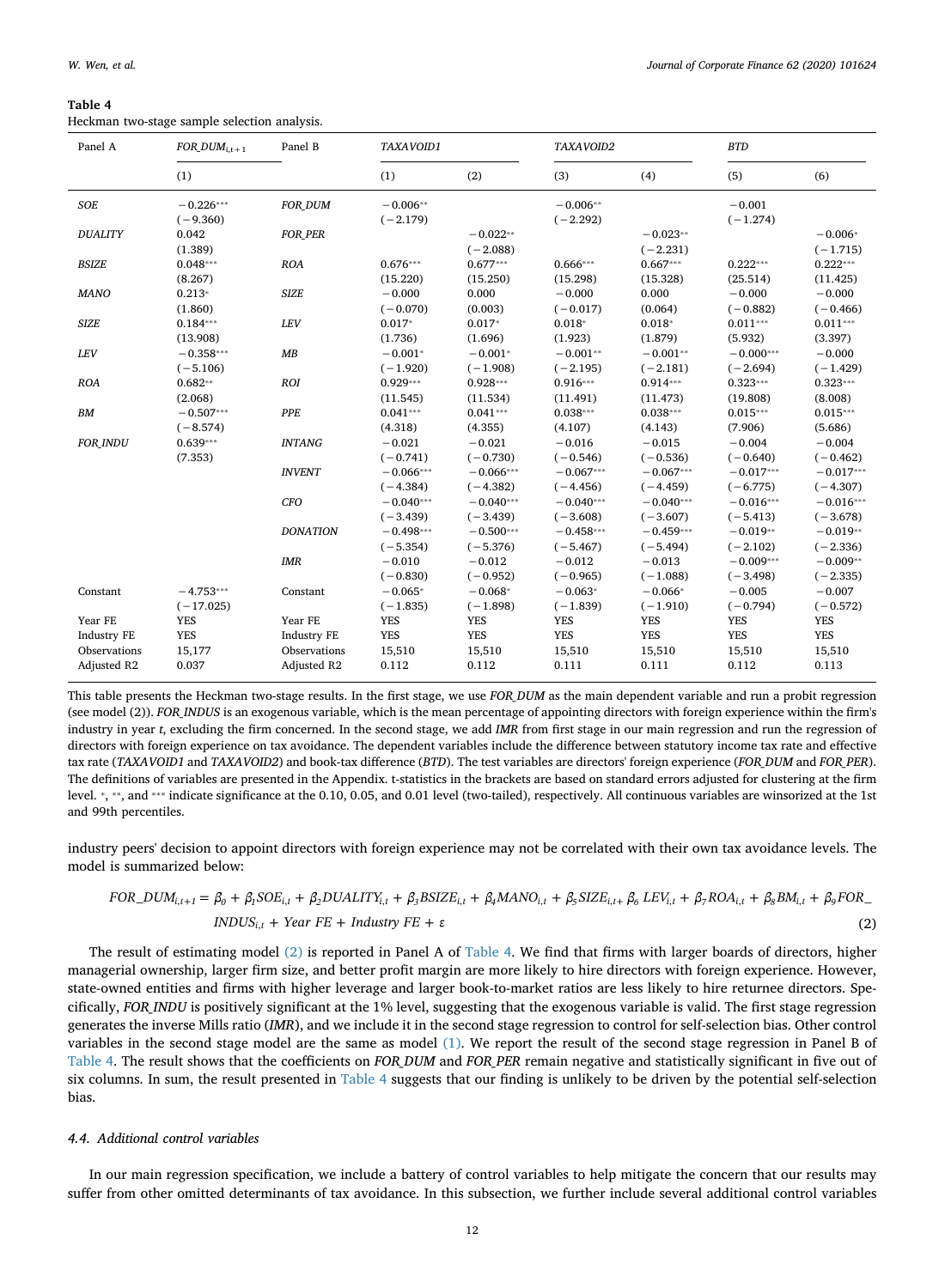<span id="page-12-0"></span>

| Panel A                 | TAXAVOID1                 |                           |                           |                           |                          |                           |                           |                           |
|-------------------------|---------------------------|---------------------------|---------------------------|---------------------------|--------------------------|---------------------------|---------------------------|---------------------------|
|                         | (1)                       | (2)                       | (3)                       | (4)                       | (5)                      | (6)                       | (7)                       | (8)                       |
| <b>FOR_DUM</b>          | $-0.006***$<br>$(-2.835)$ | $-0.007***$<br>$(-2.910)$ | $-0.007***$<br>$(-3.017)$ | $-0.007***$<br>$(-3.045)$ |                          |                           |                           |                           |
| <b>FOR_PER</b>          |                           |                           |                           |                           | $-0.023**$<br>$(-2.562)$ | $-0.024***$<br>$(-2.614)$ | $-0.022**$<br>$(-2.456)$  | $-0.022**$<br>$(-2.456)$  |
| ABACC                   | $0.047**$<br>(2.566)      |                           |                           | $0.055***$<br>(2.883)     | $0.047**$<br>(2.548)     |                           |                           | $0.055***$<br>(2.871)     |
| IC                      |                           | 0.006<br>(1.328)          |                           | 0.003<br>(0.710)          |                          | 0.006<br>(1.343)          |                           | 0.003<br>(0.731)          |
| MA                      |                           |                           | $-0.041***$<br>$(-3.453)$ | $-0.038***$<br>$(-3.183)$ |                          |                           | $-0.040***$<br>$(-3.421)$ | $-0.038***$<br>$(-3.156)$ |
| Constant                | $-0.048$<br>$(-1.514)$    | $-0.070**$<br>$(-2.170)$  | $-0.066**$<br>$(-1.999)$  | $-0.064*$<br>$(-1.856)$   | $-0.049$<br>$(-1.539)$   | $-0.071**$<br>$(-2.195)$  | $-0.067**$<br>$(-2.014)$  | $-0.065*$<br>$(-1.876)$   |
| Controls                | YES                       | YES                       | YES                       | YES                       | YES                      | <b>YES</b>                | <b>YES</b>                | YES                       |
| Year FE/ Ind FE         | YES                       | YES                       | YES                       | <b>YES</b>                | YES                      | YES                       | <b>YES</b>                | <b>YES</b>                |
| Observations            | 19,703                    | 19,643                    | 14,993                    | 14,648                    | 19,703                   | 19,643                    | 14,993                    | 14,648                    |
| Adjusted $R^2$          | 0.114                     | 0.113                     | 0.124                     | 0.126                     | 0.114                    | 0.113                     | 0.123                     | 0.125                     |
| Panel B                 | TAXAVOID2                 |                           |                           |                           |                          |                           |                           |                           |
|                         | (1)                       | (2)                       | (3)                       | (4)                       | (5)                      | (6)                       | (7)                       | (8)                       |
| <b>FOR_DUM</b>          | $-0.006***$               | $-0.007***$               | $-0.007***$               | $-0.007***$               |                          |                           |                           |                           |
|                         | $(-2.900)$                | $(-2.973)$                | $(-3.160)$                | $(-3.229)$                |                          |                           |                           |                           |
| <b>FOR PER</b>          |                           |                           |                           |                           | $-0.023***$              | $-0.024***$               | $-0.022**$                | $-0.023***$               |
|                         |                           |                           |                           |                           | $(-2.601)$               | $(-2.681)$                | $(-2.540)$                | $(-2.595)$                |
| ABACC                   | $0.055***$                |                           |                           | $0.065***$                | $0.055***$               |                           |                           | $0.065***$                |
|                         | (3.104)                   |                           |                           | (3.524)                   | (3.084)                  |                           |                           | (3.508)                   |
| IC                      |                           | 0.004                     |                           | 0.001                     |                          | 0.004                     |                           | 0.001                     |
|                         |                           | (0.953)                   |                           | (0.287)                   |                          | (0.968)                   |                           | (0.309)                   |
| MA                      |                           |                           | $-0.041***$               | $-0.039***$               |                          |                           | $-0.041***$               | $-0.039***$               |
|                         |                           |                           | $(-3.669)$                | $(-3.434)$                |                          |                           | $(-3.637)$                | $(-3.407)$                |
| Constant                | $-0.047$                  | $-0.068**$                | $-0.061*$                 | $-0.055*$                 | $-0.048$                 | $-0.069**$                | $-0.062*$                 | $-0.057*$                 |
|                         | $(-1.515)$                | $(-2.155)$                | $(-1.913)$                | $(-1.662)$                | $(-1.540)$               | $(-2.184)$                | $(-1.928)$                | $(-1.686)$                |
| Controls                | YES                       | YES                       | <b>YES</b>                | <b>YES</b>                | YES                      | YES                       | YES                       | YES                       |
| Year FE/ Ind FE         | <b>YES</b>                | <b>YES</b>                | YES                       | <b>YES</b>                | <b>YES</b>               | <b>YES</b>                | <b>YES</b>                | YES                       |
| Observations            | 19,703                    | 19,643                    | 14,993                    | 14,648                    | 19,703                   | 19,643                    | 14,993                    | 14,648                    |
| Adjusted $\mathbb{R}^2$ | 0.112                     | 0.111                     | 0.124                     | 0.126                     | 0.112                    | 0.111                     | 0.123                     | 0.126                     |
| Panel C                 | <b>BTD</b>                |                           |                           |                           |                          |                           |                           |                           |
|                         | (1)                       | (2)                       | (3)                       | (4)                       | (5)                      | (6)                       | (7)                       | (8)                       |
| <b>FOR DUM</b>          | $-0.001$<br>$(-1.583)$    | $-0.001*$<br>$(-1.667)$   | $-0.001*$<br>$(-1.808)$   | $-0.001*$<br>$(-1.947)$   |                          |                           |                           |                           |
| <b>FOR_PER</b>          |                           |                           |                           |                           | $-0.007**$<br>$(-2.199)$ | $-0.007**$<br>$(-2.243)$  | $-0.008**$<br>$(-2.249)$  | $-0.008**$<br>$(-2.301)$  |
| ABACC                   | $0.025***$<br>(2.616)     |                           |                           | $0.027**$<br>(2.430)      | $0.025***$<br>(2.592)    |                           |                           | $0.027**$<br>(2.408)      |
| IC                      |                           | 0.000<br>(0.197)          |                           | 0.000<br>(0.121)          |                          | 0.000<br>(0.199)          |                           | 0.000<br>(0.126)          |
| ΜA                      |                           |                           | $-0.024***$<br>$(-5.017)$ | $-0.025***$<br>$(-5.020)$ |                          |                           | $-0.024***$<br>$(-4.998)$ | $-0.024***$<br>$(-5.004)$ |
| Constant                | 0.003<br>(0.249)          | $-0.002$<br>$(-0.139)$    | 0.007<br>(0.573)          | 0.011<br>(0.788)          | 0.002<br>(0.146)         | $-0.003$<br>$(-0.236)$    | 0.006<br>(0.470)          | 0.009<br>(0.686)          |
| Controls                | YES                       | YES                       | YES                       | YES                       | YES                      | YES                       | YES                       | YES                       |
| Year FE/ Ind FE         | YES                       | YES                       | YES                       | YES                       | YES                      | YES                       | YES                       | <b>YES</b>                |
|                         |                           |                           |                           |                           |                          |                           |                           |                           |

This table presents the regression results by including additional variables. These additional variables include earnings management (*ABACC*, abnormal accruals calculated by using a performance-adjusted discretionary accruals model ([Kothari et al., 2005](#page-27-35)), internal control effectiveness (*IC*, the natural logarithm of internal control index retrieved from DIB Internal Control and Risk Management Database), and managerial ability (*MA*, calculated using data envelopment analysis developed in [Demerjian et al. \(2012\)](#page-26-31)). The dependent variables are *TAXAVOID1*, *TAXAVOID2*, and *BTD* in panels A, B and C, respectively. The definitions of variables are presented in the Appendix. t-statistics in the brackets are based on standard errors adjusted for clustering at the firm level. \*, \*\*, and \*\*\* indicate significance at the 0.10, 0.05, and 0.01 level (two-tailed), respectively. All continuous variables are winsorized at the 1st and 99th percentiles.

Observations 19,703 19,643 14,993 14,648 19,703 19,643 14,993 14,648 Adjusted R<sup>2</sup> 0.112 0.109 0.098 0.104 0.112 0.109 0.098 0.104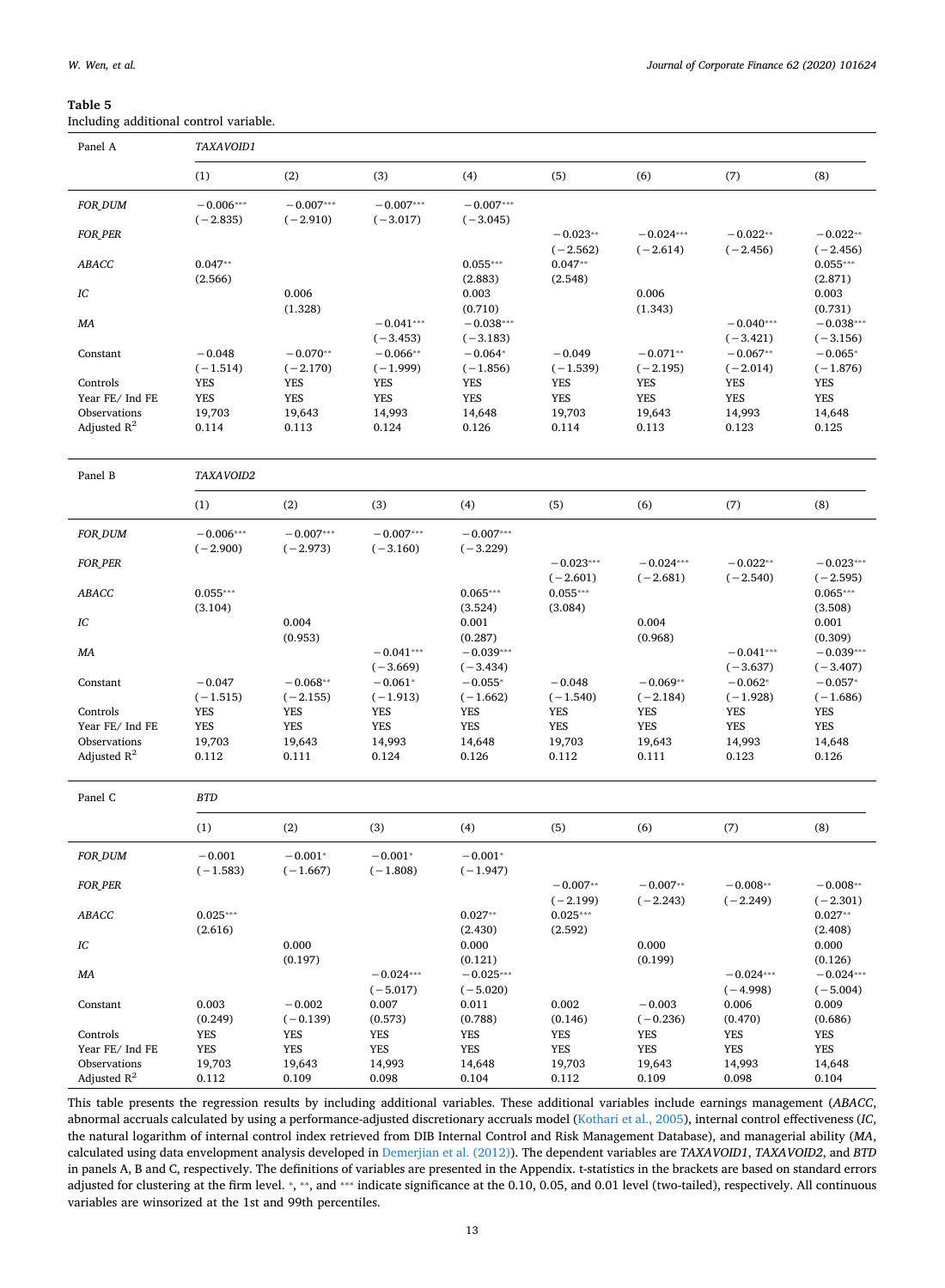that may also affect corporate tax avoidance (e.g., [Frank et al., 2009\)](#page-26-32). First, we control for the level of earnings management (*ABACC*). Earnings management is one of the potential channels for firms to avoid tax. Previous literature finds that earnings management is positively related to corporate tax avoidance decisions [\(Frank et al., 2009](#page-26-32)). In addition, managers may conduct taxinduced earnings management ([Li et al., 2016](#page-27-36)). Thus, we control for abnormal accruals calculated by using a performance-adjusted discretionary accruals model ([Kothari et al., 2005](#page-27-35)). Second, we include internal control effectiveness (*IC*) in our regression. High internal information quality reduces corporate tax avoidance [\(Gallemore and Labro, 2015\)](#page-26-33), and better internal control can curb managerial self-interest incentives for corporate tax avoidance. We obtain the internal control index from Dibo (DIB) Internal Control and Risk Management Database. We take the natural logarithm of the internal control index, and higher values represent better internal control quality. Third, we control for managerial ability (*MA*) in our model. [Koester et al. \(2016\)](#page-27-14) and [Park et al. \(2016\)](#page-27-15) both reveal that managerial ability is an important determinant of tax planning activities, but their results are inconclusive. In addition, directors' foreign experience may proxy for superior managerial ability, and thus, our result might suggest that directors with superior ability reduce corporate tax avoidance. To rule out this alternative explanation, following [Yuan and Wen \(2018\),](#page-27-8) we estimate managerial ability using the data envelopment analysis developed in [Demerjian et al. \(2012\)](#page-26-31) and add *MA* into our regression model.

We report the result using *TAXAVOID1* as the dependent variable in Panel A of [Table 5.](#page-12-0) Consistent with previous studies, we find that earnings management is positively correlated with tax avoidance, as suggested by the positive and significant coefficients on *ABACC*. More importantly, the coefficients on the measures of directors with foreign experience (*FOR\_DUM* in column (1) and *FOR PER* in column (5)) remain significantly negative. Columns (2) and (6) in [Table 5](#page-12-0) Panel A report the results including internal control (*IC*). While the coefficients on *IC* are not statistically significant in our sample, the negative association between returnee directors and tax avoidance still holds. We report the results of including managerial ability (*MA*) in columns (3) and (7) in Panel A. The results do suggest that managerial ability is negatively associated with tax avoidance. We can also see that after controlling for managerial ability, our measures of directors' foreign experience are still negatively related to tax avoidance.

Finally, we include all these additional control variables and report the results in columns (4) and (8). The results show that after controlling for earnings management, internal control, and managerial ability, directors' foreign experience is still negatively associated with tax avoidance, suggesting that our finding is unlikely to be driven by potentially omitted variables. [Table 5](#page-12-0) Panels B and C are the results using the other two dependent variables, and they are similar to those reported in Panel A. Note that the sample size is reduced with additional data requirements for constructing these additional variables.

#### *4.5. Instrumental variable (IV) approach*

While we include several additional variables in the model, it is still possible that some unobservable firm characteristics drive our result. To further alleviate this concern, we adopt two instrument variables and use the 2SLS approach to adjust potential endogeneity bias. First, following [Yuan and Wen \(2018\),](#page-27-8) we choose the industry mean percentage of firms appointing directors with foreign experience excluding the firm concerned (*FOR\_INDUS*) as our first instrumental variable. Second, following [Ang et al. \(2014\),](#page-26-34) we consider British colonies in Chinese history. People living in provinces or cities which were previously British settlements have more opportunities to experience western culture and values. They are more likely to study or work abroad, as well as return to their hometown and work for companies there. In addition, as these regions opened their economies to western countries early, they are more likely to attract returnee talents due to their western-style values and lifestyles. The British colony dummy variable (*BRITISH*) equals one if firms located in the province had a concession or leased territory established by Great Britain during the late Qing dynasty and zero otherwise.[16](#page-13-0) We predict that *BRITISH* should be positively associated with firms' decisions to hire directors with foreign experience. Because whether these regions/cities became British colonies was decided one hundred years ago, it is unlikely to directly affect firms' tax avoidance decisions in the twenty-first century. We conduct weak identification and over identification tests for our instrumental variables and verify that the two instruments are indeed strong instruments.

We report the results of this analysis in [Table 6.](#page-14-1) Panel A reports the first stage result. We find that the coefficients on both *FOR\_INDUS* and *BRITISH* are positively significant at the 1% level, indicating that our instruments are highly correlated with firms' propensity for hiring directors with foreign experience. Panel B of [Table 6](#page-14-1) presents the result of the second stage. The coefficients on *FOR\_DUM* and *FOR\_PER* are generally negatively significant across columns (1) to (6). The results illustrate that after controlling for potential endogeneity issues, directors' foreign experience is still negatively correlated with corporate tax avoidance.

#### *4.6. Change analysis*

<span id="page-13-1"></span>To ensure the reliability and robustness of our result, we perform a change analysis to test whether appointing returnee directors depresses corporate tax avoidance. In Model (3), the dependent variable △*TAXAVOID* stands for the change in tax avoidance, calculated by the variation in corporate tax avoidance from last year to this year. △*FOREIGN* stands for the variation in directors' foreign experience from year t-1 to year t. The control variables are also measured by their changes.

<span id="page-13-0"></span><sup>&</sup>lt;sup>16</sup> Great Britain established settlements in the following provinces or cities: Xiamen (in Fujian province), Hankou (in Hubei province), Jiujiang (in Jiangxi province), Zhenjiang (in Jiangsu province), Guangzhou (in Guangdong province), Weihaiwei (in Shandong province), Tianjin, and Shanghai.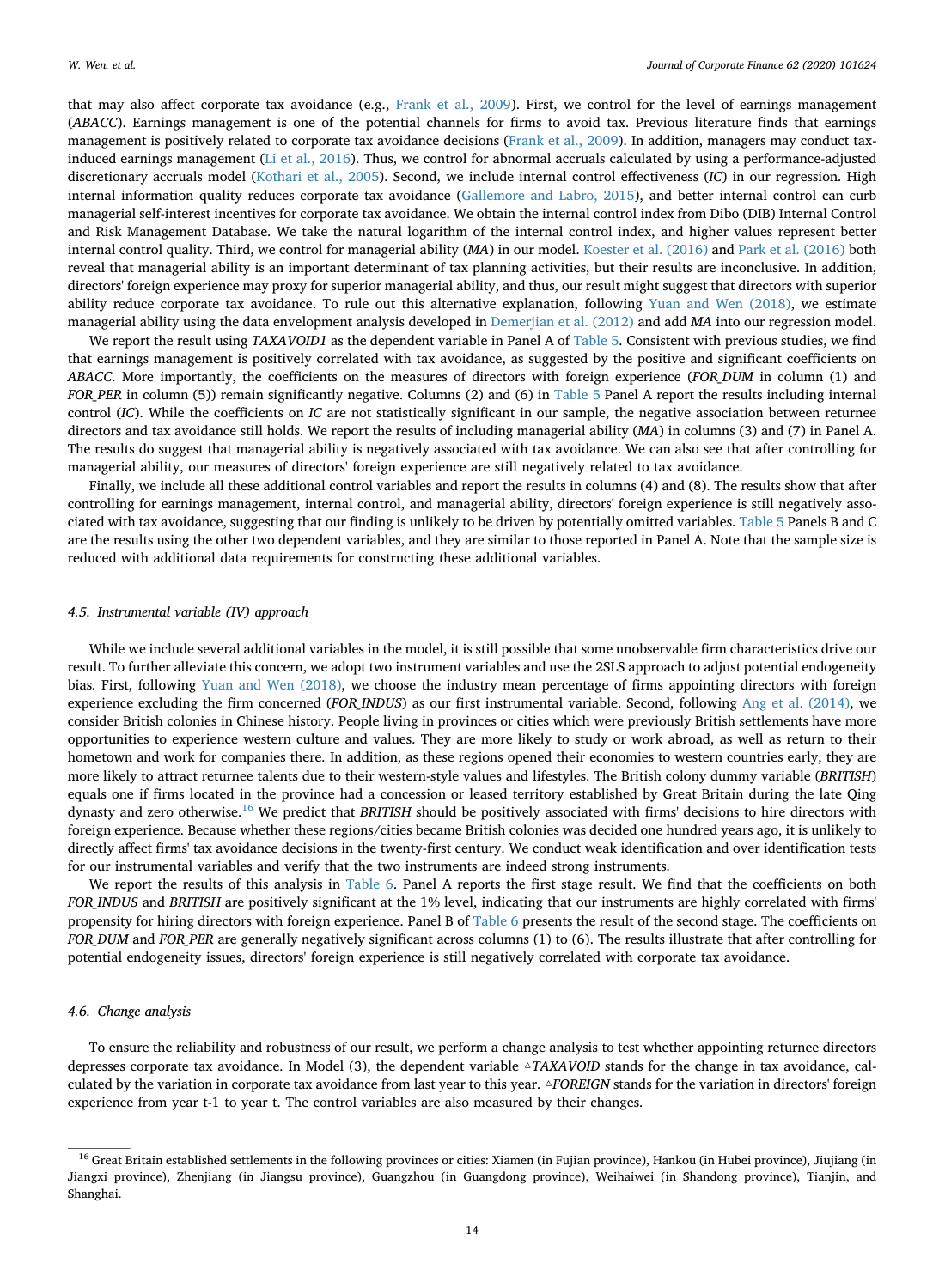<span id="page-14-1"></span>

| Instrumental variable analysis (2SLS). |  |  |  |
|----------------------------------------|--|--|--|
|----------------------------------------|--|--|--|

| Panel A          | FOR DUM     | Panel B             | TAXAVOID1   |             | TAXAVOID2   |             | <b>BTD</b>  |             |
|------------------|-------------|---------------------|-------------|-------------|-------------|-------------|-------------|-------------|
|                  | (1)         |                     | (1)         | (2)         | (3)         | (4)         | (5)         | (6)         |
| <b>FOR INDUS</b> | $0.870***$  | <b>FOR DUM</b>      | $-0.038*$   |             | $-0.035*$   |             | $-0.009*$   |             |
|                  | (9.915)     |                     | $(-1.925)$  |             | $(-1.807)$  |             | $(-1.715)$  |             |
| <b>BRITISH</b>   | $0.110***$  | <b>FOR PER</b>      |             | $-0.120*$   |             | $-0.109$    |             | $-0.033*$   |
|                  | (5.906)     |                     |             | $(-1.691)$  |             | $(-1.582)$  |             | $(-1.673)$  |
| <b>ROA</b>       | $1.111***$  | <b>ROA</b>          | $0.689***$  | $0.686***$  | $0.668***$  | $0.665***$  | $0.216***$  | $0.215***$  |
|                  | (3.660)     |                     | (25.169)    | (25.376)    | (25.035)    | (25.231)    | (28.195)    | (28.495)    |
| <b>SIZE</b>      | $0.165***$  | <b>SIZE</b>         | 0.002       | 0.002       | 0.002       | 0.002       | $-0.000$    | $-0.000$    |
|                  | (15.406)    |                     | (1.400)     | (1.211)     | (1.338)     | (1.155)     | $(-0.309)$  | $(-0.355)$  |
| <b>LEV</b>       | $-0.349***$ | ${\it LEV}$         | $0.010*$    | $0.011*$    | $0.014**$   | $0.015**$   | $0.009***$  | $0.009***$  |
|                  | $(-5.439)$  |                     | (1.700)     | (1.755)     | (2.386)     | (2.433)     | (5.136)     | (5.081)     |
| MB               | $0.031***$  | MB                  | $-0.001*$   | $-0.001**$  | $-0.001**$  | $-0.001**$  | $-0.000***$ | $-0.000***$ |
|                  | (7.328)     |                     | $(-1.739)$  | $(-2.029)$  | $(-2.091)$  | $(-2.381)$  | $(-2.756)$  | $(-2.971)$  |
| ROI              | $-0.494$    | ROI                 | $0.826***$  | $0.824***$  | $0.824***$  | $0.822***$  | $0.293***$  | $0.292***$  |
|                  | $(-0.842)$  |                     | (16.333)    | (16.328)    | (16.716)    | (16.705)    | (20.724)    | (20.720)    |
| PPE              | $-0.526***$ | <b>PPE</b>          | $0.028***$  | $0.032***$  | $0.025***$  | $0.028***$  | $0.013***$  | $0.014***$  |
|                  | $(-7.566)$  |                     | (3.962)     | (5.042)     | (3.608)     | (4.607)     | (6.865)     | (8.179)     |
| <b>INTANT</b>    | $-0.257$    | <b>INTANG</b>       | $-0.035**$  | $-0.032*$   | $-0.033*$   | $-0.030*$   | $-0.003$    | $-0.003$    |
|                  | $(-1.251)$  |                     | $(-2.000)$  | $(-1.853)$  | $(-1.928)$  | $(-1.790)$  | $(-0.673)$  | $(-0.535)$  |
| <b>INVENT</b>    | $-0.322***$ | <b>INVENT</b>       | $-0.068***$ | $-0.067***$ | $-0.070***$ | $-0.069***$ | $-0.015***$ | $-0.015***$ |
|                  | $(-3.540)$  |                     | $(-8.378)$  | $(-8.366)$  | $(-8.881)$  | $(-8.875)$  | $(-6.585)$  | $(-6.603)$  |
| <b>CFO</b>       | 0.020       | <b>CFO</b>          | $-0.043***$ | $-0.042***$ | $-0.039***$ | $-0.039***$ | $-0.016***$ | $-0.016***$ |
|                  | (0.179)     |                     | $(-4.545)$  | $(-4.501)$  | $(-4.306)$  | $(-4.262)$  | $(-6.195)$  | $(-6.151)$  |
| <b>DONATION</b>  | 1.784***    | <b>DONATION</b>     | $-0.500***$ | $-0.515***$ | $-0.450***$ | $-0.463***$ | $-0.017*$   | $-0.020**$  |
|                  | (4.836)     |                     | $(-14.902)$ | $(-16.410)$ | $(-13.758)$ | $(-15.149)$ | $(-1.812)$  | $(-2.320)$  |
| Constant         | $-4.365***$ | Constant            | $-0.085***$ | $-0.086***$ | $-0.083***$ | $-0.084***$ | $-0.008$    | $-0.009$    |
|                  | $(-17.338)$ |                     | $(-3.162)$  | $(-2.989)$  | $(-3.168)$  | $(-2.988)$  | $(-1.076)$  | $(-1.145)$  |
| Year             | <b>YES</b>  | Year FE             | <b>YES</b>  | <b>YES</b>  | <b>YES</b>  | <b>YES</b>  | <b>YES</b>  | <b>YES</b>  |
| Industry         | <b>YES</b>  | <b>Industry FE</b>  | <b>YES</b>  | <b>YES</b>  | <b>YES</b>  | <b>YES</b>  | <b>YES</b>  | <b>YES</b>  |
| Observations     | 19,907      | <b>Observations</b> | 19,907      | 19,907      | 19,907      | 19,907      | 19,907      | 19,907      |
| Adjusted $R^2$   | 0.041       | Adjusted $R^2$      | 0.098       | 0.106       | 0.098       | 0.105       | 0.094       | 0.101       |

This table shows the results of instrument variable tests. Panel A reports the first stage result. We run probit regression on our main independent variable, *PER\_DUM*. We adopt two instrument variables. The first IV is *FOR\_INDUS*, which is the industry mean percentage of firms appointing directors with foreign experience in the same industry and year, excluding the firm concerned ([Yuan and Wen, 2018](#page-27-8)). The second IV is British colony dummy variable (*BRITISH*), which equals one if firms located in the province had a concession or leased territory established by Great Britain during the late Qing dynasty, and zero otherwise [\(Ang et al., 2014\)](#page-26-34). Panel B reports the second stage results. The dependent variables include the difference between statutory income tax rate and effective tax rate (*TAXAVOID1* and *TAXAVOID2*) and book-tax difference (*BTD*). The test variables are directors' foreign experience (*FOR\_DUM* and *FOR\_PER*). The definitions of variables are presented in the Appendix. t-statistics in the brackets are based on standard errors adjusted for clustering at the firm level. \*, \*\*, and \*\*\* indicate significance at the 0.10, 0.05, and 0.01 level (two-tailed), respectively. All continuous variables are winsorized at the 1st and 99th percentiles.

$$
\triangle TAXAVOID_{i,t} = \alpha_0 + \alpha_1 \triangle FOREIGN_{i,t} + \alpha_2 \triangle ROA_{i,t} + \alpha_3 \triangle SIZE_{i,t} + \alpha_4 \triangle LEV_{i,t} + \alpha_5 \triangle MB_{i,t} + \alpha_6 \triangle ROI_{i,t} + \alpha_7 \triangle
$$
  
\n
$$
PPE_{i,t} + \alpha_8 \triangle INTANG_{i,t} + \alpha_9 \triangle INVENT_{i,t} + \alpha_{10} \triangle CFO_{i,t} + \alpha_{11} \triangle DONATION_{i,t} + Industry FE + Year FE + \epsilon
$$
\n(3)

The result of estimating model [\(3\)](#page-13-1) is reported in [Table 7](#page-15-1). The coefficient on △*FOR\_DUM* is −0.002 (*t* = −2.007) and significant at the 5% level in column (1), while the coefficient on △*FOR\_PER* is −0.003 (*t* = −2.178) and also significant at the 5% level in column (2). Again, the results indicate that firms having directors with foreign experience are less tax aggressive than those without returnee directors. The coefficient on  $\triangle BTD$  is  $-0.001$  ( $t = -0.948$ ) in column (3) but insignificant. The above results largely support the notion that the appointing of returnee directors leads to reductions in corporate tax avoidance.

# <span id="page-14-0"></span>*4.7. Alternative measures of tax avoidance*

To further ensure the robustness of our result, we use alternative measures of tax avoidance as a robustness check. First, since Chinese listed companies typically have different applicable tax rates due to different tax preferential policies, [Tang et al. \(2017\)](#page-27-18) use *METR,* which is effective tax rate divided by applicable statutory tax rate, to measure tax avoidance. Following [Tang et al. \(2017\),](#page-27-18) we define two variables, *METR1* and *METR2*. *METR1* is firm *i*'s effective tax rate in year *t* divided by applicable statutory tax rate, where the effective tax rate equals firm *i*'s total income tax expense divided by income before taxes. *METR2* is firm *i*'s effective tax rate in year *t* divided by applicable statutory tax rate, where the effective tax rate = (income tax expense – deferred tax expense)/ (income before taxes - deferred tax expense/statutory income tax rate). A higher *METR1* or *METR2* implies a lower level of tax avoidance. Second, since our tax avoidance measures rely on firms' reported income, firms' earnings management activities may make their true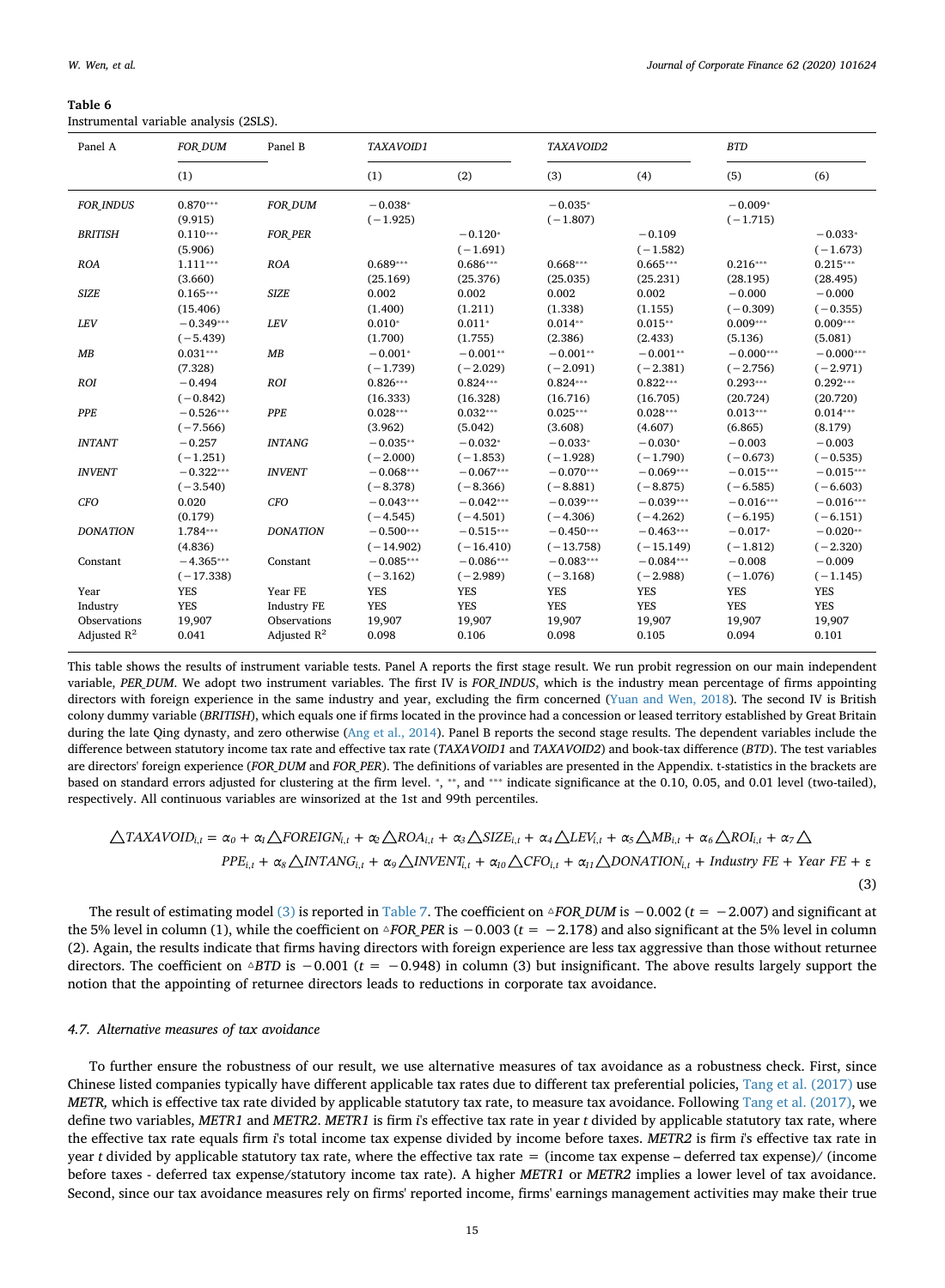<span id="page-15-1"></span>

| Table 7 |                  |
|---------|------------------|
|         | Change analysis. |

| (1)<br>(2)<br>(3)<br>$\triangle$ FOR DUM<br>$-0.002**$<br>$-0.003**$<br>$-0.001$<br>$(-2.007)$<br>$(-0.948)$<br>$(-2.178)$<br>$0.948***$<br>$\triangle$ ROA<br>$0.913***$<br>$0.318***$<br>(18.356)<br>(18.163)<br>(12.248)<br>$\triangle$ SIZE<br>$-0.004$<br>$-0.004$<br>$-0.003**$<br>$(-1.015)$<br>$(-1.036)$<br>$(-2.039)$<br>0.011<br>0.013<br>0.002<br>$\triangle$ LEV<br>(0.760)<br>(0.315)<br>(0.864)<br>$-0.000$<br>$-0.001$<br>$\triangle$ MB<br>$(-1.038)$<br>$(-0.177)$<br>$(-3.550)$<br>$0.400***$<br>$0.388***$<br>0.054<br>$\triangle$ <i>ROI</i><br>(1.219)<br>(3.982)<br>(3.970)<br>$\triangle$ PPE<br>0.006<br>0.004<br>0.007<br>(0.380)<br>(0.256)<br>(1.480)<br>$\triangle INTANG$<br>0.069<br>0.054<br>$-0.009$<br>$(-0.674)$<br>(1.313)<br>(1.010)<br>$\triangle$ <i>INVENT</i><br>$-0.033$<br>$-0.030$<br>$(-1.477)$<br>$(-1.392)$<br>$(-2.665)$<br>$\triangle$ CFO<br>$-0.008$<br>$-0.007$<br>$-0.006$<br>$(-0.742)$<br>$(-0.649)$<br>$(-1.426)$<br>$0.008***$<br>$0.007***$<br>$0.004***$<br>Constant<br>(3.503)<br>(3.465)<br>(5.683)<br>Year FE<br><b>YES</b><br><b>YES</b><br><b>YES</b><br><b>YES</b><br><b>YES</b><br><b>YES</b><br><b>Industry FE</b><br>Observations<br>17,408<br>17,408<br>17,408 |                | $\wedge$ TAXAVOID1 | $\triangle$ TAXAVOID2 | $\triangle BTD$ |
|-------------------------------------------------------------------------------------------------------------------------------------------------------------------------------------------------------------------------------------------------------------------------------------------------------------------------------------------------------------------------------------------------------------------------------------------------------------------------------------------------------------------------------------------------------------------------------------------------------------------------------------------------------------------------------------------------------------------------------------------------------------------------------------------------------------------------------------------------------------------------------------------------------------------------------------------------------------------------------------------------------------------------------------------------------------------------------------------------------------------------------------------------------------------------------------------------------------------------------------|----------------|--------------------|-----------------------|-----------------|
|                                                                                                                                                                                                                                                                                                                                                                                                                                                                                                                                                                                                                                                                                                                                                                                                                                                                                                                                                                                                                                                                                                                                                                                                                                     |                |                    |                       |                 |
|                                                                                                                                                                                                                                                                                                                                                                                                                                                                                                                                                                                                                                                                                                                                                                                                                                                                                                                                                                                                                                                                                                                                                                                                                                     |                |                    |                       |                 |
|                                                                                                                                                                                                                                                                                                                                                                                                                                                                                                                                                                                                                                                                                                                                                                                                                                                                                                                                                                                                                                                                                                                                                                                                                                     |                |                    |                       |                 |
|                                                                                                                                                                                                                                                                                                                                                                                                                                                                                                                                                                                                                                                                                                                                                                                                                                                                                                                                                                                                                                                                                                                                                                                                                                     |                |                    |                       |                 |
|                                                                                                                                                                                                                                                                                                                                                                                                                                                                                                                                                                                                                                                                                                                                                                                                                                                                                                                                                                                                                                                                                                                                                                                                                                     |                |                    |                       |                 |
|                                                                                                                                                                                                                                                                                                                                                                                                                                                                                                                                                                                                                                                                                                                                                                                                                                                                                                                                                                                                                                                                                                                                                                                                                                     |                |                    |                       |                 |
|                                                                                                                                                                                                                                                                                                                                                                                                                                                                                                                                                                                                                                                                                                                                                                                                                                                                                                                                                                                                                                                                                                                                                                                                                                     |                |                    |                       |                 |
|                                                                                                                                                                                                                                                                                                                                                                                                                                                                                                                                                                                                                                                                                                                                                                                                                                                                                                                                                                                                                                                                                                                                                                                                                                     |                |                    |                       |                 |
|                                                                                                                                                                                                                                                                                                                                                                                                                                                                                                                                                                                                                                                                                                                                                                                                                                                                                                                                                                                                                                                                                                                                                                                                                                     |                |                    |                       |                 |
|                                                                                                                                                                                                                                                                                                                                                                                                                                                                                                                                                                                                                                                                                                                                                                                                                                                                                                                                                                                                                                                                                                                                                                                                                                     |                |                    |                       | $-0.001***$     |
|                                                                                                                                                                                                                                                                                                                                                                                                                                                                                                                                                                                                                                                                                                                                                                                                                                                                                                                                                                                                                                                                                                                                                                                                                                     |                |                    |                       |                 |
|                                                                                                                                                                                                                                                                                                                                                                                                                                                                                                                                                                                                                                                                                                                                                                                                                                                                                                                                                                                                                                                                                                                                                                                                                                     |                |                    |                       |                 |
|                                                                                                                                                                                                                                                                                                                                                                                                                                                                                                                                                                                                                                                                                                                                                                                                                                                                                                                                                                                                                                                                                                                                                                                                                                     |                |                    |                       |                 |
|                                                                                                                                                                                                                                                                                                                                                                                                                                                                                                                                                                                                                                                                                                                                                                                                                                                                                                                                                                                                                                                                                                                                                                                                                                     |                |                    |                       |                 |
|                                                                                                                                                                                                                                                                                                                                                                                                                                                                                                                                                                                                                                                                                                                                                                                                                                                                                                                                                                                                                                                                                                                                                                                                                                     |                |                    |                       |                 |
|                                                                                                                                                                                                                                                                                                                                                                                                                                                                                                                                                                                                                                                                                                                                                                                                                                                                                                                                                                                                                                                                                                                                                                                                                                     |                |                    |                       |                 |
|                                                                                                                                                                                                                                                                                                                                                                                                                                                                                                                                                                                                                                                                                                                                                                                                                                                                                                                                                                                                                                                                                                                                                                                                                                     |                |                    |                       |                 |
|                                                                                                                                                                                                                                                                                                                                                                                                                                                                                                                                                                                                                                                                                                                                                                                                                                                                                                                                                                                                                                                                                                                                                                                                                                     |                |                    |                       | $-0.016***$     |
|                                                                                                                                                                                                                                                                                                                                                                                                                                                                                                                                                                                                                                                                                                                                                                                                                                                                                                                                                                                                                                                                                                                                                                                                                                     |                |                    |                       |                 |
|                                                                                                                                                                                                                                                                                                                                                                                                                                                                                                                                                                                                                                                                                                                                                                                                                                                                                                                                                                                                                                                                                                                                                                                                                                     |                |                    |                       |                 |
|                                                                                                                                                                                                                                                                                                                                                                                                                                                                                                                                                                                                                                                                                                                                                                                                                                                                                                                                                                                                                                                                                                                                                                                                                                     |                |                    |                       |                 |
|                                                                                                                                                                                                                                                                                                                                                                                                                                                                                                                                                                                                                                                                                                                                                                                                                                                                                                                                                                                                                                                                                                                                                                                                                                     |                |                    |                       |                 |
|                                                                                                                                                                                                                                                                                                                                                                                                                                                                                                                                                                                                                                                                                                                                                                                                                                                                                                                                                                                                                                                                                                                                                                                                                                     |                |                    |                       |                 |
|                                                                                                                                                                                                                                                                                                                                                                                                                                                                                                                                                                                                                                                                                                                                                                                                                                                                                                                                                                                                                                                                                                                                                                                                                                     |                |                    |                       |                 |
|                                                                                                                                                                                                                                                                                                                                                                                                                                                                                                                                                                                                                                                                                                                                                                                                                                                                                                                                                                                                                                                                                                                                                                                                                                     |                |                    |                       |                 |
|                                                                                                                                                                                                                                                                                                                                                                                                                                                                                                                                                                                                                                                                                                                                                                                                                                                                                                                                                                                                                                                                                                                                                                                                                                     |                |                    |                       |                 |
|                                                                                                                                                                                                                                                                                                                                                                                                                                                                                                                                                                                                                                                                                                                                                                                                                                                                                                                                                                                                                                                                                                                                                                                                                                     | Adjusted $R^2$ | 0.061              | 0.058                 | 0.072           |

This table reports the result of change analysis. The dependent variables (△*TAXAVOID1*, △*TAXAVOID2,* and △*BTD*) stand for the changes in tax avoidance, calculated by the variation in corporate tax avoidance measures from year t-1 to year t. △*FOREIGN* stands for the variation in directors' foreign experience dummy variable from year t-1 to year t. The control variables are also measured as their changes. t-statistics in the brackets are based on standard errors adjusted for clustering at the firm level. \*, \*\*, and \*\*\* indicate significance at the 0.10, 0.05, and 0.01 level (two-tailed), respectively. All continuous variables are winsorized at the 1st and 99th percentiles.

accounting profits unobservable. To overcome this problem, we use abnormal book-tax difference (*DDBTD*) to proxy for tax avoidance, following [Desai and Dharmapala \(2006, 2009\)](#page-26-35). *DDBTD* is the residual part of regressing total book-tax difference (*BTD*) on total accruals (*TA*). *TA* is net income minus cash flows from operations divided by total assets. *DDBTD* is a measure of unexplained total book-tax differences, which controls for earnings management. A lower *DDBTD* implies a lower level of tax avoidance.

We report the result of alternative tax avoidance measures in [Table 8](#page-16-0). Columns  $(1)$ – $(2)$  and columns  $(3)$ – $(4)$  report regression results using *METR1* or *METR2* as dependent variables, respectively. The coefficients on *FOR\_DUM* and *FOR\_PER* are all significantly positive at the 1% level, suggesting that the presence and percentage of directors with foreign experience on boards reduce corporate tax avoidance. Columns (5)–(6) present the results of using *DDBTD* as the dependent variable. In column (5), the coefficient on *FOR\_DUM* is negative, which is consistent with our prediction, though not significant. In column (6), the coefficient on *FOR\_PER* is negatively significant at the 5% level, suggesting firms with larger percentages of returnee directors on their boards are associated with lower tax avoidance. The above result shows that our results are consistent with alternative tax avoidance measures.

## <span id="page-15-0"></span>**5. Further analyses**

#### *5.1. The effect of tax enforcement*

In our hypothesis development, we argue that reputational concerns can be a reason why returnee directors constrain their firms' tax avoidance. In this subsection, we conduct a cross-sectional test using the variation in tax enforcement. Existing studies show that strict legal enforcement of the tax system could help prevent earnings management, mitigate the agency problem, and improve financing capacity [\(Hanlon et al., 2014\)](#page-27-37). One might also expect that for firms located in strict legal enforcement areas, aggressive tax behavior is more likely to be discovered and punished, which increases the cost of tax avoidance. Thus, it is reasonable to argue that strict legal enforcement of tax systems can increase the likelihood of detecting aggressive tax avoidance and heighten directors' reputational concerns.<sup>[17](#page-15-2)</sup> In this case, we expect that the negative association between returnee directors and tax avoidance is more

<span id="page-15-2"></span> $17$  Note that reputational concerns are hard to measure using archival data, so we use the variation of tax enforcement to run this cross-sectional test.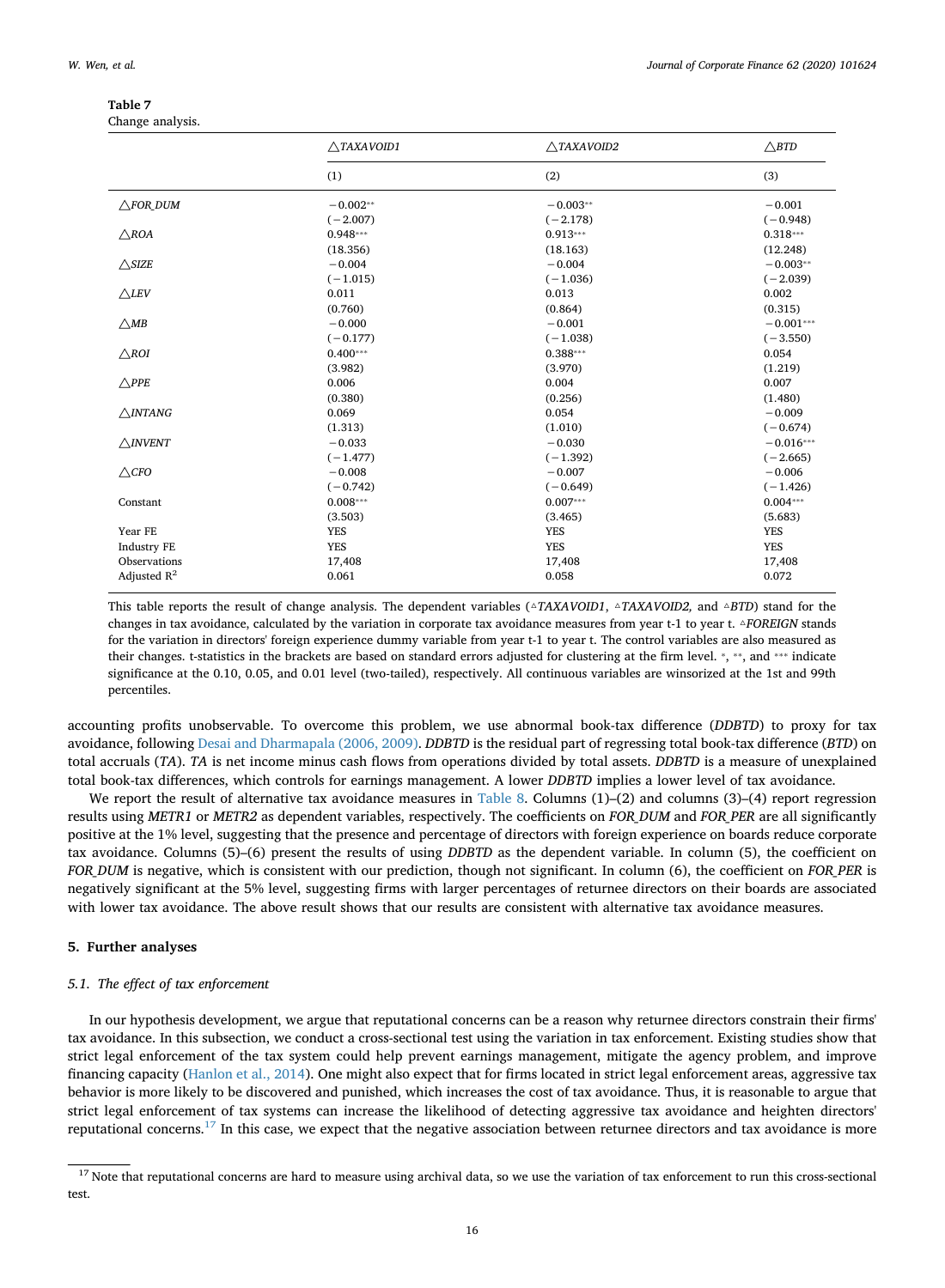#### *W. Wen, et al. Journal of Corporate Finance 62 (2020) 101624*

#### <span id="page-16-0"></span>**Table 8**

Alternative measures of tax avoidance.

|                    | METR1       |             | METR2       |             | <b>DDBTD</b> |             |
|--------------------|-------------|-------------|-------------|-------------|--------------|-------------|
|                    | (1)         | (2)         | (3)         | (4)         | (5)          | (6)         |
| FOR_DUM            | $0.035***$  |             | $0.035***$  |             | $-0.001$     |             |
|                    | (3.057)     |             | (3.133)     |             | $(-1.489)$   |             |
| <b>FOR_PER</b>     |             | $0.131***$  |             | $0.128***$  |              | $-0.006**$  |
|                    |             | (2.775)     |             | (2.823)     |              | $(-1.971)$  |
| <b>ROA</b>         | $-3.653***$ | $-3.652***$ | $-3.517***$ | $-3.516***$ | $0.256***$   | $0.263***$  |
|                    | $(-18.499)$ | $(-18.477)$ | $(-18.649)$ | $(-18.623)$ | (13.506)     | (13.799)    |
| <b>SIZE</b>        | $-0.002$    | $-0.002$    | $-0.002$    | $-0.002$    | $-0.002***$  | $-0.002***$ |
|                    | $(-0.229)$  | $(-0.234)$  | $(-0.310)$  | $(-0.314)$  | $(-3.452)$   | $(-3.246)$  |
| <b>LEV</b>         | $-0.036$    | $-0.036$    | $-0.053$    | $-0.053$    | $0.011***$   | $0.012***$  |
|                    | $(-0.843)$  | $(-0.833)$  | $(-1.290)$  | $(-1.280)$  | (3.662)      | (3.742)     |
| MB                 | $0.005*$    | $0.005*$    | $0.005**$   | $0.005**$   | $-0.001***$  | $-0.001***$ |
|                    | (1.694)     | (1.711)     | (2.001)     | (2.021)     | $(-3.161)$   | $(-3.463)$  |
| <b>ROI</b>         | $-3.911***$ | $-3.907***$ | $-3.901***$ | $-3.897***$ | $0.370***$   | $0.372***$  |
|                    | $(-11.437)$ | $(-11.436)$ | $(-11.609)$ | $(-11.601)$ | (11.021)     | (11.138)    |
| <b>PPE</b>         | $-0.202***$ | $-0.205***$ | $-0.178***$ | $-0.181***$ | $0.021***$   | $0.021***$  |
|                    | $(-4.878)$  | $(-4.944)$  | $(-4.366)$  | $(-4.434)$  | (8.652)      | (8.625)     |
| <b>INTANG</b>      | $0.212*$    | $0.210*$    | 0.202       | 0.199       | $-0.003$     | $-0.001$    |
|                    | (1.698)     | (1.675)     | (1.609)     | (1.586)     | $(-0.479)$   | $(-0.185)$  |
| <b>INVENT</b>      | $0.277***$  | $0.277***$  | $0.293***$  | $0.293***$  | $-0.018***$  | $-0.018***$ |
|                    | (3.954)     | (3.948)     | (4.175)     | (4.171)     | $(-5.046)$   | $(-4.844)$  |
| <b>CFO</b>         | $0.215***$  | $0.215***$  | $0.195***$  | $0.194***$  | $-0.006$     | $-0.006$    |
|                    | (4.343)     | (4.331)     | (4.093)     | (4.079)     | $(-0.865)$   | $(-0.874)$  |
| <b>DONATION</b>    | $2.521***$  | 2.533***    | $2.177***$  | $2.189***$  | $-0.030***$  | $-0.022***$ |
|                    | (5.003)     | (5.022)     | (5.157)     | (5.180)     | $(-3.393)$   | $(-2.695)$  |
| Constant           | 1.329***    | 1.335***    | $1.340***$  | 1.345***    | $0.015*$     | 0.015       |
|                    | (8.501)     | (8.510)     | (8.795)     | (8.805)     | (1.675)      | (1.527)     |
| Year FE            | <b>YES</b>  | <b>YES</b>  | <b>YES</b>  | <b>YES</b>  | <b>YES</b>   | <b>YES</b>  |
| <b>Industry FE</b> | <b>YES</b>  | <b>YES</b>  | <b>YES</b>  | <b>YES</b>  | <b>YES</b>   | <b>YES</b>  |
| Observations       | 19,914      | 19,914      | 19,914      | 19,914      | 19,914       | 19,914      |
| Adjusted $R^2$     | 0.106       | 0.106       | 0.103       | 0.103       | 0.095        | 0.096       |

This table reports the result of alternative measures of tax avoidance. First, we use *METR1* and *METR2* as proxies for tax avoidance following [Tang](#page-27-18) [et al. \(2017\)](#page-27-18). *METR1* in columns (1) and (2) equals *ETR1* divided by statutory tax rate, where *ETR1* = firm *i*'s total income tax expense/income before taxes. *METR2* in columns (3) and (4) equals *ETR2* divided by statutory tax rate, where *ETR2* = (income tax expense – deferred tax expense)/ (income before taxes - deferred tax expense/statutory income tax rate). A high *METR1* or *METR2* implies a low level of tax avoidance. Second, we use *DDBTD* to measure abnormal book-tax differences, following [Desai and Dharmapala \(2006, 2009\)](#page-26-35). *DDBTD* is the residual part of regressing total book-tax difference (*BTD*) on total accruals (*TA*). *TA* is net income minus cash flows from operations divided by total assets. A low *DDBTD* implies a low level of tax avoidance. The definitions of variables are presented in the Appendix. t-statistics in the brackets are based on standard errors adjusted for clustering at the firm level. \*, \*\*, and \*\*\* indicate significance at the 0.10, 0.05, and 0.01 level (two-tailed), respectively. All continuous variables are winsorized at the 1st and 99th percentiles.

pronounced when tax enforcement is stricter.

<span id="page-16-1"></span>To empirically test this prediction, we construct the measure of regional tax enforcement as the ratio of provincial actual tax revenue to its expected tax revenue [\(Mertens, 2003](#page-27-38); [Xu et al., 2011](#page-27-39)). A larger ratio means the intensity of regional tax enforcement and supervision is greater. Expected provincial tax revenue is estimated according to the model [\(4\)](#page-16-1) below.

$$
\frac{T_{i,t}}{GDP_{i,t}} = \beta_0 + \beta_1 \frac{IND1_{i,t}}{GDP_{i,t}} + \beta_2 \frac{IND2_{i,t}}{GDP_{i,t}} + \beta_3 \frac{OPENNESS_{i,t}}{GDP_{i,t}} + \epsilon
$$
\n(4)

where *Ti,*<sup>t</sup> represents the total regional tax revenue at the end of the year. *IND1* and *IND2* represent the output value of the primary and secondary industries at the end of the year, respectively. *OPENNESS* is the total regional import and export volume at the end of the year. We bring the data from each province into model [\(3\),](#page-13-1) estimate the coefficients, and calculate the expected (predicted) tax revenue as Predict ( $T_{i,t}/GDP_{i,t}$ ). We then compute regional tax enforcement as the actual tax revenue ( $T_{i,t}/GDP_{i,t}$ ) divided by Predict ( $T_{i,t}/GDP_{i,t}$ ). A higher number means stronger and stricter tax enforcement.

We partition the whole sample into two sub-groups based on the median value of regional tax enforcement and re-estimate the regression models on them separately. The results are reported in [Table 9.](#page-17-0) Columns (1)–(6) illustrate the results for the sub-sample of firms with weaker regional tax enforcement, while columns (7)–(12) shows the results for firms with stronger regional tax enforcement. We find that the coefficients on *FOR\_DUM* and *FOR\_PER* are only negatively significant in the stricter regional tax enforcement subgroup. Therefore, the results are consistent with our prediction, suggesting that reputational concerns can moderate the association between returnee directors and tax avoidance.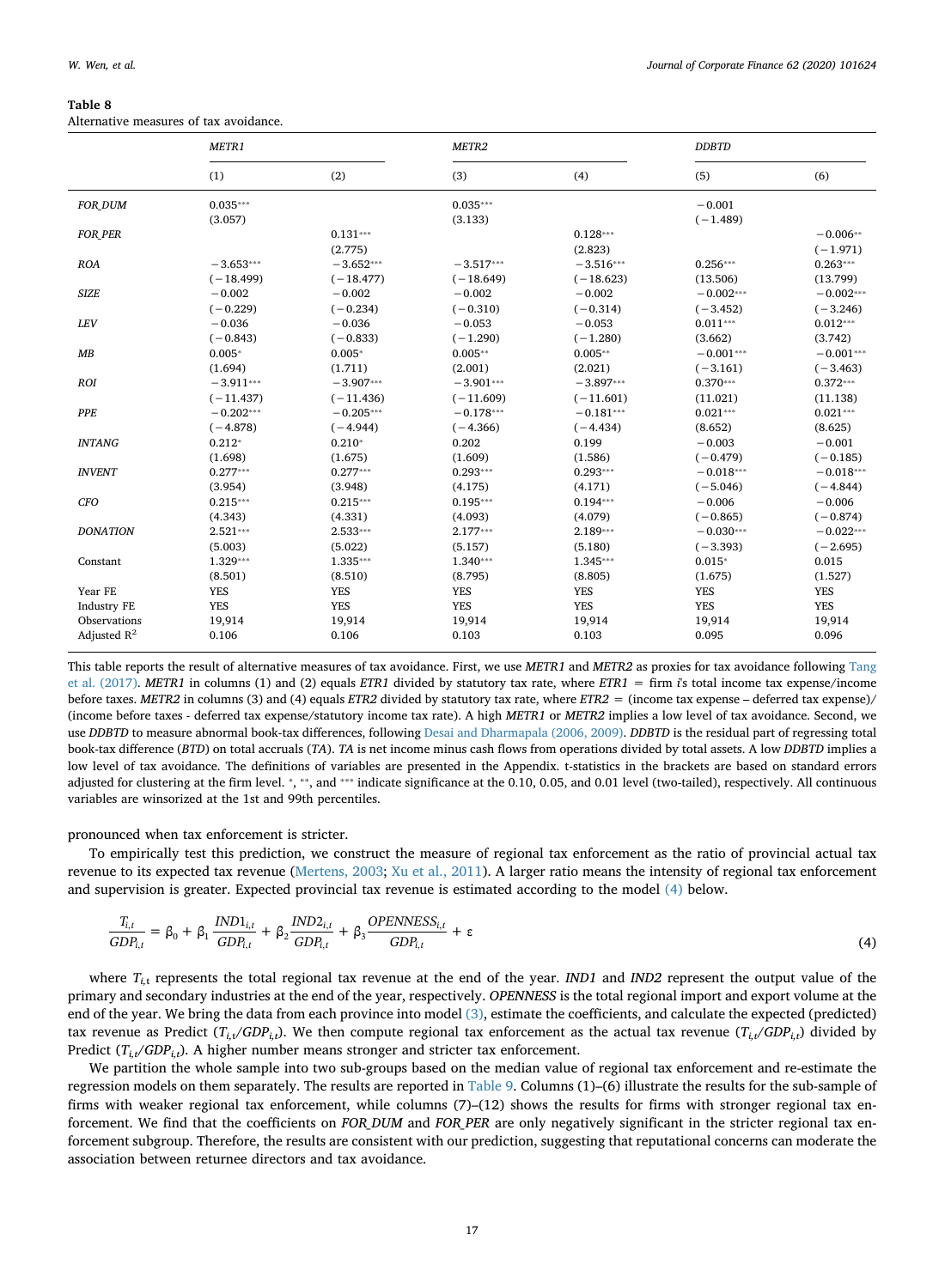<span id="page-17-0"></span>

|                                                                                                                                                                      | $TE <$ Median                                                                                                                                                                                                                                                                                                                                                                                                   |                           |                           |                         |                      |                      | $TE \geq$ Median        |                           |                           |                           |                          |                           |
|----------------------------------------------------------------------------------------------------------------------------------------------------------------------|-----------------------------------------------------------------------------------------------------------------------------------------------------------------------------------------------------------------------------------------------------------------------------------------------------------------------------------------------------------------------------------------------------------------|---------------------------|---------------------------|-------------------------|----------------------|----------------------|-------------------------|---------------------------|---------------------------|---------------------------|--------------------------|---------------------------|
|                                                                                                                                                                      | TAXAVOIDI                                                                                                                                                                                                                                                                                                                                                                                                       |                           | TAXAVOID <sub>2</sub>     |                         | ВTD                  |                      | TAXAVOID I              |                           | TAXAVOID <sub>2</sub>     |                           | ВTD                      |                           |
|                                                                                                                                                                      | a                                                                                                                                                                                                                                                                                                                                                                                                               | $\odot$                   | $\odot$                   | $\widehat{f}$           | ම                    | $\odot$              | $\overline{C}$          | $\circledS$               | ම                         | (10)                      | $\Xi$                    | (12)                      |
| FOR_DUM                                                                                                                                                              | $-0.002$                                                                                                                                                                                                                                                                                                                                                                                                        |                           | $-0.002$                  |                         | $-0.000$             |                      | $-0.011***$             |                           | $-0.010***$               |                           | $-0.002**$               |                           |
|                                                                                                                                                                      | $(-0.550)$                                                                                                                                                                                                                                                                                                                                                                                                      |                           | $(-0.774)$                |                         | $(-0.145)$           |                      | $(-3.579)$              |                           | $(-3.392)$                |                           | $(-2.381)$               |                           |
| FOR PER                                                                                                                                                              |                                                                                                                                                                                                                                                                                                                                                                                                                 | $-1.140$<br>$-0.013$      |                           | $(-1.322)$<br>$-0.014$  |                      | $-0.616$<br>$-0.002$ |                         | $0.037***$<br>$(-2.609)$  |                           | $-0.033***$<br>$-2.443$   |                          | $-0.013***$<br>$(-2.637)$ |
| <b>ROA</b>                                                                                                                                                           | $0.639***$                                                                                                                                                                                                                                                                                                                                                                                                      | $0.639***$                | $0.621***$                | $0.621***$              | $0.202***$           | $0.202***$           | $0.725***$              | $0.725***$                | $0.701***$                | $0.701***$                | $0.229***$               | $0.230***$                |
|                                                                                                                                                                      | (12.435)                                                                                                                                                                                                                                                                                                                                                                                                        | (12.430)                  | (12.560)                  | (12.550)                | (8.711)              | 8.710)               | (13.693)                | (13.687)                  | (13.493)                  | (13.489)                  | (10.709)                 | (10.814)                  |
| SIZE                                                                                                                                                                 | 0.001                                                                                                                                                                                                                                                                                                                                                                                                           | 0.001                     | 0.001                     | 0.001                   | $-0.000$             | $-0.000$             | $-0.002$                | $-0.002$                  | $-0.002$                  | $-0.002$                  | $-0.002**$               | $-0.001**$                |
|                                                                                                                                                                      | (0.675)                                                                                                                                                                                                                                                                                                                                                                                                         | (0.760)                   | (0.624)                   | (0.708)                 | $-0.191$             | $-0.123$             | $-0.874$                | $(-0.943)$                | $(-0.795)$                | $-0.863$                  | $(-2.290)$               | $(-2.236)$                |
| $_{LEV}$                                                                                                                                                             | $0.029**$                                                                                                                                                                                                                                                                                                                                                                                                       | $0.028**$                 | $0.030***$                | $0.030***$              | $0.009**$            | $0.009***$           | 0.006                   | 0.006                     | 0.012                     | 0.011                     | $0.012***$               | $0.012***$                |
| MВ                                                                                                                                                                   | $-0.001$<br>(2.479)                                                                                                                                                                                                                                                                                                                                                                                             | $-0.001$<br>(2.443)       | $-0.001$<br>(2.626)       | $-0.001$<br>(2.591)     | $-0.000$<br>(2.235)  | $-0.000$<br>(2.205)  | $-0.001*$<br>(0.505)    | $-0.001*$<br>(0.499)      | $-0.001*$<br>(0.996)      | $-0.002*$<br>(0.988)      | $-0.001**$<br>(3.477)    | $-0.001**$<br>(3.442)     |
|                                                                                                                                                                      | $(-1.491)$                                                                                                                                                                                                                                                                                                                                                                                                      | $(-1.467)$                | $(-1.545)$                | $(-1.526)$              | $(-0.957)$           | $(-0.931)$           | $(-1.650)$              | $(-1.678)$                | $(-1.838)$                | $(-1.866)$                | $(-2.477)$               | $(-2.468)$                |
| ROI                                                                                                                                                                  | $0.818***$                                                                                                                                                                                                                                                                                                                                                                                                      | $0.817***$                | $0.795***$                | $0.794***$              | $0.272***$           | $0.272***$           | $0.871***$              | $0.870***$                | $0.887***$                | $0.886***$                | $0.320***$               | $0.320***$                |
|                                                                                                                                                                      | (8.173)                                                                                                                                                                                                                                                                                                                                                                                                         | (8.172)                   | (8.079)                   | (8.076)                 | (5.024)              | (5.020)              | (7.919)                 | (7.890)                   | (8.091)                   | (8.058)                   | (6.463)                  | (6.469)                   |
| PPE                                                                                                                                                                  | $0.040***$                                                                                                                                                                                                                                                                                                                                                                                                      | $0.040***$                | $0.036***$                | $0.036***$              | $0.018***$           | $0.018***$           | $0.031***$              | $0.032***$                | $0.027***$                | $0.028**$                 | $0.012***$               | $0.012***$                |
|                                                                                                                                                                      | (3.440)                                                                                                                                                                                                                                                                                                                                                                                                         | (3.433)                   | (3.135)                   | (3.134)                 | (4.989)              | (4.969)              | (2.607)                 | (2.683)                   | (2.329)                   | (2.403)                   | (4.170)                  | (4.201)                   |
| INTANG                                                                                                                                                               | 0.022                                                                                                                                                                                                                                                                                                                                                                                                           | 0.022                     | 0.034                     | 0.035                   | 0.008                | 0.008                | $-0.083**$              | $-0.083**$                | $-0.094***$               | $-0.094***$               | $-0.011$                 | $-0.011$                  |
|                                                                                                                                                                      | (0.607)                                                                                                                                                                                                                                                                                                                                                                                                         | (0.618)                   | (0.959)                   | (0.973)                 | (0.732)              | (0.739)              | $(-2.227)$              | $(-2.233)$                | $(-2.479)$                | $(-2.485)$                | $(-1.272)$               | $(-1.286)$                |
| INVENT                                                                                                                                                               | $-0.060***$                                                                                                                                                                                                                                                                                                                                                                                                     | $-0.060***$               | $-0.064***$               | $-0.065***$             | $-0.015***$          | $-0.015***$          | $-0.064***$             | $-0.063***$               | $-0.065***$               | $-0.064***$               | $-0.013***$              | $-0.013***$               |
|                                                                                                                                                                      | $(-3.289)$                                                                                                                                                                                                                                                                                                                                                                                                      | $(-3.305)$                | $(-3.536)$                | $(-3.555)$              | $-3.095$             | $-3.109$             | $(-3.600)$              | $(-3.553)$                | $(-3.652)$                | $(-3.612)$                | $(-2.925)$               | $(-2.911)$                |
| CFO                                                                                                                                                                  | $-0.031***$                                                                                                                                                                                                                                                                                                                                                                                                     | $-0.031***$               | $-0.023*$                 | $-0.023$                | $-0.017***$          | $-0.017***$          | $-0.052***$             | $-0.052***$               | $-0.054***$               | $-0.054***$               | $-0.016***$              | $-0.016***$               |
| <b>DONATION</b>                                                                                                                                                      | $-0.610***$<br>$(-2.204)$                                                                                                                                                                                                                                                                                                                                                                                       | $-0.610***$<br>$(-2.199)$ | $-0.563***$<br>$(-1.648)$ | $-0.563***$<br>$-1.642$ | $-2.932$<br>$-0.017$ | $-2.930$<br>$-0.016$ | $-0.397***$<br>$-3.867$ | $-0.402***$<br>$(-3.861)$ | $-0.340***$<br>$(-4.146)$ | $-0.344***$<br>$(-4.139)$ | $(-3.384)$<br>$-0.026**$ | $-0.027$<br>$(-3.367)$    |
|                                                                                                                                                                      | $-4.043$                                                                                                                                                                                                                                                                                                                                                                                                        | $(-4.048)$                | $(-4.490)$                | $-4.498$                | $-1.426$             | $-1.415$             | $-4.009$                | $(-4.059)$                | $(-3.204)$                | $-3.251$                  | $(-2.511)$               | $(-2.574)$                |
| Constant                                                                                                                                                             | $-0.098**$                                                                                                                                                                                                                                                                                                                                                                                                      | $-0.101***$               | $-0.097***$               | $-0.100***$             | $-0.016$             | $-0.017$             | 0.008                   | 0.010                     | 0.006                     | 0.008                     | 0.022                    | 0.021                     |
|                                                                                                                                                                      | $(-2.543)$                                                                                                                                                                                                                                                                                                                                                                                                      | $(-2.601)$                | $(-2.540)$                | $-2.602$                | $(-1.150)$           | $-1.192$             | (0.157)                 | (0.194)                   | (0.126)                   | (0.163)                   | (1.467)                  | (1.417)                   |
| Year FE                                                                                                                                                              | YES                                                                                                                                                                                                                                                                                                                                                                                                             | YES                       | YES                       | YES                     | <b>CES</b>           | <b>CES</b>           | YES                     | YES                       | YES                       | YES                       | YES                      | YES                       |
| Industry FE                                                                                                                                                          | YES                                                                                                                                                                                                                                                                                                                                                                                                             | YES                       | YES                       | YES                     | YES                  | <b>YES</b>           | YES                     | YES                       | <b>CER</b>                | YES                       | YES                      | YES                       |
| Observations                                                                                                                                                         | 9957                                                                                                                                                                                                                                                                                                                                                                                                            | 9957                      | 9957                      | 9957                    | 9957                 | 9957                 | 9957                    | 9957                      | 9957                      | 9957                      | 9957                     | 9957                      |
| Adjusted $\mathrm{R}^2$                                                                                                                                              | 0.115                                                                                                                                                                                                                                                                                                                                                                                                           | 0.115                     | 0.113                     | 0.113                   | 0.104                | 0.104                | 0.118                   | 0.117                     | 0.117                     | 0.116                     | 0.121                    | 0.123                     |
|                                                                                                                                                                      | This table presents the subgroup analyses by testing the effect of regional tax enforcement on the relationship between directors' foreign experience and corporate tax avoidance. We separate the<br>breakpoint according to the median value of regional tax enforcement level (TE). We construct the measure of regional tax enforcement as the ratio of the provincial actual tax revenue to their expected |                           |                           |                         |                      |                      |                         |                           |                           |                           |                          |                           |
| and *** indicate significance at the 0.10, 0.05, and 0.01 level (two-tailed), respectively. All continuous variables are winsorized at the 1st and 99th percentiles. | tax revenue (Mertens, 2003; Xu et al., 2011). The definitions of variables are presented in the Appendix. t-statistics in the brackets are based on standard errors adjusted for clustering at the firm level. *, **,                                                                                                                                                                                           |                           |                           |                         |                      |                      |                         |                           |                           |                           |                          |                           |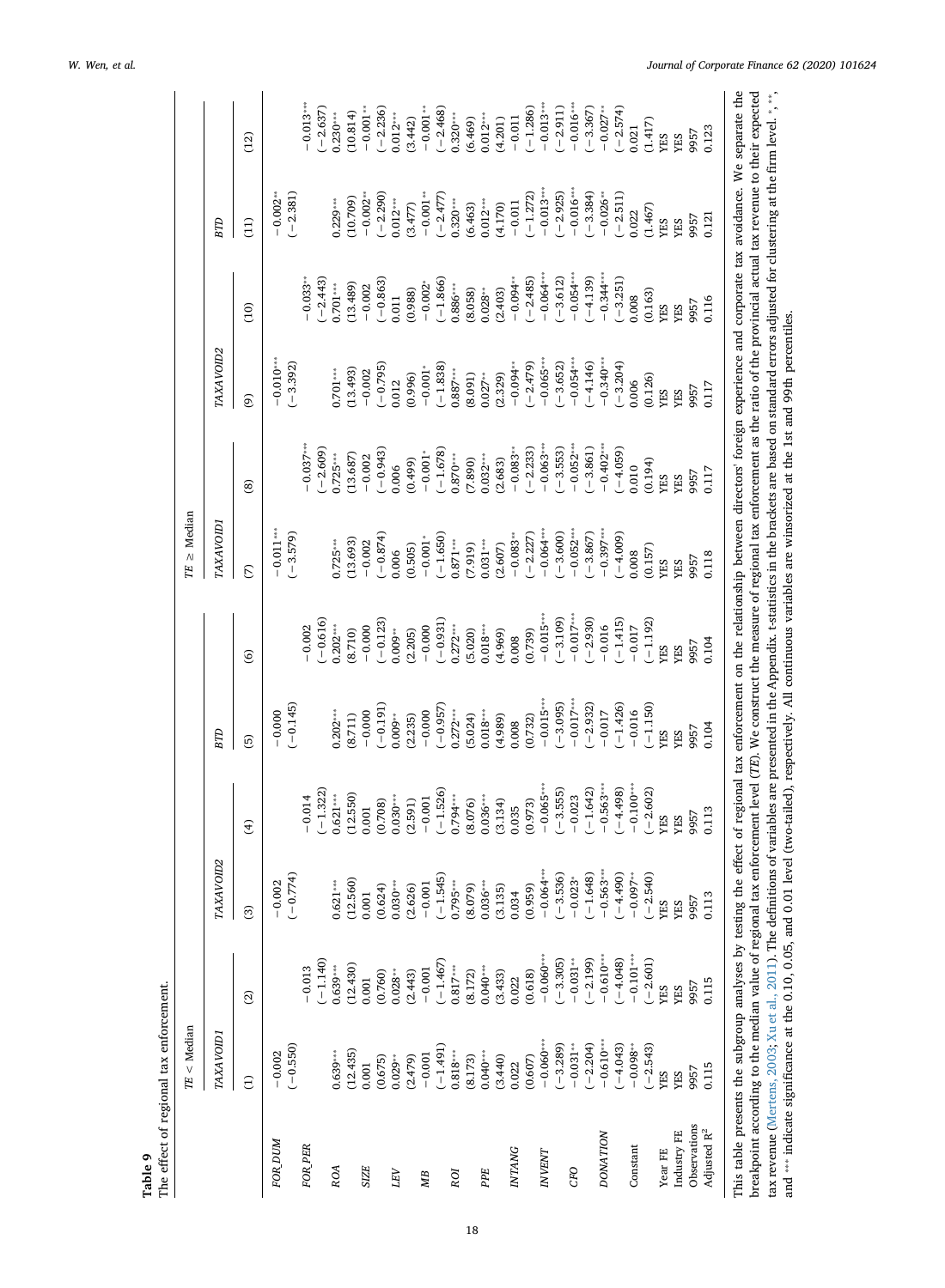#### *5.2. Corporate social responsibility (CSR)*

<span id="page-18-1"></span>Previous studies find that CSR is negatively related with tax avoidance [\(Hoi et al., 2013](#page-27-6); [Lanis and Richardson, 2015](#page-27-27)). We argue that directors with foreign experience can reduce corporate tax avoidance by promoting CSR. We try to provide some evidence by using the following OLS model:

$$
CSR_{i,t} = \alpha_0 + \alpha_1 FOREIGN_{i,t} + \alpha_2 SIZE_{i,t} + \alpha_3 ROA_{i,t} + \alpha_4 MB_{i,t} + \alpha_5 LEV_{i,t} + \alpha_6 CFO_{i,t} + \alpha_7 SOE_{i,t} + \alpha_8 BIND_{i,t} + \alpha_9
$$
  

$$
DUALITY_{i,t} + \alpha_{10} MANO_{i,t} + Industry FE + Year FE + \varepsilon.
$$
 (5)

In this model, we regress CSR performance on *FOREIGN* and a vector of control variables. Following previous literature (e.g., [Gong et al., 2018](#page-26-36); [Jin et al., 2017](#page-27-40); [Kao et al., 2018;](#page-27-41) [Lau et al., 2016;](#page-27-42) [Wang and Li, 2016;](#page-27-43) [Zhang and Guo, 2018\)](#page-27-44), we construct three proxies for CSR performance. The first measure (*DONATION*) is a firm's annual donation divided by its net income. The second measure (*HX\_INDEX*) is a comprehensive CSR evaluation index released by [Hexun.com](http://Hexun.com), where a higher value indicates better CSR performance. The third measure, *RKS\_INDEX*, is the CSR evaluation score issued by Rankins, a third-party rating agency for CSR in China. We obtained corporate annual donation data from the CSMAR database and Hexun and Rankins indexes from [Hexun.com](http://Hexun.com) and the Rankins database, respectively.<sup>[18](#page-18-0)</sup>

We estimate model [\(5\)](#page-18-1) and report the regression result in [Table 10.](#page-19-0) The independent variables are the same as those in previous tables (*FOR\_DUM* and *FOR\_PER*). In five out of six columns, the coefficients on *FOR\_DUM* and *FOR\_PER* are significantly positive, suggesting that directors with foreign experience have positive impacts on firms' CSR performance. Thus, the evidence suggests that CSR is one channel through which directors' foreign experience can help their firms reduce corporate tax avoidance.

#### *5.3. The effect of investor protection in host countries/regions*

The legal environment has an essential role in affecting managers' behaviors. [Ball et al. \(2003\)](#page-26-37) examine accounting practices in four East Asian countries and conclude that, besides accounting standards, managers' incentives are influenced by underlying economic and political factors, including legal regulations. Tax law is one of the most widespread regulation systems in our daily life regardless of enterprises or individuals. As directors with experience in developed economies with strong investor protections are usually well trained, they are more likely to monitor their firms to obey tax regulations upon returning to developing economies. Following [Du et al. \(2017\)](#page-26-38), we define two variables to measure the investor protection levels of returnee directors' host countries. The first, FOR\_HIP, is a dummy variable, which equals one if a firm hires at least one returnee director who obtained foreign experience from countries/regions with investor protection indexes higher than China's in firm *i* at year *t*, and otherwise zero. The second one, *FOR LIP*, is another dummy variable, which equals one if a firm has at least one returnee director who obtained foreign experience from countries/regions with investor protection indexes lower than China's in firm *i* at year *t*, and otherwise zero.[19](#page-18-2) Since strong investor protection is also related to other country-level variables, we include country-level economic development and economic growth as control variables in this analysis. *LNGDP* is the proxy for country-level economic development, measured as the logarithm of annual GDP amount (in the US dollar) of the countries or regions where returnee directors obtained their foreign experience. *GDPGROWTH* is the growth rate of host countries' or regions' GDPs from year t-1 to year t.<sup>[20](#page-18-3)</sup>

[Table 11](#page-20-0) presents the result of the test. The coefficients on *FOR\_HIP* in columns (1), (3), and (5) are all negative and significant, while the coefficients on *FOR<sub>L</sub>IP* in columns (2), (4), and (6) are not statistically significant. Thus, our findings are consistent with the notion that directors who obtained foreign experience in strong investor protection countries are more likely to constrain their firms' tax avoidance.

## *5.4. Independent vs. non-independent returnee directors*

In this subsection, we continue to explore whether the impact of independent or non-independent returnee directors varies in shaping their firms' tax avoidance. A stream of literature shows that director independence is one important corporate governance, and outside directors are better at monitoring managers ([Weisbach, 1988](#page-27-45); [Dahya et al., 2002\)](#page-26-39). On the other hand, [Fama and Jensen](#page-26-0) [\(1983\)](#page-26-0) theorize that insider directors are the most influential board members due to their valuable firm-specific knowledge. In the Chinese context, the governance role of independent directors has not been well established. [Jiang and Kim \(2015\)](#page-27-7) point out in their review paper that many Chinese firms simply keep their board independence ratio at the minimum threshold (one-third) in order to

<span id="page-18-0"></span><sup>&</sup>lt;sup>18</sup> Note that the number of observations significantly reduces using the Hexun and Rankins CSR indexes. The reason is that [Hexun.com](http://Hexun.com) and Rankins started to release CSR indexes in 2010 and 2009, respectively. In addition, Rankins constructs CSR disclosure scores solely based on companies' stand-alone CSR reports. Thus, if a firm does not disclose a stand-alone CSR report, the firm does not have a Rankins CSR score.

<span id="page-18-3"></span><span id="page-18-2"></span><sup>&</sup>lt;sup>19</sup> The investor protection index and country-level GDP data are retrieved from the World Bank, available at <http://www.doingbusiness.org/data> <sup>20</sup> If a firm has multiple directors with foreign experience, we use the average *LNGDP* and *GDPGROWTH* of these directors. If a returnee director has obtained foreign experience from multiple countries/regions, we calculate the average *LNGDP* and *GDPGROWTH* of these countries/regions. If a firm does not hire a returnee director, we use the GDP and GDP growth rate of China as the control variable. For robustness, we also calculate the maximum value of *LNGDP* and *GDPGROWTH* if a returnee director has multiple backgrounds, as well as if a firm has multiple returnee directors, and the result still holds. In addition, we remain only the firms hiring returnee directors and still find that directors who obtained foreign experience in strong investor protection countries are more likely to constrain their firms' tax avoidance. These results are available upon request.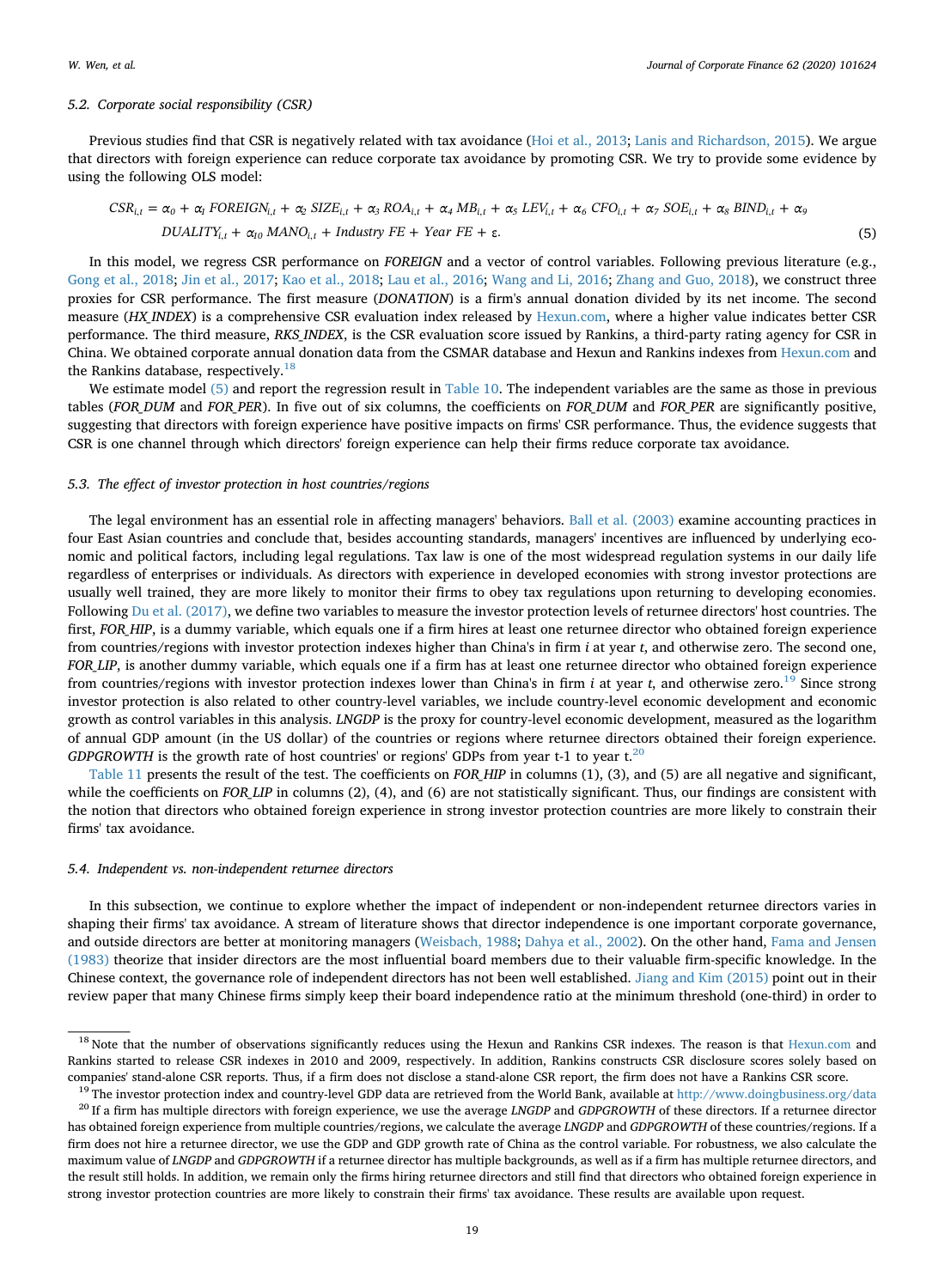<span id="page-19-0"></span>Directors with foreign experience and corporate social responsibility.

|                    | <b>DONATION</b> |             | <b>HX_INDEX</b> |               | <b>RKS_INDEX</b> |              |
|--------------------|-----------------|-------------|-----------------|---------------|------------------|--------------|
|                    | (1)             | (2)         | (3)             | (4)           | (5)              | (6)          |
| <b>FOR DUM</b>     | $0.002***$      |             | 0.429           |               | 2.713***         |              |
|                    | (3.408)         |             | (0.898)         |               | (3.583)          |              |
| <b>FOR_PER</b>     |                 | $0.004**$   |                 | 4.807**       |                  | 12.224***    |
|                    |                 | (2.191)     |                 | (2.322)       |                  | (3.173)      |
| <b>SIZE</b>        | $-0.000$        | 0.000       | $7.170***$      | 7.099***      | 4.548***         | $4.427***$   |
|                    | $(-0.139)$      | (0.076)     | (25.523)        | (25.337)      | (8.594)          | (8.657)      |
| <b>ROA</b>         | $-0.088***$     | $-0.088***$ | 95.736***       | 95.370***     | $-15.087$        | $-15.208$    |
|                    | $(-10.840)$     | $(-10.829)$ | (14.791)        | (14.804)      | $(-1.484)$       | $(-1.506)$   |
| MB                 | 0.000           | 0.000       | $0.363***$      | $0.353***$    | $0.393**$        | $0.383**$    |
|                    | (0.204)         | (0.343)     | (4.608)         | (4.479)       | (2.195)          | (2.115)      |
| LEV                | $-0.001$        | $-0.001$    | $-11.600***$    | $-11.415***$  | $-8.229***$      | $-7.839***$  |
|                    | $(-0.450)$      | $(-0.496)$  | $(-7.715)$      | $(-7.571)$    | $(-2.765)$       | $(-2.677)$   |
| <b>CFO</b>         | $0.003**$       | $0.003**$   | $-0.439$        | $-0.491$      | 3.776            | 3.500        |
|                    | (2.007)         | (1.978)     | $(-0.229)$      | $(-0.256)$    | (1.031)          | (0.958)      |
| <b>SOE</b>         | $-0.002***$     | $-0.002***$ | 2.933***        | $3.026***$    | 0.918            | 0.843        |
|                    | $(-3.459)$      | $(-3.548)$  | (4.345)         | (4.475)       | (0.958)          | (0.896)      |
| <b>BIND</b>        | 0.003           | 0.003       | 3.383           | 2.829         | $-6.821$         | $-8.223$     |
|                    | (1.349)         | (1.380)     | (0.799)         | (0.668)       | $(-1.046)$       | $(-1.243)$   |
| <b>DUALITY</b>     | $-0.001$        | $-0.001$    | $-0.527$        | $-0.545$      | $-0.210$         | $-0.224$     |
|                    | $(-1.318)$      | $(-1.292)$  | $(-0.916)$      | $(-0.948)$    | $(-0.243)$       | $(-0.264)$   |
| <b>MANO</b>        | $0.003*$        | $0.003*$    | 0.073           | 0.179         | $6.874***$       | $6.908***$   |
|                    | (1.704)         | (1.758)     | (0.058)         | (0.142)       | (2.608)          | (2.607)      |
| Constant           | 0.007           | 0.006       | $-133.893***$   | $-132.357***$ | $-68.281***$     | $-64.527***$ |
|                    | (1.439)         | (1.241)     | $(-20.633)$     | $(-20.373)$   | $(-6.017)$       | $(-5.869)$   |
| Year FE            | <b>YES</b>      | <b>YES</b>  | <b>YES</b>      | <b>YES</b>    | <b>YES</b>       | <b>YES</b>   |
| <b>Industry FE</b> | <b>YES</b>      | <b>YES</b>  | <b>YES</b>      | <b>YES</b>    | <b>YES</b>       | <b>YES</b>   |
| Observations       | 19,323          | 19,323      | 11,742          | 11,742        | 2476             | 2476         |
| Adjusted $R^2$     | 0.03            | 0.03        | 0.29            | 0.29          | 0.27             | 0.27         |

This table presents the impact of directors' foreign experience on corporate tax avoidance through possible channels—corporate social responsibility. We report the regression results on the relationship between directors' foreign experience and corporate social responsibility. We construct three different proxies for corporate social responsibility, including firms' annual donation divided by its net income (*DONATION*), comprehensive CSR evaluation index released by [Hexun.com](http://Hexun.com) (*HX\_INDEX*) and the CSR evaluation score issued by Rankins, a third-party rating agency for CSR in China (*RKS\_INDEX*). The definitions of variables are presented in the Appendix. t-statistics in the brackets are based on standard errors adjusted for clustering at the firm level. \*, \*\*, and \*\*\* indicate significance at the 0.10, 0.05, and 0.01 level (two-tailed), respectively. All continuous variables are winsorized at the 1st and 99th percentiles.

meet the requirement of the China Securities Regulatory Commission (CSRC), $^{21}$  $^{21}$  $^{21}$  which makes the variation economically meaningless. Therefore, studies related to the effect of independent directors on governance and firm performance have mixed results [\(Wang, 2014;](#page-27-46) [Liu et al., 2015](#page-27-47)). For our research interest, we re-run our main analysis by separating returnee directors into independent vs. non-independent subgroups (denoted as *FOR\_IND* vs. *FOR\_NONIND*). If firm *i* hires at least one independent (nonindependent) director with foreign experience in year *t*, *FOR\_IND* (*FOR\_NONIND*) equals one, otherwise zero. [Table 12](#page-21-0) displays the results of this test. We find that the negative relationship between returnee directors and tax avoidance only exists in the nonindependent subgroup (columns (2), (4), and (6)). The evidence suggests that insider (non-independent) directors with foreign experience play a more significant role in firms' tax planning and strategy.

#### *5.5. Directors with foreign experience on audit committees*

In previous sections, we find that directors with foreign experience have a significant impact on tax avoidance, and this effect is more pronounced for non-independent directors. In this subsection, we further test whether directors with foreign experience sitting on audit committees have a more significant effect on tax avoidance. Previous literature shows evidence that audit committee is an important mechanism for detecting earnings management ([Xie et al., 2003\)](#page-27-48), reducing the occurrence of restatements ([Abbott et al.,](#page-26-40) [2004\)](#page-26-40), and reducing the likelihood of fraudulent or misleading reporting [\(Abbott et al., 2000\)](#page-26-41). However, previous literature provided mixed evidence on the role of audit committee members in corporate tax avoidance. For instance, [Hsu et al. \(2018\)](#page-27-49) documents that the role of audit committee members with financial expertise in corporate tax planning depends on firms' business strategies. Audit committee directors encourage firms to engage in more tax avoidance activities in highly risk-averse firms, while they advise risk-seeking firms to cut down tax avoidance. [Robinson et al. \(2012\)](#page-27-22) find that accounting experts on audit committees serve both advising

<span id="page-19-1"></span> $21$  Since June 2003, the CSRC has required Chinese listed companies to hire boards consisting of at least one-third independent directors. [Clarke](#page-26-42) [\(2006\)](#page-26-42) contends that independent directors are only hired to meet the government's regulations.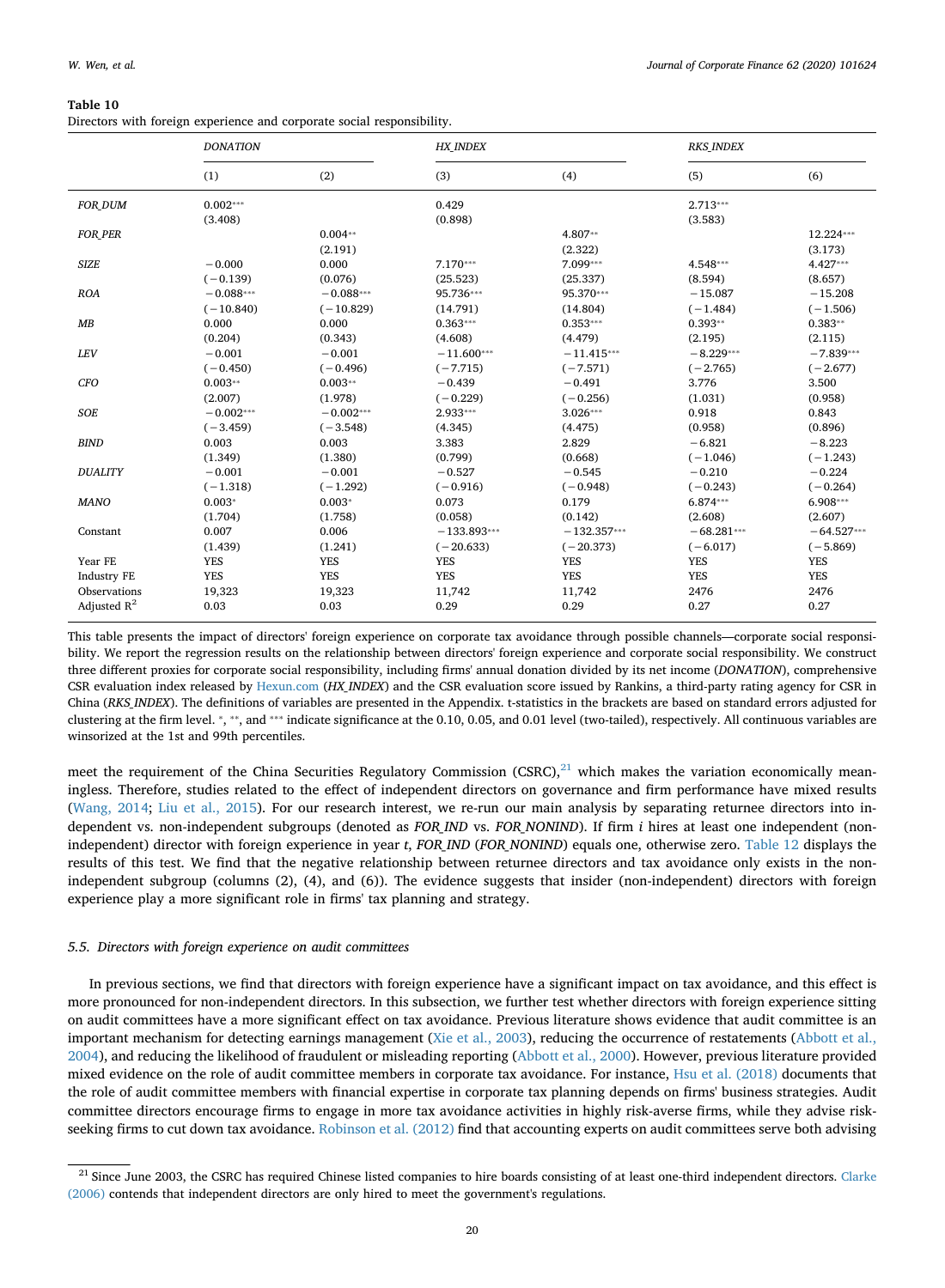<span id="page-20-0"></span>The effect of investor protection in host countries/regions.

|                    | TAXAVOID1                |                        | TAXAVOID2                |                        | <b>BTD</b>              |                  |
|--------------------|--------------------------|------------------------|--------------------------|------------------------|-------------------------|------------------|
|                    | (1)                      | (2)                    | (3)                      | (4)                    | (5)                     | (6)              |
| <b>FOR HIP</b>     | $-0.005**$<br>$(-2.076)$ |                        | $-0.005**$<br>$(-2.194)$ |                        | $-0.001*$<br>$(-1.699)$ |                  |
| <b>FOR LIP</b>     |                          | $-0.010$<br>$(-1.203)$ |                          | $-0.008$<br>$(-0.971)$ |                         | 0.002<br>(0.687) |
| <b>ROA</b>         | $0.678***$               | $0.675***$             | $0.658***$               | $0.655***$             | $0.213***$              | $0.212***$       |
|                    | (17.477)                 | (17.408)               | (17.449)                 | (17.379)               | (12.989)                | (12.969)         |
| <b>SIZE</b>        | 0.000                    | $-0.000$               | 0.000                    | $-0.000$               | $-0.001$                | $-0.001$         |
|                    | (0.114)                  | $(-0.060)$             | (0.157)                  | $(-0.031)$             | $(-1.385)$              | $(-1.542)$       |
| <b>LEV</b>         | $0.015*$                 | $0.016*$               | $0.018**$                | $0.019**$              | $0.010***$              | $0.010***$       |
|                    | (1.751)                  | (1.836)                | (2.192)                  | (2.278)                | (3.654)                 | (3.711)          |
| MB                 | $-0.001**$               | $-0.001**$             | $-0.001**$               | $-0.001**$             | $-0.000**$              | $-0.000**$       |
|                    | $(-2.089)$               | $(-2.179)$             | $(-2.267)$               | $(-2.360)$             | $(-2.323)$              | $(-2.401)$       |
| ROI                | $0.831***$               | $0.832***$             | $0.828***$               | $0.829***$             | $0.294***$              | $0.294***$       |
|                    | (11.288)                 | (11.285)               | (11.325)                 | (11.318)               | (7.857)                 | (7.851)          |
| PPE                | $0.034***$               | $0.035***$             | $0.030***$               | $0.031***$             | $0.015***$              | $0.015***$       |
|                    | (4.031)                  | (4.144)                | (3.639)                  | (3.751)                | (6.396)                 | (6.495)          |
| <b>INTANG</b>      | $-0.032$                 | $-0.032$               | $-0.030$                 | $-0.030$               | $-0.003$                | $-0.003$         |
|                    | $(-1.226)$               | $(-1.202)$             | $(-1.148)$               | $(-1.124)$             | $(-0.394)$              | $(-0.371)$       |
| <b>INVENT</b>      | $-0.064***$              | $-0.064***$            | $-0.067***$              | $-0.067***$            | $-0.014***$             | $-0.014***$      |
|                    | $(-4.875)$               | $(-4.866)$             | $(-5.073)$               | $(-5.059)$             | $(-4.024)$              | $(-3.978)$       |
| <b>CFO</b>         | $-0.043***$              | $-0.043***$            | $-0.040***$              | $-0.040***$            | $-0.016***$             | $-0.016***$      |
|                    | $(-4.376)$               | $(-4.355)$             | $(-4.146)$               | $(-4.124)$             | $(-4.377)$              | $(-4.372)$       |
| <b>DONATION</b>    | $-0.521***$              | $-0.525***$            | $-0.469***$              | $-0.472***$            | $-0.022***$             | $-0.023***$      |
|                    | $(-5.714)$               | $(-5.744)$             | $(-5.723)$               | $(-5.758)$             | $(-2.733)$              | $(-2.814)$       |
| <b>LNGDP</b>       | 0.001                    | 0.001                  | 0.001                    | 0.001                  | $-0.000$                | 0.000            |
|                    | (0.847)                  | (1.071)                | (0.669)                  | (0.968)                | $(-0.178)$              | (0.493)          |
| <b>GDPGROWTH</b>   | $-0.000$                 | $-0.000$               | $-0.000$                 | $-0.000$               | 0.000                   | 0.000            |
|                    | $(-0.189)$               | $(-0.485)$             | $(-0.252)$               | $(-0.611)$             | (1.206)                 | (0.660)          |
| Constant           | $-0.081*$                | $-0.082**$             | $-0.076*$                | $-0.079*$              | 0.000                   | $-0.003$         |
|                    | $(-1.893)$               | $(-1.963)$             | $(-1.844)$               | $(-1.946)$             | (0.026)                 | $(-0.249)$       |
| Year FE            | <b>YES</b>               | <b>YES</b>             | <b>YES</b>               | <b>YES</b>             | <b>YES</b>              | <b>YES</b>       |
| <b>Industry FE</b> | <b>YES</b>               | <b>YES</b>             | <b>YES</b>               | <b>YES</b>             | <b>YES</b>              | <b>YES</b>       |
| Observations       | 19,914                   | 19,914                 | 19,914                   | 19,914                 | 19,914                  | 19,914           |
| Adjusted $R^2$     | 0.113                    | 0.112                  | 0.111                    | 0.110                  | 0.108                   | 0.107            |

This table presents the effect of investor protection in host countries/regions on the relationship between directors' foreign experience and corporate tax avoidance. The test variables, *FOR\_HIP* (*FOR\_LIP*), represent directors who achieved their foreign experience in high (low) legal protection countries. The dependent variables include the difference between statutory income tax rate and effective tax rate (*TAXAVOID1* and *TAXAVOID2*) and book-tax difference (*BTD*). The definitions of variables are presented in the Appendix. t-statistics in the brackets are based on standard errors adjusted for clustering at the firm level. \*, \*\*, and \*\*\* indicate significance at the 0.10, 0.05, and 0.01 level (two-tailed), respectively. All continuous variables are winsorized at the 1st and 99th percentiles.

and monitoring functions. They increase levels of tax planning but reduce risky tax planning. We conjecture that directors with foreign experience may play a better monitoring role in tax avoidance when they also sit on audit committees.

We hand collect the data for whether returnee directors are also on audit committees. Specifically, we define two variables: (1) *FOR\_AUDIT\_PER1* is the percentage of all directors with foreign experience on firm *i's* audit committee in year *t*, which is calculated as the number of directors with foreign experience on the audit committee divided by the total number of directors on the board. (2) *FOR\_AUDIT\_PER2* measures the percentage of non-independent directors with foreign experience on firm *i's* audit committee in year *t*, which is the number of non-independent directors with foreign experience on the audit committee divided by the total number of non-independent directors on the board. We replace *FOR\_AUDIT\_PER1* and *FOR\_AUDIT\_PER2* with *FOR\_PER* and re-run model [\(1\)](#page-6-3).

The results are reported in [Table 13](#page-22-1). We can see the coefficients of *FOR\_AUDIT\_PER1* and *FOR\_AUDIT\_PER2* are negatively significant, and their magnitudes are generally larger than those of *FOR\_PER* in columns (2), (4), and (6) in [Table 3](#page-10-0). The above findings suggest directors with foreign experience sitting on audit committees can have a more significant impact on tax avoidance.

# *5.6. Foreign working experience vs. studying experience*

Working and pursuing educational degrees are two ways for directors to obtain their foreign experience. Following [Yuan and Wen](#page-27-8) [\(2018\)](#page-27-8) and [Zhang et al. \(2018\),](#page-27-5) we further consider directors' foreign experience in two categories, working experience and studying experience. Specially, *FOR\_WORK (FOR\_STUDY)* is a dummy variable that, if firms hire at least one director with foreign working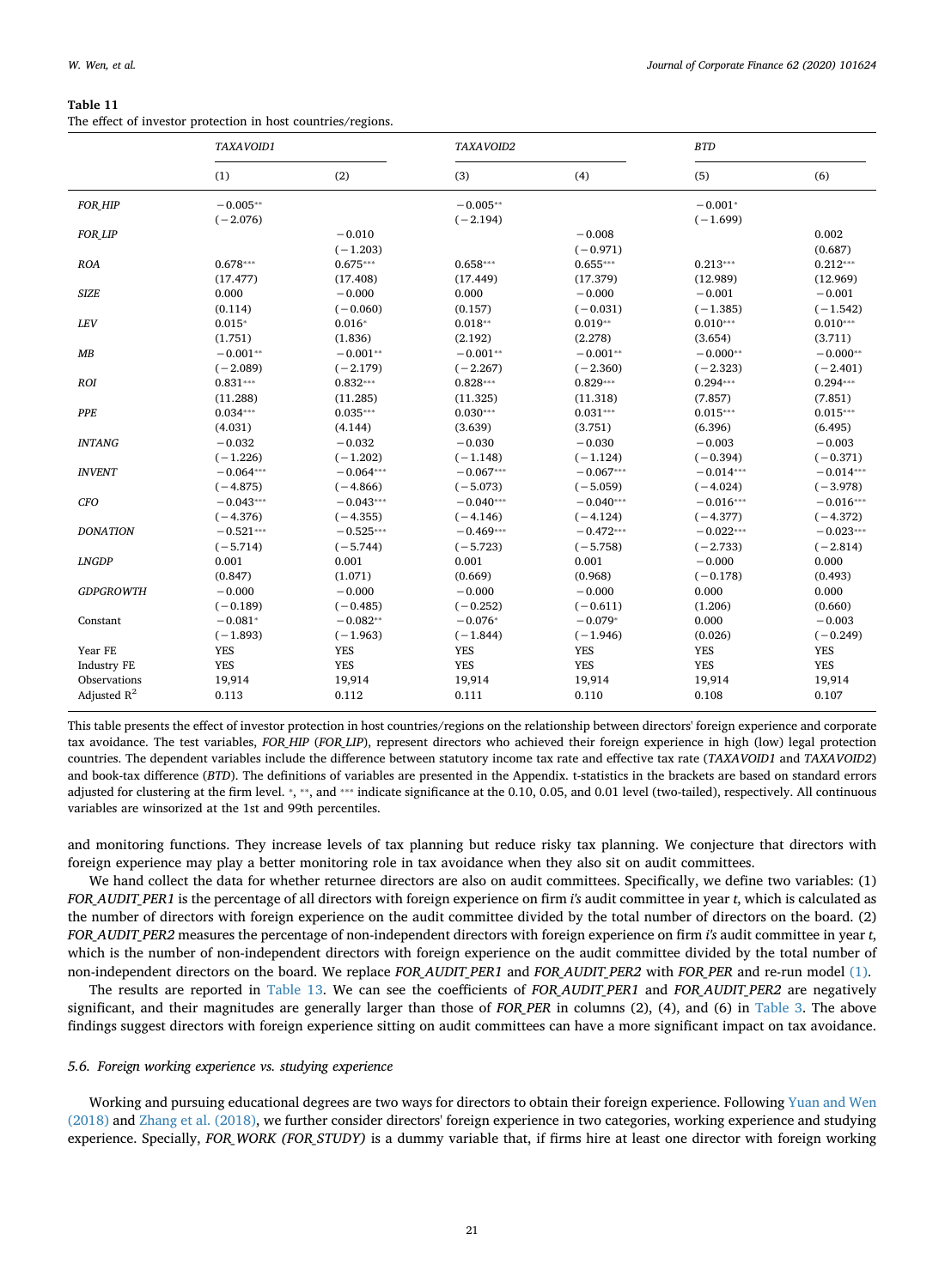<span id="page-21-0"></span>

|  | Independent vs. non-independent directors. |  |
|--|--------------------------------------------|--|
|--|--------------------------------------------|--|

|                    | TAXAVOID1   |             | TAXAVOID2   |             | <b>BTD</b>  |             |
|--------------------|-------------|-------------|-------------|-------------|-------------|-------------|
|                    | (1)         | (2)         | (3)         | (4)         | (5)         | (6)         |
| <b>FOR IND</b>     | $-0.002$    |             | $-0.001$    |             | 0.000       |             |
|                    | $(-0.671)$  |             | $(-0.483)$  |             | (0.427)     |             |
| <b>FOR NONIND</b>  |             | $-0.008***$ |             | $-0.009***$ |             | $-0.002**$  |
|                    |             | $(-3.080)$  |             | $(-3.325)$  |             | $(-2.366)$  |
| <b>ROA</b>         | $0.675***$  | $0.680***$  | $0.655***$  | $0.660***$  | $0.212***$  | $0.213***$  |
|                    | (17.423)    | (17.493)    | (17.397)    | (17.474)    | (12.961)    | (13.005)    |
| <b>SIZE</b>        | $-0.000$    | 0.000       | $-0.000$    | 0.000       | $-0.001$    | $-0.001$    |
|                    | $(-0.083)$  | (0.028)     | $(-0.066)$  | (0.078)     | $(-1.552)$  | $(-1.401)$  |
| <b>LEV</b>         | $0.016*$    | $0.015*$    | $0.019**$   | $0.018**$   | $0.010***$  | $0.010***$  |
|                    | (1.841)     | (1.715)     | (2.288)     | (2.150)     | (3.722)     | (3.608)     |
| MB                 | $-0.001**$  | $-0.001**$  | $-0.001**$  | $-0.001**$  | $-0.000**$  | $-0.000**$  |
|                    | $(-2.168)$  | $(-2.119)$  | $(-2.357)$  | $(-2.296)$  | $(-2.401)$  | $(-2.327)$  |
| ROI                | $0.832***$  | $0.830***$  | $0.829***$  | $0.827***$  | $0.294***$  | $0.293***$  |
|                    | (11.301)    | (11.257)    | (11.333)    | (11.285)    | (7.847)     | (7.848)     |
| <b>PPE</b>         | $0.035***$  | $0.035***$  | $0.031***$  | $0.031***$  | $0.015***$  | $0.015***$  |
|                    | (4.122)     | (4.082)     | (3.742)     | (3.686)     | (6.502)     | (6.397)     |
| <b>INTANG</b>      | $-0.032$    | $-0.033$    | $-0.030$    | $-0.031$    | $-0.003$    | $-0.003$    |
|                    | $(-1.216)$  | $(-1.260)$  | $(-1.136)$  | $(-1.181)$  | $(-0.372)$  | $(-0.414)$  |
| <b>INVENT</b>      | $-0.064***$ | $-0.064***$ | $-0.066***$ | $-0.067***$ | $-0.014***$ | $-0.014***$ |
|                    | $(-4.839)$  | $(-4.862)$  | $(-5.034)$  | $(-5.062)$  | $(-3.986)$  | $(-4.027)$  |
| <b>CFO</b>         | $-0.043***$ | $-0.043***$ | $-0.040***$ | $-0.040***$ | $-0.016***$ | $-0.016***$ |
|                    | $(-4.390)$  | $(-4.382)$  | $(-4.158)$  | $(-4.149)$  | $(-4.366)$  | $(-4.362)$  |
| <b>DONATION</b>    | $-0.524***$ | $-0.521***$ | $-0.472***$ | $-0.469***$ | $-0.023***$ | $-0.022***$ |
|                    | $(-5.749)$  | $(-5.703)$  | $(-5.767)$  | $(-5.707)$  | $(-2.826)$  | $(-2.726)$  |
| Constant           | $-0.054*$   | $-0.055*$   | $-0.054*$   | $-0.056*$   | 0.000       | $-0.001$    |
|                    | $(-1.709)$  | $(-1.765)$  | $(-1.758)$  | $(-1.839)$  | (0.036)     | $(-0.064)$  |
| Year FE            | <b>YES</b>  | <b>YES</b>  | <b>YES</b>  | <b>YES</b>  | <b>YES</b>  | <b>YES</b>  |
| <b>Industry FE</b> | <b>YES</b>  | <b>YES</b>  | <b>YES</b>  | <b>YES</b>  | <b>YES</b>  | <b>YES</b>  |
| Observations       | 19,914      | 19,914      | 19,914      | 19,914      | 19,914      | 19,914      |
| Adjusted $R^2$     | 0.112       | 0.113       | 0.110       | 0.111       | 0.108       | 0.108       |

This table shows the impact of different director types—independent vs. independent, on the relationship between directors' foreign experience and corporate tax avoidance. The test variables, *FOR\_IND* and *FOR\_NONIND*, represent independent directors with foreign experience and non-independent directors with foreign experience. The dependent variables include the difference between statutory income tax rate and effective tax rate (*TAXAVOID1* and *TAXAVOID2*) and book-tax difference (*BTD*). The definitions of variables are presented in the Appendix. t-statistics in the brackets are based on standard errors adjusted for clustering at the firm level. \*, \*\*, and \*\*\* indicate significance at the 0.10, 0.05, and 0.01 level (two-tailed), respectively. All continuous variables are winsorized at the 1st and 99th percentiles.

(studying) experience in firm *i* at year *t* equals one, otherwise zero. [Table 14](#page-23-0) presents the results of the test. The coefficients on *FOR\_WORK* in columns (1), (3), and (5) are negatively significant at the 10% level, and those of *FOR\_STUDY* in columns (2) and (4) are negatively significant at the 5% level. Overall, the results indicate that both directors' working and studying experience have important impacts on corporate tax avoidance.

# *5.7. The effect of state ownership*

China's institutional environment makes tax decisions significantly different between private firms and state-owned enterprises (SOEs). Divergence of enterprise positions and responsibilities between SOEs and private firms leads to different motivations of tax planning activities [\(Xia et al., 2017](#page-27-50); [Xu et al., 2014](#page-27-51)). Prior studies provide two possible reasons to explain why the government encourages SOEs to pay high taxes [\(Zhang et al., 2012;](#page-27-52) [Bradshaw et al., 2019](#page-26-8)). First, the government's goal is not to maximize the value of SOEs but to maximize social welfare. It is possible that higher tax payments are necessary for the government to achieve certain social objects. [Bradshaw et al. \(2019\)](#page-26-8) examine publicly traded firms in China and find significantly lower tax avoidance by SOEs relative to non-SOEs. Second, the assignment of top executives in SOEs in China is controlled by the state, and most of them have bureaucratic titles ([Li, 1998\)](#page-27-53). Due to the government officials' limited tenure, executives face ongoing evaluations for political promotions, which provide further incentives for these officials to optimize their performance in economic development and social development within their limited tenure for future promotions. [Bradshaw et al. \(2019\)](#page-26-8) use the level of tax avoidance as an explanatory variable for SOE manager promotions and find that more SOE income taxes help SOE managers to realize promotions to higher level managerial or bureaucratic positions.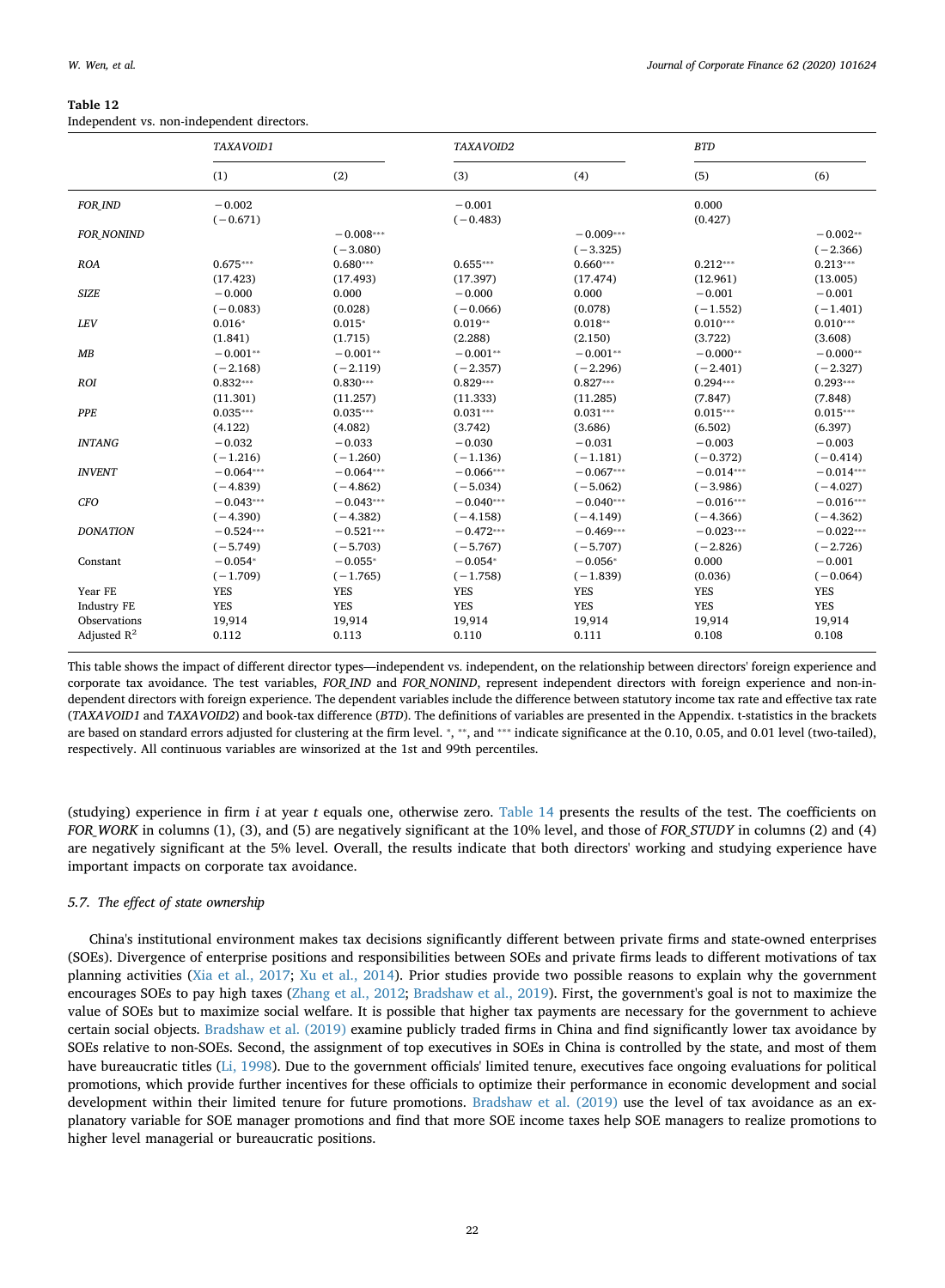<span id="page-22-1"></span>Directors with foreign experience on audit committees.

|                       | TAXAVOID1   |             | TAXAVOID2   |             | <b>BTD</b>  |             |
|-----------------------|-------------|-------------|-------------|-------------|-------------|-------------|
|                       | (1)         | (2)         | (3)         | (4)         | (5)         | (6)         |
| <b>FOR AUDIT PER1</b> | $-0.027**$  |             | $-0.022*$   |             | $-0.011**$  |             |
|                       | $(-2.317)$  |             | $(-1.947)$  |             | $(-2.503)$  |             |
| <b>FOR AUDIT PER2</b> |             | $-0.046***$ |             | $-0.034**$  |             | $-0.011**$  |
|                       |             | $(-2.645)$  |             | $(-2.171)$  |             | $(-2.008)$  |
| <b>ROA</b>            | $0.693***$  | $0.694***$  | $0.672***$  | $0.673***$  | $0.213***$  | $0.213***$  |
|                       | (24.566)    | (24.656)    | (24.637)    | (24.726)    | (15.983)    | (29.915)    |
| <b>SIZE</b>           | $-0.002**$  | $-0.002**$  | $-0.002**$  | $-0.002**$  | $-0.001***$ | $-0.001***$ |
|                       | $(-2.201)$  | $(-2.396)$  | $(-2.165)$  | $(-2.338)$  | $(-4.530)$  | $(-5.850)$  |
| <b>LEV</b>            | $0.025***$  | $0.025***$  | $0.028***$  | $0.028***$  | $0.012***$  | $0.012***$  |
|                       | (4.260)     | (4.328)     | (4.860)     | (4.927)     | (5.800)     | (8.417)     |
| MB                    | $-0.001***$ | $-0.001***$ | $-0.001***$ | $-0.001***$ | $-0.001***$ | $-0.001***$ |
|                       | $(-3.441)$  | $(-3.477)$  | $(-3.656)$  | $(-3.689)$  | $(-4.428)$  | $(-6.559)$  |
| ROI                   | $0.851***$  | $0.850***$  | $0.848***$  | $0.848***$  | $0.296***$  | $0.296***$  |
|                       | (14.854)    | (14.843)    | (15.017)    | (15.008)    | (10.822)    | (21.156)    |
| <b>PPE</b>            | $0.042***$  | $0.043***$  | $0.038***$  | $0.039***$  | $0.018***$  | $0.018***$  |
|                       | (7.171)     | (7.241)     | (6.595)     | (6.656)     | (11.069)    | (11.247)    |
| <b>INTANG</b>         | $-0.041**$  | $-0.042**$  | $-0.039**$  | $-0.039**$  | $-0.006$    | $-0.006$    |
|                       | $(-2.162)$  | $(-2.197)$  | $(-1.998)$  | $(-2.022)$  | $(-1.204)$  | $(-1.229)$  |
| <b>INVENT</b>         | $-0.061***$ | $-0.062***$ | $-0.063***$ | $-0.064***$ | $-0.014***$ | $-0.014***$ |
|                       | $(-6.852)$  | $(-6.920)$  | $(-7.099)$  | $(-7.153)$  | $(-6.000)$  | $(-6.720)$  |
| <b>CFO</b>            | $-0.040***$ | $-0.040***$ | $-0.037***$ | $-0.037***$ | $-0.015***$ | $-0.015***$ |
|                       | $(-4.181)$  | $(-4.181)$  | $(-3.939)$  | $(-3.942)$  | $(-3.986)$  | $(-5.894)$  |
| <b>DONATION</b>       | $-0.522***$ | $-0.522***$ | $-0.470***$ | $-0.470***$ | $-0.027***$ | $-0.027***$ |
|                       | $(-6.046)$  | $(-6.048)$  | $(-6.087)$  | $(-6.088)$  | $(-3.576)$  | $(-3.157)$  |
| Constant              | $-0.014$    | $-0.011$    | $-0.046**$  | $-0.040$    | $0.009*$    | $0.011**$   |
|                       | $(-0.739)$  | $(-0.592)$  | $(-2.021)$  | $(-0.883)$  | (1.772)     | (2.308)     |
| Year FE               | <b>YES</b>  | <b>YES</b>  | <b>YES</b>  | <b>YES</b>  | <b>YES</b>  | <b>YES</b>  |
| <b>Industry FE</b>    | <b>YES</b>  | <b>YES</b>  | <b>YES</b>  | <b>YES</b>  | <b>YES</b>  | <b>YES</b>  |
| Observations          | 19,914      | 19,914      | 19,914      | 19,914      | 19,914      | 19,914      |
| Adjusted $R^2$        | 0.110       | 0.110       | 0.108       | 0.108       | 0.101       | 0.101       |

This table shows the impact of returnee directors who sit on audit committees and corporate tax avoidance. The test variables are *FOR\_AUDIT\_PER1* and *FOR\_AUDIT\_PER2. FOR\_AUDIT\_PER1* is the percentage of all directors with foreign experience on firm *i's* audit committee in year *t*, which is calculated as the number of directors with foreign experience on the audit committee divided by the total number of directors on the board. (2) *FOR\_AUDIT\_PER2* measures the percentage of non-independent directors with foreign experience on firm *i's* audit committee in year *t*, which is the number of non-independent directors with foreign experience on the audit committee divided by the total number of non-independent directors on the board. The dependent variables include the difference between statutory income tax rate and effective tax rate (*TAXAVOID1* and *TAXAVOID2*) and book-tax difference (*BTD*). The definitions of variables are presented in the Appendix. t-statistics in the brackets are based on standard errors adjusted for clustering at the firm level. \*, \*\*, and \*\*\* indicate significance at the 0.10, 0.05, and 0.01 level (two-tailed), respectively. All continuous variables are winsorized at the 1st and 99th percentiles.

In contrast, from the perspective of private firms, their main intention is to maximize their shareholders' wealth. The main evaluation standard of executives in private firms is usually based on performance proxies such as net income, earnings per share, etc. To pursue higher profits, managers are more likely to engage in aggressive tax planning. According to previous evidence, we conjecture that the effect of returnee directors on tax avoidance might be less sensitive in SOEs compared to private firms.

To investigate this possibility, we divide our sample into two sub-groups based on firms' property rights. If a firm is ultimately controlled by the government, it is state owned (i.e., SOE). Otherwise, it is non-SOE. We run a regression model on the two subgroups and report the results in [Table 15.](#page-24-0) For SOEs, the coefficients on *FOR\_DUM* and *FOR\_PER* in columns (1) to (6) are negative but insignificant. For non-SOEs, however, the coefficients on *FOR DUM* and *FOR PER* in columns (7) to (12) are negative and significant at the 1% or 5% level. Thus, the results suggest that the effect of directors' foreign experience on corporate tax avoidance is more pronounced in private firms compared with state-owned entities, consistent with our prediction.

# <span id="page-22-0"></span>**6. Conclusion**

This study investigates the role of directors with foreign experience on firms' tax avoidance. Using a large amount of handcollected directors' foreign experience data over the period 2001–2016 in China, we find that the directors with foreign experience are negatively associated with tax avoidance. The magnitude is significant both statistically and economically. The result holds after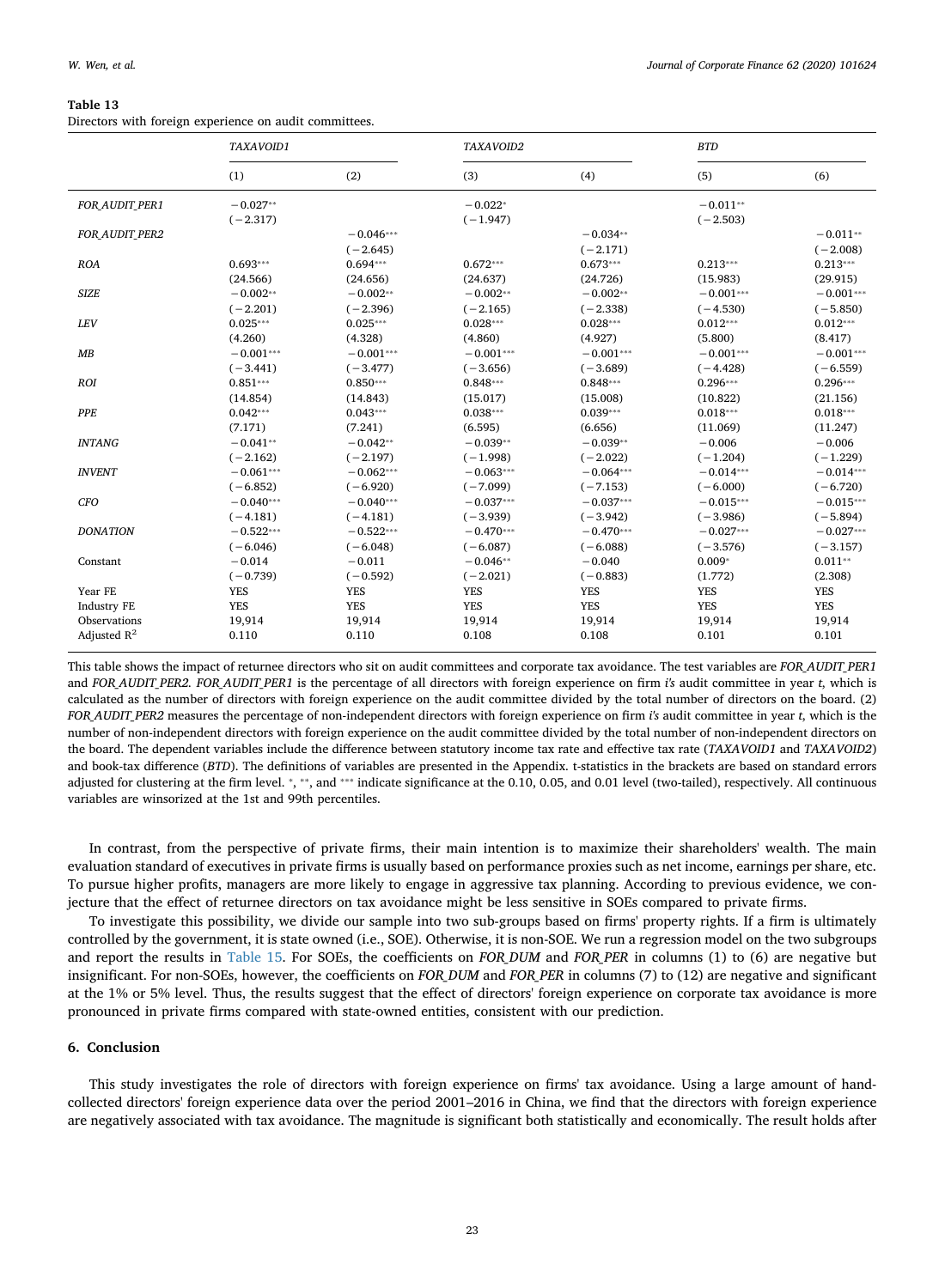<span id="page-23-0"></span>Directors foreign working experience vs. studying experience.

|                    | TAXAVOID1   |             | TAXAVOID2   |             | <b>BTD</b>  |             |
|--------------------|-------------|-------------|-------------|-------------|-------------|-------------|
|                    | (1)         | (2)         | (3)         | (4)         | (5)         | (6)         |
| <b>FOR WORK</b>    | $-0.005*$   |             | $-0.005*$   |             | $-0.002*$   |             |
|                    | $(-1.734)$  |             | $(-1.741)$  |             | $(-1.843)$  |             |
| <b>FOR_STUDY</b>   |             | $-0.005**$  |             | $-0.005**$  |             | $-0.000$    |
|                    |             | $(-2.196)$  |             | $(-2.297)$  |             | $(-0.128)$  |
| <b>ROA</b>         | $0.676***$  | $0.677***$  | $0.656***$  | $0.656***$  | $0.212***$  | $0.287***$  |
|                    | (17.429)    | (17.465)    | (17.401)    | (17.437)    | (12.969)    | (12.781)    |
| <b>SIZE</b>        | 0.000       | 0.000       | 0.000       | 0.000       | $-0.001$    | $-0.002**$  |
|                    | (0.058)     | (0.044)     | (0.093)     | (0.090)     | $(-1.309)$  | $(-2.474)$  |
| <b>LEV</b>         | $0.015*$    | $0.015*$    | $0.019**$   | $0.019**$   | $0.010***$  | $0.012***$  |
|                    | (1.783)     | (1.781)     | (2.227)     | (2.220)     | (3.639)     | (3.297)     |
| MB                 | $-0.001**$  | $-0.001**$  | $-0.001**$  | $-0.001**$  | $-0.000**$  | $-0.001***$ |
|                    | $(-2.115)$  | $(-2.105)$  | $(-2.298)$  | $(-2.283)$  | $(-2.309)$  | $(-3.046)$  |
| ROI                | $0.833***$  | $0.831***$  | $0.830***$  | $0.828***$  | $0.294***$  | $0.365***$  |
|                    | (11.318)    | (11.290)    | (11.347)    | (11.323)    | (7.868)     | (8.102)     |
| <b>PPE</b>         | $0.035***$  | $0.035***$  | $0.031***$  | $0.031***$  | $0.015***$  | $0.021***$  |
|                    | (4.119)     | (4.075)     | (3.730)     | (3.683)     | (6.423)     | (6.485)     |
| <b>INTANG</b>      | $-0.031$    | $-0.032$    | $-0.030$    | $-0.030$    | $-0.002$    | $-0.002$    |
|                    | $(-1.196)$  | $(-1.227)$  | $(-1.117)$  | $(-1.147)$  | $(-0.349)$  | $(-0.223)$  |
| <b>INVENT</b>      | $-0.064***$ | $-0.064***$ | $-0.067***$ | $-0.067***$ | $-0.014***$ | $-0.018***$ |
|                    | $(-4.863)$  | $(-4.858)$  | $(-5.060)$  | $(-5.057)$  | $(-4.047)$  | $(-3.778)$  |
| <b>CFO</b>         | $-0.043***$ | $-0.043***$ | $-0.040***$ | $-0.040***$ | $-0.016***$ | $-0.025***$ |
|                    | $(-4.354)$  | $(-4.400)$  | $(-4.123)$  | $(-4.170)$  | $(-4.333)$  | $(-3.350)$  |
| <b>DONATION</b>    | $-0.524***$ | $-0.522***$ | $-0.471***$ | $-0.470***$ | $-0.023***$ | $-0.023**$  |
|                    | $(-5.732)$  | $(-5.735)$  | $(-5.746)$  | $(-5.750)$  | $(-2.781)$  | $(-2.336)$  |
| Constant           | $-0.058*$   | $-0.056*$   | $-0.058*$   | $-0.057*$   | $-0.002$    | 0.016       |
|                    | $(-1.834)$  | $(-1.788)$  | $(-1.898)$  | $(-1.859)$  | $(-0.173)$  | (1.129)     |
| Year FE            | <b>YES</b>  | <b>YES</b>  | <b>YES</b>  | <b>YES</b>  | <b>YES</b>  | <b>YES</b>  |
| <b>Industry FE</b> | <b>YES</b>  | <b>YES</b>  | <b>YES</b>  | <b>YES</b>  | <b>YES</b>  | <b>YES</b>  |
| Observations       | 19,914      | 19,914      | 19,914      | 19,914      | 19,914      | 19,914      |
| Adjusted $R^2$     | 0.112       | 0.112       | 0.110       | 0.111       | 0.108       | 0.098       |

This table reports the results the impact of foreign working experience and foreign studying experience on corporate tax avoidance. The test variable is directors' foreign working experience dummy variable (*FOR\_WORK*) and the directors' studying experience dummy variable (*FOR\_STUDY*). The dependent variables include the difference between statutory income tax rate and effective tax rate (*TAXAVOID1* and *TAXAVOID2*) and book-tax difference (*BTD*). The definitions of variables are presented in the Appendix. t-statistics in the brackets are based on standard errors adjusted for clustering at the firm level. \*, \*\*, and \*\*\* indicate significance at the 0.10, 0.05, and 0.01 level (two-tailed), respectively.

controlling for potential endogeneity and possible omitted variable issues and in a change analysis. Further analysis reveals that the effect is more pronounced in regions with stricter tax enforcement environments. We also find that returnee directors promote firms' CSR performance. These results suggest that reputational concerns and CSR awareness might be potential channels through which directors with foreign experience affect firms' tax avoidance. Moreover, the effect of directors with foreign experience on corporate tax avoidance is stronger for directors who obtained their experience in countries/regions with higher investor protections. Directors with foreign experience can make more significant impacts on tax avoidance when they sit on audit committees. Both foreign working and studying experience have positive impacts on tax avoidance. Foreign non-independent returnee directors have stronger impacts on corporate tax avoidance compared with foreign independent directors, which is inconsistent with the notion that insider directors are more influential in shaping firms' policies in the Chinese context. Finally, the usefulness of directors with foreign experience is more pronounced in private companies compared with state-owned enterprises.

This study extends the prior literature by adding new evidence that director heterogeneity indeed matters for corporate decisionmaking such as tax avoidance. Our paper also contributes to the growing body of research examining the economic consequences of executives' foreign experience. Our findings are beneficial to firms that are interested in attracting overseas talents by showing that directors with foreign experience could help firms mitigate aggressive tax avoidance. From the government perspective, realizing that directors with foreign experience can effectively help smooth tax law execution, the government could put more effort into promoting its talent-attracting policies.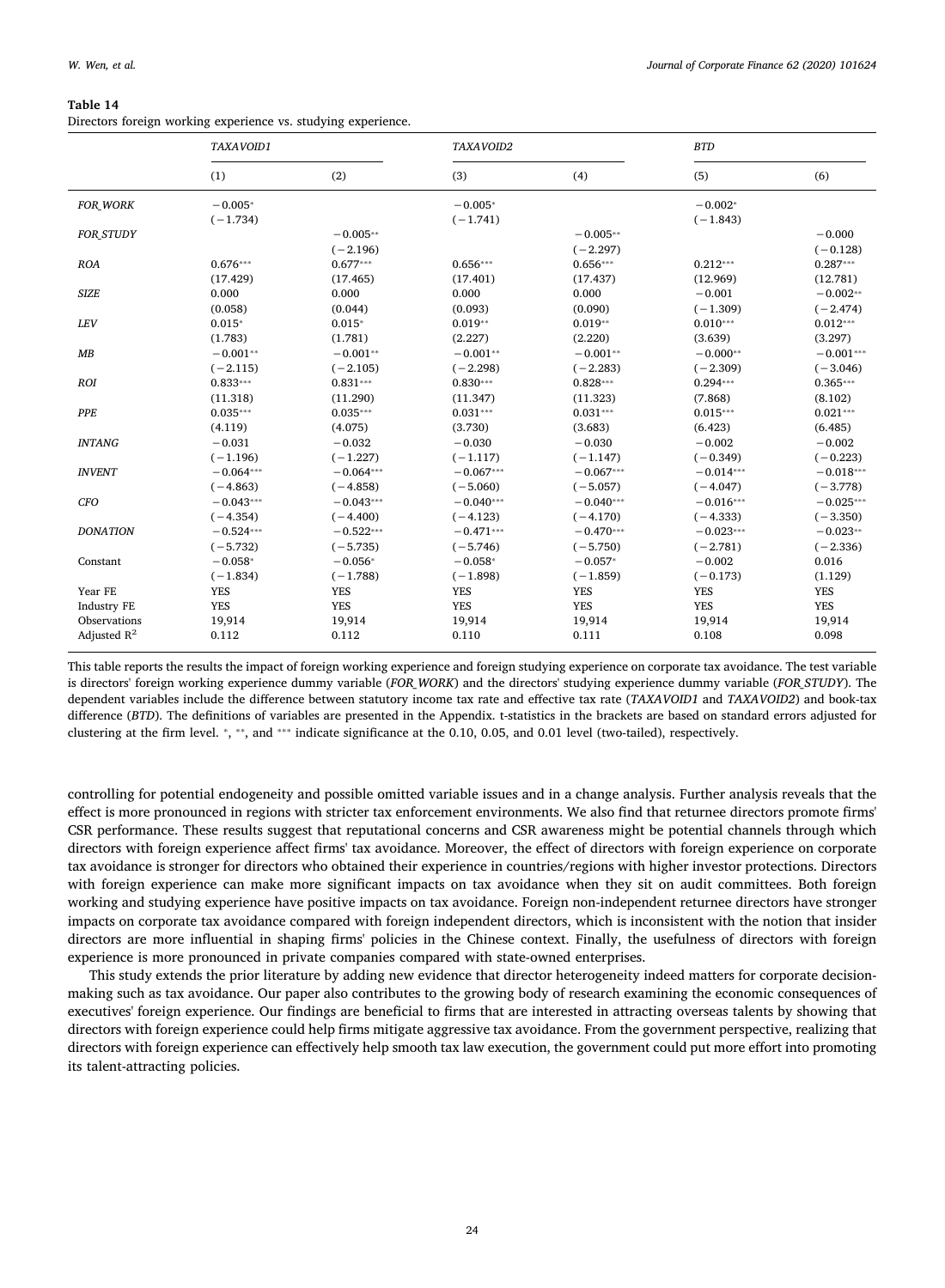<span id="page-24-0"></span>

| The effect of state ownership. |                                                |                                                                                                                                                                   |                                                                         |                                                                                                                                                                                                                                                                                                                                                             |                                                                                                                                                                                                                                                                                                      |                                                                                                                                                                                                                                                                                                               |                        |                                                                                                                                                                                                                                                                                                                                                     |                                                                                                                                                                                                                                                                                   |                                                                                                                                                                                                                                                                                                                              |                                                                                                                                                                                                                                  |                                                                                                              |
|--------------------------------|------------------------------------------------|-------------------------------------------------------------------------------------------------------------------------------------------------------------------|-------------------------------------------------------------------------|-------------------------------------------------------------------------------------------------------------------------------------------------------------------------------------------------------------------------------------------------------------------------------------------------------------------------------------------------------------|------------------------------------------------------------------------------------------------------------------------------------------------------------------------------------------------------------------------------------------------------------------------------------------------------|---------------------------------------------------------------------------------------------------------------------------------------------------------------------------------------------------------------------------------------------------------------------------------------------------------------|------------------------|-----------------------------------------------------------------------------------------------------------------------------------------------------------------------------------------------------------------------------------------------------------------------------------------------------------------------------------------------------|-----------------------------------------------------------------------------------------------------------------------------------------------------------------------------------------------------------------------------------------------------------------------------------|------------------------------------------------------------------------------------------------------------------------------------------------------------------------------------------------------------------------------------------------------------------------------------------------------------------------------|----------------------------------------------------------------------------------------------------------------------------------------------------------------------------------------------------------------------------------|--------------------------------------------------------------------------------------------------------------|
|                                | SOE                                            |                                                                                                                                                                   |                                                                         |                                                                                                                                                                                                                                                                                                                                                             |                                                                                                                                                                                                                                                                                                      |                                                                                                                                                                                                                                                                                                               | Von-SOE                |                                                                                                                                                                                                                                                                                                                                                     |                                                                                                                                                                                                                                                                                   |                                                                                                                                                                                                                                                                                                                              |                                                                                                                                                                                                                                  |                                                                                                              |
|                                | TAXAVOIDI                                      |                                                                                                                                                                   | TAXAVOID2                                                               |                                                                                                                                                                                                                                                                                                                                                             | STD <sub>3</sub>                                                                                                                                                                                                                                                                                     |                                                                                                                                                                                                                                                                                                               | <b>TAXAVOID</b>        |                                                                                                                                                                                                                                                                                                                                                     | AXAVOID <sub>2</sub>                                                                                                                                                                                                                                                              |                                                                                                                                                                                                                                                                                                                              | STP <sub>3</sub>                                                                                                                                                                                                                 |                                                                                                              |
|                                |                                                | ව                                                                                                                                                                 | $\widehat{\mathcal{E}}$                                                 | E                                                                                                                                                                                                                                                                                                                                                           |                                                                                                                                                                                                                                                                                                      | $\widehat{\Theta}$                                                                                                                                                                                                                                                                                            |                        | $\circledcirc$                                                                                                                                                                                                                                                                                                                                      | $\widehat{\mathbf{e}}$                                                                                                                                                                                                                                                            | $\frac{1}{2}$                                                                                                                                                                                                                                                                                                                |                                                                                                                                                                                                                                  | (12)                                                                                                         |
| FOR_DUM                        | $-0.005$                                       |                                                                                                                                                                   | $-0.005$                                                                |                                                                                                                                                                                                                                                                                                                                                             | $-0.001$                                                                                                                                                                                                                                                                                             |                                                                                                                                                                                                                                                                                                               | $0.008$ **             |                                                                                                                                                                                                                                                                                                                                                     | $-0.008$                                                                                                                                                                                                                                                                          |                                                                                                                                                                                                                                                                                                                              | $-0.001**$<br>$(-2.164)$                                                                                                                                                                                                         |                                                                                                              |
|                                | $(-1.408)$                                     |                                                                                                                                                                   | $(-1.531)$                                                              |                                                                                                                                                                                                                                                                                                                                                             | $(-0.756)$                                                                                                                                                                                                                                                                                           |                                                                                                                                                                                                                                                                                                               | $-2.948$               |                                                                                                                                                                                                                                                                                                                                                     | $-2.871)$                                                                                                                                                                                                                                                                         |                                                                                                                                                                                                                                                                                                                              |                                                                                                                                                                                                                                  |                                                                                                              |
| FOR_PER                        |                                                | $(-1.339)$<br>$-0.020$                                                                                                                                            |                                                                         | $-0.022$<br>$(-1.507)$<br>$0.722***$                                                                                                                                                                                                                                                                                                                        |                                                                                                                                                                                                                                                                                                      | $\frac{-0.006}{(-1.176)}$<br>0.191***                                                                                                                                                                                                                                                                         |                        | $-0.029***$<br>$(-2.612)$<br>$0.633***$                                                                                                                                                                                                                                                                                                             |                                                                                                                                                                                                                                                                                   | $\begin{array}{r} \n 1.373 \\ -0.027471 \\ -0.60645 \\ -0.0101 \\ -0.0101 \\ -0.0101 \\ -0.0010 \\ -0.001 \\ -0.001 \\ -0.001 \\ -0.001 \\ -0.001 \\ -0.001 \\ -0.001 \\ -0.002 \\ -0.002 \\ -0.002 \\ -0.002 \\ -0.002 \\ -0.002 \\ -0.003 \\ -0.002 \\ -0.003 \\ -0.003 \\ -0.003 \\ -0.003 \\ -0.003 \\ -0.003 \\ -0.003$ |                                                                                                                                                                                                                                  | $-0.009$ **                                                                                                  |
| ROA                            | $0.730***$                                     | $0.731***$                                                                                                                                                        | $0.722***$                                                              |                                                                                                                                                                                                                                                                                                                                                             |                                                                                                                                                                                                                                                                                                      |                                                                                                                                                                                                                                                                                                               |                        |                                                                                                                                                                                                                                                                                                                                                     | $0.607***$                                                                                                                                                                                                                                                                        |                                                                                                                                                                                                                                                                                                                              | $0.226***$                                                                                                                                                                                                                       | $(-2.012)$<br>$0.226***$                                                                                     |
|                                | (12.026)                                       | (12.040)                                                                                                                                                          | (12.229)                                                                |                                                                                                                                                                                                                                                                                                                                                             | $0.191***$<br>$(7.672)$<br>$-0.000$<br>$(-0.362)$<br>$0.009**$                                                                                                                                                                                                                                       |                                                                                                                                                                                                                                                                                                               | $0.634***$<br>(12.850) | 12.820)                                                                                                                                                                                                                                                                                                                                             | 12.680)                                                                                                                                                                                                                                                                           |                                                                                                                                                                                                                                                                                                                              |                                                                                                                                                                                                                                  |                                                                                                              |
| SIZE                           | $-0.000$                                       |                                                                                                                                                                   | $-0.000$                                                                | $(12.244)$<br>$-0.000$<br>$(-0.130)$<br>$0.022$ *                                                                                                                                                                                                                                                                                                           |                                                                                                                                                                                                                                                                                                      | $\begin{array}{l} (7.674)\\ (-0.0000\\ (-0.2361)\\ (-0.2361)\\ (-0.2361)\\ (-0.2361)\\ (-0.2361)\\ (-0.2361)\\ (-0.2361)\\ (-0.2361)\\ (-0.2361)\\ (-0.2361)\\ (-0.2361)\\ (-0.2361)\\ (-0.2361)\\ (-0.2361)\\ (-0.2361)\\ (-0.2361)\\ (-0.2361)\\ (-0.2361)\\ (-0.2361)\\ (-0.2361)\\ (-0.2361)\\ (-0.2361)$ |                        |                                                                                                                                                                                                                                                                                                                                                     |                                                                                                                                                                                                                                                                                   |                                                                                                                                                                                                                                                                                                                              | $(11.893)$<br>-0.001*<br>$(-1.763)$<br>0.009**                                                                                                                                                                                   | $(10.817)$<br>$-0.001$                                                                                       |
|                                | $(-0.122)$                                     | $-0.000$<br>$(-0.083)$<br>$0.015$                                                                                                                                 |                                                                         |                                                                                                                                                                                                                                                                                                                                                             |                                                                                                                                                                                                                                                                                                      |                                                                                                                                                                                                                                                                                                               |                        |                                                                                                                                                                                                                                                                                                                                                     |                                                                                                                                                                                                                                                                                   |                                                                                                                                                                                                                                                                                                                              |                                                                                                                                                                                                                                  |                                                                                                              |
| LEV                            | 0.015                                          |                                                                                                                                                                   | $(-0.186)$<br>$0.022*$                                                  |                                                                                                                                                                                                                                                                                                                                                             |                                                                                                                                                                                                                                                                                                      |                                                                                                                                                                                                                                                                                                               |                        |                                                                                                                                                                                                                                                                                                                                                     |                                                                                                                                                                                                                                                                                   |                                                                                                                                                                                                                                                                                                                              |                                                                                                                                                                                                                                  | $(-1.331)$<br>$0.009**$                                                                                      |
|                                | (1.197)                                        | (1.172)                                                                                                                                                           | $(1.801)$                                                               | $\begin{array}{l} (1.766)\\ (-1.606)\\ (-1.606)\\ 1.015^{***}\\ (1.015^{***}\\ (1.015^{***}\\ (1.015^{***}\\ (-0.693)\\ (-0.693)\\ (-0.693)\\ (-0.693)\\ (-0.693)\\ (-0.695^{***}\\ (-0.695^{***}\\ (-0.7421)\\ (-0.723^{***}\\ (-0.7421)\\ (-0.723^{***}\\ (-0.7421)\\ (-0.723^{***}\\ (-0.7421)\\ (-0.723^{***}\\ (-0.723^{***}\\ (-0.723^{***}\\ (-0.72$ |                                                                                                                                                                                                                                                                                                      |                                                                                                                                                                                                                                                                                                               |                        |                                                                                                                                                                                                                                                                                                                                                     |                                                                                                                                                                                                                                                                                   |                                                                                                                                                                                                                                                                                                                              |                                                                                                                                                                                                                                  | $(2.229)$<br>-0.000<br>(-1.436)<br>0.205***                                                                  |
| MВ                             | $-0.001$                                       | $-0.001$                                                                                                                                                          | $-0.001$                                                                |                                                                                                                                                                                                                                                                                                                                                             |                                                                                                                                                                                                                                                                                                      |                                                                                                                                                                                                                                                                                                               |                        |                                                                                                                                                                                                                                                                                                                                                     |                                                                                                                                                                                                                                                                                   |                                                                                                                                                                                                                                                                                                                              |                                                                                                                                                                                                                                  |                                                                                                              |
|                                |                                                | $(-1.247)$<br>1.037***                                                                                                                                            |                                                                         |                                                                                                                                                                                                                                                                                                                                                             |                                                                                                                                                                                                                                                                                                      |                                                                                                                                                                                                                                                                                                               |                        |                                                                                                                                                                                                                                                                                                                                                     |                                                                                                                                                                                                                                                                                   |                                                                                                                                                                                                                                                                                                                              |                                                                                                                                                                                                                                  |                                                                                                              |
| ROI                            |                                                |                                                                                                                                                                   |                                                                         |                                                                                                                                                                                                                                                                                                                                                             |                                                                                                                                                                                                                                                                                                      |                                                                                                                                                                                                                                                                                                               |                        |                                                                                                                                                                                                                                                                                                                                                     |                                                                                                                                                                                                                                                                                   |                                                                                                                                                                                                                                                                                                                              |                                                                                                                                                                                                                                  |                                                                                                              |
|                                | $(-1.239)$<br>1.036***<br>(10.164)<br>0.042*** |                                                                                                                                                                   | $\begin{array}{l}(-1.600)\\ 1.015***\\ (10.017)\\ 0.037*** \end{array}$ |                                                                                                                                                                                                                                                                                                                                                             |                                                                                                                                                                                                                                                                                                      |                                                                                                                                                                                                                                                                                                               |                        |                                                                                                                                                                                                                                                                                                                                                     |                                                                                                                                                                                                                                                                                   |                                                                                                                                                                                                                                                                                                                              |                                                                                                                                                                                                                                  |                                                                                                              |
| PPE                            |                                                |                                                                                                                                                                   |                                                                         |                                                                                                                                                                                                                                                                                                                                                             |                                                                                                                                                                                                                                                                                                      |                                                                                                                                                                                                                                                                                                               |                        |                                                                                                                                                                                                                                                                                                                                                     |                                                                                                                                                                                                                                                                                   |                                                                                                                                                                                                                                                                                                                              |                                                                                                                                                                                                                                  |                                                                                                              |
|                                | (3.443)                                        | $\begin{array}{l} (10.172) \\ 0.042^{***} \\ (3.479) \\ -0.020 \\ (-0.592) \\ -0.592) \\ (-3.614) \\ -0.057^{***} \\ -0.057^{***} \\ -0.057^{***} \\ \end{array}$ | (3.140)                                                                 |                                                                                                                                                                                                                                                                                                                                                             |                                                                                                                                                                                                                                                                                                      |                                                                                                                                                                                                                                                                                                               |                        |                                                                                                                                                                                                                                                                                                                                                     |                                                                                                                                                                                                                                                                                   |                                                                                                                                                                                                                                                                                                                              |                                                                                                                                                                                                                                  | $(3.685)$<br>$0.018***$<br>$-6.114$<br>$-0.016$<br>$-1.597$<br>$-1.597$<br>$-0.010**$<br>$-0.154$<br>$-1.54$ |
| INTANG                         | $-0.021$                                       |                                                                                                                                                                   | $-0.025$                                                                |                                                                                                                                                                                                                                                                                                                                                             |                                                                                                                                                                                                                                                                                                      |                                                                                                                                                                                                                                                                                                               |                        |                                                                                                                                                                                                                                                                                                                                                     |                                                                                                                                                                                                                                                                                   |                                                                                                                                                                                                                                                                                                                              |                                                                                                                                                                                                                                  |                                                                                                              |
|                                | $(-0.621)$                                     |                                                                                                                                                                   |                                                                         |                                                                                                                                                                                                                                                                                                                                                             |                                                                                                                                                                                                                                                                                                      |                                                                                                                                                                                                                                                                                                               |                        |                                                                                                                                                                                                                                                                                                                                                     |                                                                                                                                                                                                                                                                                   |                                                                                                                                                                                                                                                                                                                              |                                                                                                                                                                                                                                  |                                                                                                              |
| <b>INVENT</b>                  | $-0.077***$                                    |                                                                                                                                                                   |                                                                         |                                                                                                                                                                                                                                                                                                                                                             |                                                                                                                                                                                                                                                                                                      |                                                                                                                                                                                                                                                                                                               |                        |                                                                                                                                                                                                                                                                                                                                                     |                                                                                                                                                                                                                                                                                   |                                                                                                                                                                                                                                                                                                                              |                                                                                                                                                                                                                                  |                                                                                                              |
|                                | $(-3.620)$                                     |                                                                                                                                                                   | $(-0.724)$<br>$-0.081***$<br>$(-3.860)$<br>$(-0.054***$                 |                                                                                                                                                                                                                                                                                                                                                             |                                                                                                                                                                                                                                                                                                      |                                                                                                                                                                                                                                                                                                               |                        |                                                                                                                                                                                                                                                                                                                                                     |                                                                                                                                                                                                                                                                                   |                                                                                                                                                                                                                                                                                                                              |                                                                                                                                                                                                                                  |                                                                                                              |
| <b>GFO</b>                     | $-0.057***$                                    |                                                                                                                                                                   |                                                                         |                                                                                                                                                                                                                                                                                                                                                             |                                                                                                                                                                                                                                                                                                      |                                                                                                                                                                                                                                                                                                               |                        |                                                                                                                                                                                                                                                                                                                                                     |                                                                                                                                                                                                                                                                                   |                                                                                                                                                                                                                                                                                                                              |                                                                                                                                                                                                                                  |                                                                                                              |
|                                | $(-3.523)$                                     |                                                                                                                                                                   | $(-3.501)$<br>-0.722***                                                 |                                                                                                                                                                                                                                                                                                                                                             |                                                                                                                                                                                                                                                                                                      |                                                                                                                                                                                                                                                                                                               |                        |                                                                                                                                                                                                                                                                                                                                                     |                                                                                                                                                                                                                                                                                   |                                                                                                                                                                                                                                                                                                                              |                                                                                                                                                                                                                                  |                                                                                                              |
| DONATION                       | $-0.818$                                       | $-0.819***$                                                                                                                                                       |                                                                         |                                                                                                                                                                                                                                                                                                                                                             |                                                                                                                                                                                                                                                                                                      |                                                                                                                                                                                                                                                                                                               |                        |                                                                                                                                                                                                                                                                                                                                                     |                                                                                                                                                                                                                                                                                   |                                                                                                                                                                                                                                                                                                                              |                                                                                                                                                                                                                                  |                                                                                                              |
|                                | $(-7.635)$                                     |                                                                                                                                                                   | $(-7.407)$                                                              |                                                                                                                                                                                                                                                                                                                                                             |                                                                                                                                                                                                                                                                                                      |                                                                                                                                                                                                                                                                                                               |                        |                                                                                                                                                                                                                                                                                                                                                     |                                                                                                                                                                                                                                                                                   |                                                                                                                                                                                                                                                                                                                              |                                                                                                                                                                                                                                  |                                                                                                              |
| Constant                       | $-0.037$                                       |                                                                                                                                                                   |                                                                         |                                                                                                                                                                                                                                                                                                                                                             |                                                                                                                                                                                                                                                                                                      |                                                                                                                                                                                                                                                                                                               |                        |                                                                                                                                                                                                                                                                                                                                                     |                                                                                                                                                                                                                                                                                   |                                                                                                                                                                                                                                                                                                                              |                                                                                                                                                                                                                                  | $-0.020$<br>$(-1.984)$<br>0.007                                                                              |
|                                | $(-0.832)$ YES                                 | $(-7.641)$<br>-0.039<br>(-0.873)<br>YES                                                                                                                           | $-0.036$<br>$(-0.828)$<br>YES                                           | $(-0.882)$ YES                                                                                                                                                                                                                                                                                                                                              | $\begin{array}{l} (2.420)\\ (-1.654)\\ (-1.654)\\ (7.361)\\ (8.426)\\ (9.64)\\ (1.656)\\ (1.657)\\ (1.658)\\ (1.659)\\ (1.659)\\ (1.659)\\ (1.659)\\ (1.659)\\ (1.659)\\ (-1.659)\\ (-1.659)\\ (-1.659)\\ (-1.659)\\ (-1.659)\\ (-1.659)\\ (1.659)\\ (1.659)\\ (1.659)\\ (1.659)\\ (1.659)\\ (1.659$ |                                                                                                                                                                                                                                                                                                               |                        | $\begin{smallmatrix} 0.0000\\ 0.0073\\ 0.015\\ 0.117\\ 0.596^{**}\\ -1.626^{**}\\ -1.626^{**}\\ -1.626^{**}\\ -1.626^{**}\\ -1.626^{**}\\ -1.626^{**}\\ -1.626^{**}\\ -1.626^{**}\\ -1.626^{**}\\ -1.626^{**}\\ -1.626^{**}\\ -1.626^{**}\\ -1.626^{**}\\ -1.626^{**}\\ -1.626^{**}\\ -1.649^{**}\\ -1.649^{**}\\ -1.649^{**}\\ -1.649^{**}\\ -1.6$ | 0.000<br>(0.160)<br>(0.160)<br>(0.160)<br>(1.358)<br>(1.511)<br>(1.511)<br>(1.513)<br>(1.513)<br>(1.513)<br>(1.513)<br>(1.514)<br>(1.514)<br>(1.514)<br>(1.514)<br>(1.53)<br>(1.53)<br>(1.53)<br>(1.53)<br>(1.53)<br>(1.53)<br>(1.53)<br>(1.53)<br>(1.53)<br>(1.53)<br>(1.53)<br> |                                                                                                                                                                                                                                                                                                                              | $\begin{array}{l} (2.506)\\ (-1.640)\\ (-1.640)\\ (2.206^{***}\\ (0.018^{***}\\ (0.639)\\ (-1.967)\\ (-1.967)\\ (-1.967)\\ (-1.636)\\ (-1.636)\\ (-1.636)\\ (-1.636)\\ (-1.633)\\ (-2.2226)\\ (-2.333)\\ \text{YES} \end{array}$ | $(0.384)$<br>YES                                                                                             |
| Year FE                        |                                                |                                                                                                                                                                   |                                                                         |                                                                                                                                                                                                                                                                                                                                                             |                                                                                                                                                                                                                                                                                                      |                                                                                                                                                                                                                                                                                                               |                        |                                                                                                                                                                                                                                                                                                                                                     |                                                                                                                                                                                                                                                                                   |                                                                                                                                                                                                                                                                                                                              |                                                                                                                                                                                                                                  |                                                                                                              |

| own      |
|----------|
| of state |
|          |
| ffect    |
| Ξ        |

| $0.009**$                            | $-2.012$<br>$0.226***$ | (10.817) | $-0.001$             | $(-1.331)$<br>$0.009**$                                                                                                                                                                                                                                                                                          |          | (2.229)                                                      | $-0.000$<br>$(-1.436)$<br>0.205*** |                        |                                                                    | (3.685)                  | $0.018***$ | (5.114)                                                                                                                           |               |            |                                         | $-0.016$<br>$(-1.597)$<br>$-0.010**$<br>$-0.010**$<br>$(-2.154)$<br>$(-1.760)$<br>$-0.000**$<br>$(-1.760)$                                             |             |            |             |                                         |          | $(0.384)$<br>YES |            | ŒS          | 10,458<br>0.103 |                         | income tax rate and effective tax rate (TAXAVOD1 and TAXAVOD2) and book-tax difference (BTD). The test variables are directors' foreign experience (FOR,DUM and FOR,PER). The definitions of                                                                                                                                                                                                                                                                                                                                          |
|--------------------------------------|------------------------|----------|----------------------|------------------------------------------------------------------------------------------------------------------------------------------------------------------------------------------------------------------------------------------------------------------------------------------------------------------|----------|--------------------------------------------------------------|------------------------------------|------------------------|--------------------------------------------------------------------|--------------------------|------------|-----------------------------------------------------------------------------------------------------------------------------------|---------------|------------|-----------------------------------------|--------------------------------------------------------------------------------------------------------------------------------------------------------|-------------|------------|-------------|-----------------------------------------|----------|------------------|------------|-------------|-----------------|-------------------------|---------------------------------------------------------------------------------------------------------------------------------------------------------------------------------------------------------------------------------------------------------------------------------------------------------------------------------------------------------------------------------------------------------------------------------------------------------------------------------------------------------------------------------------|
|                                      | $0.226***$             | 11.893)  | $-0.001*$            | $(-1.763)$<br>0.009**                                                                                                                                                                                                                                                                                            |          | $(2.506)$<br>-0.000<br>(-1.640)<br>0.206***                  |                                    |                        |                                                                    | (4.806)                  | $0.018***$ |                                                                                                                                   |               |            |                                         | $(6.639)$<br>$-0.015**$<br>$-0.015**$<br>$-0.010***$<br>$-0.010***$<br>$-0.009$<br>$-0.005$<br>$(-1.636)$<br>$-0.020**$<br>$-0.020**$                  |             |            |             |                                         |          | (0.553)          | ES         | ЕS          | 10,458          | 1.102                   |                                                                                                                                                                                                                                                                                                                                                                                                                                                                                                                                       |
| $-0.027**$<br>$(-2.471)$<br>0.606*** |                        | 12.645)  | 0.000                | $\begin{array}{l} (0.101) \\ 0.016 \\ (1.379) \\ -0.001 \\ (-1.565) \\ 0.615*** \end{array}$                                                                                                                                                                                                                     |          |                                                              |                                    |                        |                                                                    | $(6.027)$<br>$0.031***$  |            |                                                                                                                                   |               |            |                                         | $(2.782)$<br>$-0.045$<br>$(-1.185)$<br>$-0.053***$<br>$-0.053***$<br>$(-3.425)$<br>$-0.2293)$<br>$(-2.293)$<br>$(-4.076)$<br>$-0.360***$<br>$-0.068$   |             |            |             |                                         |          |                  | ES         | ЕS          | 10,458          | 001.0                   |                                                                                                                                                                                                                                                                                                                                                                                                                                                                                                                                       |
|                                      | $.607***$              | (12.680) | 0.000                | $\begin{array}{l} (0.160)\\ 0.016\\ -1.551\\ -1.511\\ 0.617^{***}\\ -1.764\\ -1.764\\ -1.764\\ -1.764\\ -1.764\\ -1.765^{***}\\ -1.765^{***}\\ -1.764\\ -1.765^{***}\\ -1.764\\ -1.764\\ -1.764\\ -1.764\\ -1.764\\ -1.765\\ -1.766\\ -1.766\\ -1.766\\ -1.766\\ -1.766\\ -1.766\\ -1.766\\ -1.766\\ -1.766\\ -$ |          |                                                              |                                    |                        |                                                                    |                          |            |                                                                                                                                   |               |            |                                         |                                                                                                                                                        |             |            |             |                                         |          |                  | ES         | ES          | 10,458          | 001.0                   |                                                                                                                                                                                                                                                                                                                                                                                                                                                                                                                                       |
| $0.029***$<br>$-2.612$               | $0.633***$             | (12.820) | 0.000                | (0.073)                                                                                                                                                                                                                                                                                                          |          | $0.015$<br>$(1.317)$<br>$-0.001$<br>$(-1.622)$<br>$0.596***$ |                                    |                        |                                                                    | (5.920)                  | $0.035***$ |                                                                                                                                   |               |            |                                         | $(3.091)$<br>$-0.054$<br>$(-1.386)$<br>$-0.052***$<br>$(-3.349)$<br>$(-3.349)$<br>$(-2.546)$<br>$(-2.546)$<br>$(-3.930***$<br>$(-1.549)$<br>$(-1.549)$ |             |            |             |                                         |          |                  |            | ŒS          | 10,458          | <b>00T</b>              |                                                                                                                                                                                                                                                                                                                                                                                                                                                                                                                                       |
|                                      | $.634***$              | 12.850)  | 0000                 | $(0.130)$<br>$0.015$<br>$(1.296)$<br>$-0.001$<br>$-0.608$<br>$(-1.608)$<br>$0.599***$                                                                                                                                                                                                                            |          |                                                              |                                    |                        |                                                                    | $(5.953)$<br>0.035***    |            |                                                                                                                                   |               |            |                                         | $(-1.375)$<br>$(-1.375)$<br>$(-1.375)$<br>$(-3.343)$<br>$(-3.343)$<br>$(-3.347)$<br>$(-2.574)$<br>$(-2.576)$<br>$(-3.836)$                             |             |            |             |                                         |          |                  | ŒS         | <b>ES</b>   | 10,458          | .100                    |                                                                                                                                                                                                                                                                                                                                                                                                                                                                                                                                       |
| 0.006                                | $(-1.176)$<br>0.191*** | (1,674)  | $-0.000$             | $(-0.228)$<br>$0.009**$                                                                                                                                                                                                                                                                                          |          | $(2.361)$<br>-0.000<br>(-1.613)<br>0.380***                  |                                    |                        |                                                                    |                          |            |                                                                                                                                   |               |            |                                         | $(7.979)$<br>0.015***<br>0.015***<br>0.005<br>0.005<br>-0.024***<br>-0.0227***<br>-0.0227***<br>-0.013<br>-0.013                                       |             |            |             |                                         |          |                  | ŒS         | ŒS          | A56             | 133                     |                                                                                                                                                                                                                                                                                                                                                                                                                                                                                                                                       |
|                                      | 1.191***               | (7.672)  | $-0.000$             | $(-0.362)$<br>0.009**                                                                                                                                                                                                                                                                                            |          | $(2.420)$<br>-0.000*                                         |                                    |                        | $\begin{array}{c}(-1.654)\\0.379***\\(7.961)\\0.016***\end{array}$ |                          |            | $(4.826)$<br>0.005                                                                                                                |               | (0.604)    |                                         |                                                                                                                                                        |             |            |             |                                         |          | $-0.818$         | <b>CER</b> | CES         | 9456            | 1.32                    |                                                                                                                                                                                                                                                                                                                                                                                                                                                                                                                                       |
| $-0.022$                             | $-1.507$<br>$0.722***$ |          | $(12.244)$<br>-0.000 | $(-0.130)$<br>0.022*                                                                                                                                                                                                                                                                                             |          |                                                              |                                    |                        |                                                                    |                          |            | $\begin{array}{l} (1.766) \\ -0.001 \\ (-1.606) \\ 1.015*** \\ (10.024) \\ (10.024) \\ 0.038*** \\ (3.176) \\ -0.024 \end{array}$ |               |            | $-0.081***$                             | $(-3.857)$                                                                                                                                             | $-0.054***$ |            |             | $(-3.506)$<br>$-0.723***$<br>$(-7.421)$ | $-0.039$ | $-0.882$         | CES        | YES         | 9456            | 0.134                   |                                                                                                                                                                                                                                                                                                                                                                                                                                                                                                                                       |
|                                      | $0.722***$             | (12.229) | $-0.000$             | $(-0.186)$                                                                                                                                                                                                                                                                                                       | $0.022*$ | (1.801)                                                      | $-0.001$                           |                        | $(-1.600)$<br>1.015***                                             | (10.017)                 | $0.037***$ | (3.140)                                                                                                                           | $-0.025$      | $(-0.724)$ | $-0.081***$                             | $(-3.860)$                                                                                                                                             | $-0.054***$ | $(-3.501)$ | $-0.722***$ | $(-7.407)$                              | $-0.036$ | $(-0.828)$       | YES        | <b>YES</b>  | 9456            | 0.134                   |                                                                                                                                                                                                                                                                                                                                                                                                                                                                                                                                       |
| $-0.020$                             | $-1.339$<br>$0.731***$ | (12.040) | $-0.000$             | $(-0.083)$                                                                                                                                                                                                                                                                                                       | 0.015    | (1.172)                                                      | $-0.001$                           | $(-1.247)$<br>1.037*** |                                                                    | (10.172)                 | $0.042***$ | (3.479)                                                                                                                           | $-0.020$      |            | $(-0.592)$<br>$-0.076***$<br>$(-3.614)$ |                                                                                                                                                        | $-0.057***$ | $(-3.528)$ | $-0.819***$ | $(-7.641)$                              | $-0.039$ | $(-0.873)$       | YES        | YES         | 9456            | 0.139                   |                                                                                                                                                                                                                                                                                                                                                                                                                                                                                                                                       |
|                                      | $2.730***$             | (12.026) | $-0.000$             | $(-0.122)$                                                                                                                                                                                                                                                                                                       | 0.015    | $(1.197)$<br>$-0.001$<br>$(-1.239)$<br>$1.036***$            |                                    |                        |                                                                    | $(10.164)$<br>$0.042***$ |            | (3.443)                                                                                                                           | $-0.021$      |            | $(-0.621)$<br>-0.077***                 | $(-3.620)$                                                                                                                                             | $-0.057***$ | $(-3.523)$ | $-0.818***$ | $(-7.635)$                              | $-0.037$ | $(-0.832)$       | YES        | <b>CER</b>  | 9456            | 1.139                   |                                                                                                                                                                                                                                                                                                                                                                                                                                                                                                                                       |
| FOR PER                              | ROA                    |          | <b>SIZE</b>          |                                                                                                                                                                                                                                                                                                                  | LEV      |                                                              | MВ                                 |                        | ROI                                                                |                          | PPE        |                                                                                                                                   | <b>INTANG</b> |            | INVENT                                  |                                                                                                                                                        | CFO         |            | DONATION    |                                         | Constant |                  | Year FE    | Industry FE | Observations    | Adjusted R <sup>2</sup> | This table shows the difference between directors' foreign experience and corporate tax avoidance in SOE vs. Non-SOE (private) firms. The dependent variables include the difference between statutory<br>variables are presented in the Appendix. t-statistics in the brackets are based on standard errors adjusted for clustering at the firm level. *, **, and *** indicate significance at the 0.10, 0.05, and 0.01 level<br>(two-tailed), respectively. All continuous variables are winsorized at the 1st and 99th percentiles |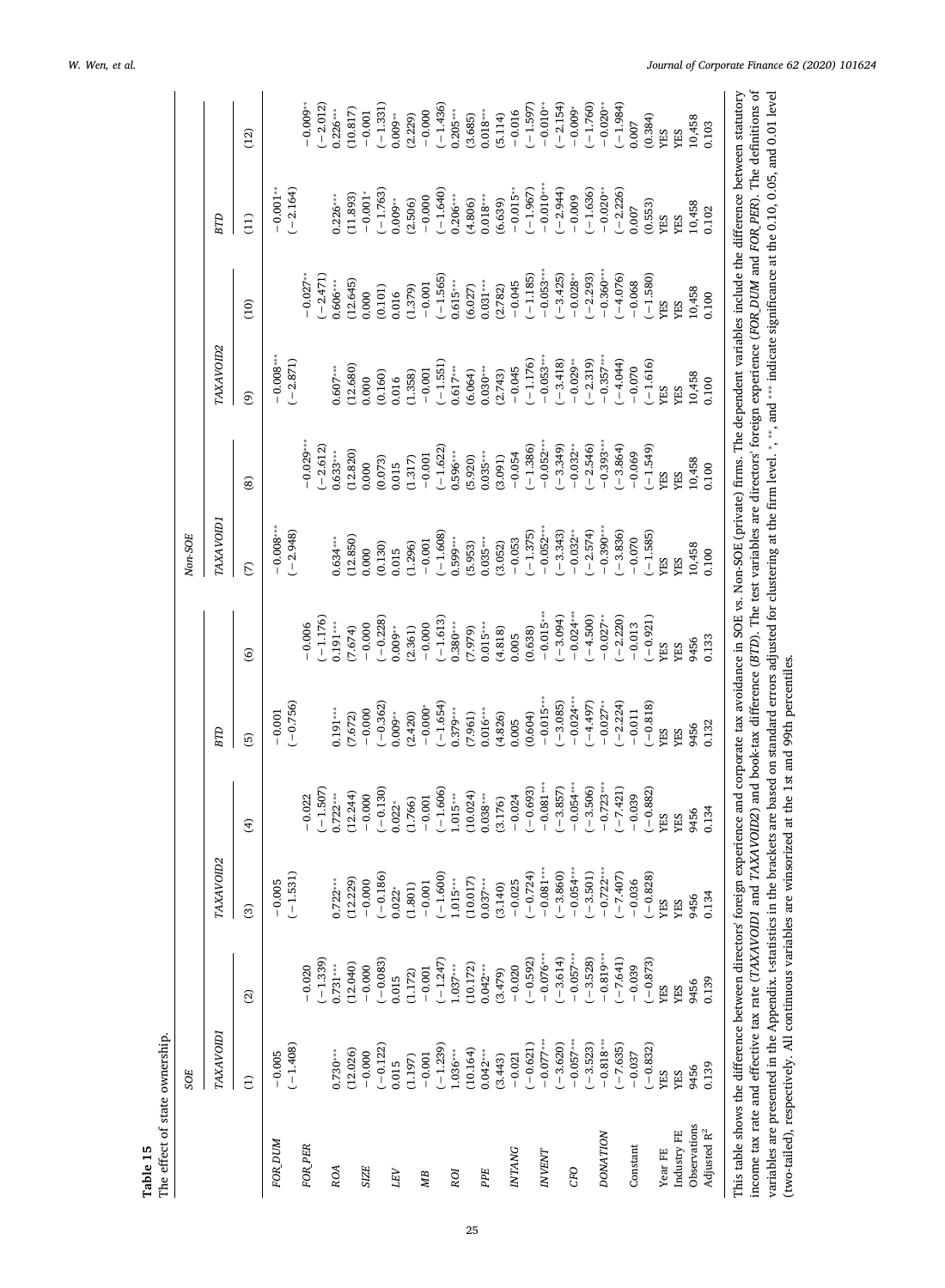# **Acknowledgements**

We would like to thank Bill Megginson (the editor) and two anonymous reviewers for their insightful and constructive comments, which helped us improve the manuscript substantially. We also thank Andrew Bauer, Xudong Li (AAA discussant), Mark (Shuai) Ma, Alex Nikitkov (CAAA discussant), Tanya Tang, the participants at American Accounting Association (AAA) 2019 Annual Meeting and Canadian Academic Accounting Association (CAAA) 2019 Annual Conference for helpful comments and suggestions. This work is supported by the Beijing Social Science Foundation Project (Grant no. 19YJC040), Fundamental Research Funds for the Central Universities in Beijing Foreign Studies University (Grant no. YY19ZZB006, 2019JT004).

# **Appendix A. Variable definitions**

| Variable                 | Definition                                                                                                                                                                                                                                                                                       |
|--------------------------|--------------------------------------------------------------------------------------------------------------------------------------------------------------------------------------------------------------------------------------------------------------------------------------------------|
|                          | Panel A: Corporate tax avoidance variables                                                                                                                                                                                                                                                       |
| TAXAVOID1                | Firm i's applicable statutory income tax rate in year t minus the effective tax rate. The effective tax rate = firm i's total income tax expense/                                                                                                                                                |
|                          | income before taxes                                                                                                                                                                                                                                                                              |
| TAXAVOID2                | Firm i's applicable statutory income tax rate in year $t$ minus the effective tax rate. The effective tax rate $=$ (the income tax expense $-$ deferred<br>tax expense)/ (income before taxes- deferred tax expense/statutory income tax rate)                                                   |
| <b>BTD</b>               | Book-tax difference. (Firm $i$ 's income before taxes in year $t -$ taxable income)/end-of-period total assets Taxable income = (the income tax<br>expense - deferred tax expense)/ the applicable statutory tax rate                                                                            |
| METR1                    | Firm i's effective tax rate in year $t$ divided by applicable statutory tax rate. The effective tax rate = firm i's total income tax expense/ income<br>before taxes                                                                                                                             |
| METR2                    | Firm i's effective tax rate in year t divided by applicable statutory tax rate. The effective tax rate $=$ (the income tax expense – deferred tax<br>expense)/ (income before taxes - deferred tax expense/statutory income tax rate)                                                            |
| <b>DDBTD</b>             | Abnormal book-tax difference calculated following Desai and Dharmapala (2006, 2009). The residual part of regressing total book-tax<br>difference (BTD) on total accruals (TA). TA is net income minus cash flows from operations divided by total assets.                                       |
|                          | Panel B: Directors' foreign experience variables                                                                                                                                                                                                                                                 |
| <b>FOR DUM</b>           | Directors' foreign experience. Dummy variable equals one if firm <i>i</i> has at least one director with foreign experience in year <i>t</i> , otherwise equals<br>zero.                                                                                                                         |
| <b>FOR PER</b>           | The percentage of directors with foreign experience in the board. The number of directors with foreign experience divided by the total<br>number of board of directors                                                                                                                           |
| <b>FOR HIP</b>           | Directors' foreign experience from high investor protection country. Dummy variable equals one if firm <i>i</i> has at least one director who<br>obtained his/ her foreign experience in a country/ region with higher investor protection index than China in year $t$ , otherwise equals zero. |
| <b>FOR_LIP</b>           | Directors' foreign experience from low investor protection country. Dummy variable equals one if firm <i>i</i> has at least one director who obtained<br>his/ her foreign experience in a country/ region with lower investor protection index than China in year t, otherwise equals zero.      |
| <b>FOR_IND</b>           | Independent directors' foreign experience. Dummy variable equals one if firm i has at least one independent director with foreign experience<br>in year t, otherwise equals zero.                                                                                                                |
| <b>FOR_NONIND</b>        | Non-independent directors' foreign experience. Dummy variable equals one if firm i has at least one non-independent director with foreign<br>experience in year $t$ , otherwise equals zero.                                                                                                     |
| FOR AUDIT PER1           | The percentage of directors with foreign experience in audit committee. The number of directors with foreign experience in audit committee<br>divided the total number of directors in the board.                                                                                                |
| FOR AUDIT PER2           | The percentage of non-independent directors with foreign experience in audit committee. The number of non-independent directors with<br>foreign experience in audit committee divided by the total number of non-independent directors in the board.                                             |
| <b>FOR_STUDY</b>         | Directors' foreign studying experience. Dummy variable equals to one if firm <i>i</i> in year <i>t</i> has at least one director with foreign studying<br>experience.                                                                                                                            |
| <b>FOR_WORK</b>          | Directors' foreign working experience. Dummy variable equals to one if firm <i>i</i> in year <i>t</i> has at least one director with foreign working<br>experience.                                                                                                                              |
| Panel C: Other variables |                                                                                                                                                                                                                                                                                                  |
| ROA                      | Return on assets, equals firm i's net income in year t divided by total assets.                                                                                                                                                                                                                  |
| <b>SIZE</b>              | Firm size, equals the natural logarithm of firm i's book value of total assets plus one.                                                                                                                                                                                                         |
| LEV                      | Firm leverage, equals firm i's total liabilities divided by total assets.                                                                                                                                                                                                                        |
| МB                       | Market-to-book ratio, equals firm i's total market value divided by book value in year t.                                                                                                                                                                                                        |
| <b>ROI</b>               | Return on investment, equals firm i's investment return in year t divided by total assets.                                                                                                                                                                                                       |
| PPE                      | Property plant and equipment, equals firm i's net value of property plant equipment divided by total assets.                                                                                                                                                                                     |
| <b>INTANG</b>            | Intangible assets, equals firm $i$ 's net value of intangible assets in year $t$ divided by total assets.                                                                                                                                                                                        |
| <b>INVENT</b>            | Inventory, equals firm i's net value of inventories in year t divided by total assets.                                                                                                                                                                                                           |
| <b>CFO</b>               | Operating cash flow, equals the natural logarithm of firm i's operating cash flows plus one.                                                                                                                                                                                                     |
| <b>DONATION</b>          | Firm i's annual donation divided by its net income in year t.                                                                                                                                                                                                                                    |
| <b>HX_INDEX</b>          | CSR evaluation score released by Hexun.com. The maximum score is 100, and a higher score represents better CSR performance.                                                                                                                                                                      |
| <b>RKS_INDEX</b>         | CSR evaluation score released by Rankins.                                                                                                                                                                                                                                                        |
| <b>LNGDP</b>             | The logarithm of annual GDP amount (in the US dollar) of the countries or regions where returnee directors obtained their foreign experience.                                                                                                                                                    |
| <b>GDPGROWTH</b>         | The growth rate of host countries or regions' GDP from year t-1 to year t.                                                                                                                                                                                                                       |
| TE                       | Tax enforcement, equals the actual tax revenue in the province where firm i belongs to divided by the regional expected tax revenue following<br>(Mertens, 2003; Xu et al., 2011).                                                                                                               |
| <b>SOE</b>               | State owned entity, a dummy variable equals one if firm <i>i</i> is a state-owned entity, otherwise equals zero.                                                                                                                                                                                 |
| <b>DUALITY</b>           | CEO simultaneously serve as chairman, a dummy variable equals one if $i$ has the CEO simultaneously serve as the chairman of the board,<br>otherwise equals zero.                                                                                                                                |
| <b>BSIZE</b>             | Board size, the number of directors in board.                                                                                                                                                                                                                                                    |
| <b>MANO</b>              | Managerial ownership, the shares hold by managers divided by the total number of shares.                                                                                                                                                                                                         |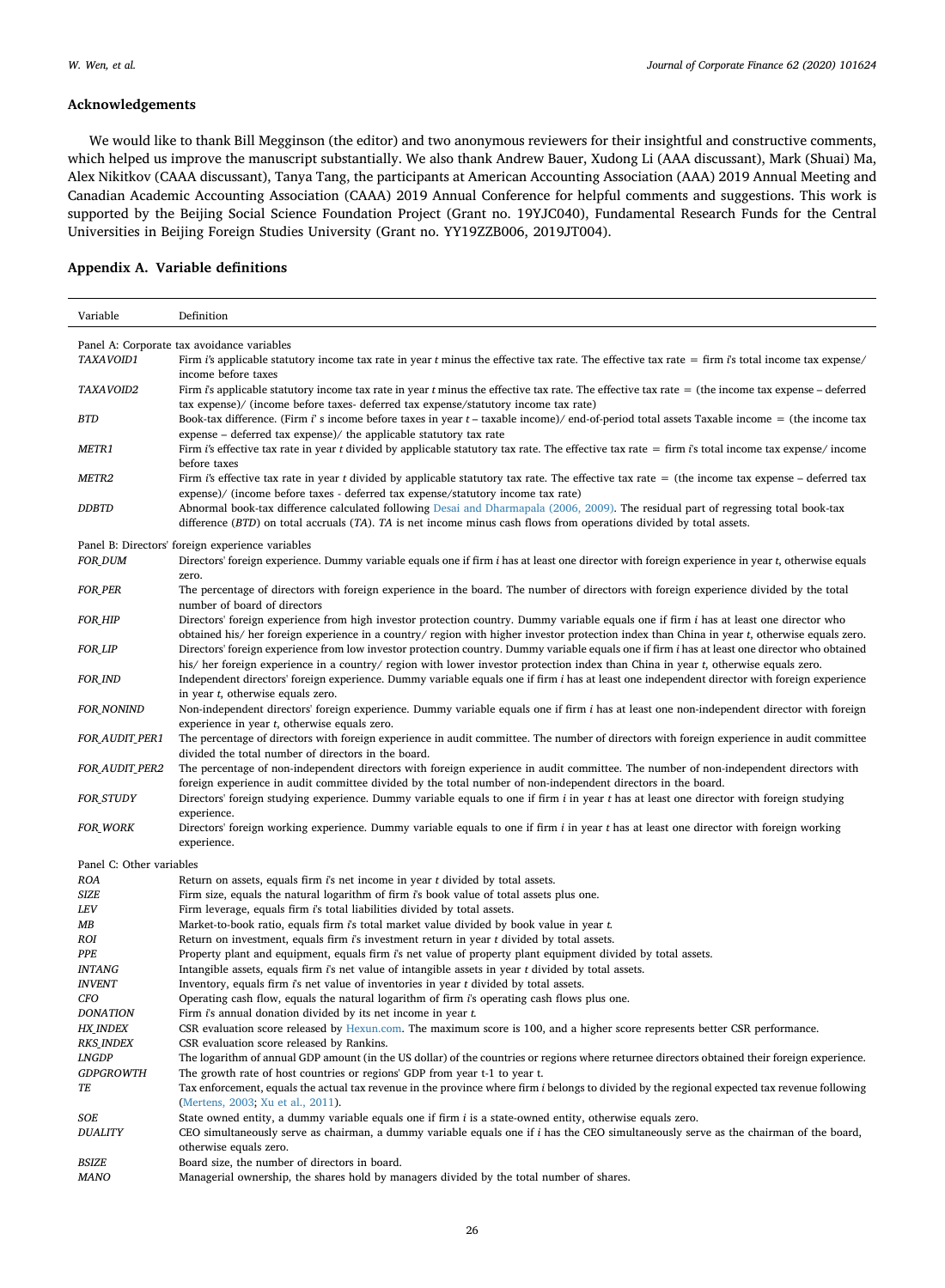| ABACC                              | Abnormal accrual, calculated from modified Jones Model (Kathori et al., 2005). TACC <sub>it</sub> = $\beta_0$ + $\beta_1$ (1 / ASSETS <sub>it-1</sub> ) + $\beta_2$ ( $\Delta SALES_{i,t}$ -<br>$\Delta AR_{i}$ , $\theta$ + $\beta_3$ (PPE <sub>i</sub> , $\theta$ + $\beta_4$ (ROA <sub>i,</sub> $\theta$ + Fixed Effects + error, where TACC is total accruals (net income before extraordinary items less cash                                                                                                                                                                                                                                                                                                                                                                                                        |
|------------------------------------|---------------------------------------------------------------------------------------------------------------------------------------------------------------------------------------------------------------------------------------------------------------------------------------------------------------------------------------------------------------------------------------------------------------------------------------------------------------------------------------------------------------------------------------------------------------------------------------------------------------------------------------------------------------------------------------------------------------------------------------------------------------------------------------------------------------------------|
|                                    | flows from operations in year t), ASSETS is a client's total assets, $\Delta SALES$ is change in sales from year t-1 to year t, $\Delta AR$ is change in accounts<br>receivable from year t-1 to year t, PPE is gross property, plant, and equipment, and ROA is return on assets. TACC, $\triangle SALES$ , $\triangle AR$ , and PPE are                                                                                                                                                                                                                                                                                                                                                                                                                                                                                 |
|                                    | scaled by lagged total assets.                                                                                                                                                                                                                                                                                                                                                                                                                                                                                                                                                                                                                                                                                                                                                                                            |
| IC                                 | Internal control, the natural logarithm of firm <i>i's</i> internal control index in year <i>t</i> .                                                                                                                                                                                                                                                                                                                                                                                                                                                                                                                                                                                                                                                                                                                      |
| ΜA                                 | Managerial ability score measure developed by Demerjian et al. (2012) by using DEA. The first step is to calculate firm efficiency according<br>the equation:                                                                                                                                                                                                                                                                                                                                                                                                                                                                                                                                                                                                                                                             |
|                                    | $\max_v \theta = Sales / (\nu_1 C oGS + \nu_2 S G & + \nu_3 PPE + \nu_4 O p s Lease + \nu_5 R & + \nu_6 Goodwill + \nu_7 O the rint (1000 m) C o G. S G & A. PPE. Op s Lease, R & D.$<br>Goodwill, OtherIntan separately represent cost of goods sold, SG&A expense, PPE, operating lease, R&D, goodwill, sum of other intangible<br>assets from annual report of year t.                                                                                                                                                                                                                                                                                                                                                                                                                                                 |
|                                    | The second step is to run the tobit model by industry according to the following equation: Firm Efficiency $i = \alpha_i + \beta_1 \ln (Total Assets_i + \beta_2)$<br>Market share, $\theta_3$ Free Cash Flow Indicator, $\theta_4$ + $\beta_4$ ln(Age), $\theta_5$ Business Segment Concentration, $\theta_5$ Foreign Currency                                                                                                                                                                                                                                                                                                                                                                                                                                                                                           |
|                                    | <i>Indicator</i> <sub>i</sub> + Year <sub>i</sub> + $\epsilon_i$ . The residual in the second regression is denoted as managerial ability. Total Assets is the total assets at the end of year t.<br>Market Share is the percentage of revenues (SALE) earned by the firm in year t. Free Cash Flow Indicator is coded to one when a firm has<br>nonnegative free cash flow in year t. Age is the number of years the firm has been listed at the end of year t. Business Segment Concentration is<br>the ratio of individual business segment sales to total sales, summed across all business segments for year t. If the firm is not in the segment<br>file, it is assigned a concentration of one. Foreign Currency Indicator is coded to one when a firm reports a nonzero value for foreign currency<br>adjustment. |
| <b>FOR INDUS</b><br><b>BRITISH</b> | The mean percentage of directors with foreign experience appointed by firms in the same industry and year, excluding the firm concerned.<br>Dummy variable equals one if firms located in the province had a concession or leased territory established by Great Britain during the late<br>Qing dynasty, otherwise equals zero. The Great Britain established settlements in the following provinces: Fujian, Hubei, Jiangxi, Jiangsu,<br>Guangdong, Shandong, Tianjin, and Shanghai.                                                                                                                                                                                                                                                                                                                                    |

#### **References**

<span id="page-26-41"></span>[Abbott, L.J., Park, Y., Parker, S., 2000. The effects of audit committee activity and independence on corporate fraud. Manag. Financ. 26 \(11\), 55–67.](http://refhub.elsevier.com/S0929-1199(20)30068-7/rf0005)

- <span id="page-26-40"></span>[Abbott, L.J., Parker, S., Peters, G.F., 2004. Audit committee characteristics and restatements. Audit. J. Pract. Theory 23 \(1\), 69–87.](http://refhub.elsevier.com/S0929-1199(20)30068-7/rf0010)
- <span id="page-26-34"></span>[Ang, J., Cheng, Y., Wu, C., 2014. Does enforcement of intellectual property rights matter in China? Evidence from financing and investment choices in high-tech](http://refhub.elsevier.com/S0929-1199(20)30068-7/rf0015) [industry? Rev. Econ. Stat. 96 \(2\), 332–348.](http://refhub.elsevier.com/S0929-1199(20)30068-7/rf0015)
- <span id="page-26-19"></span>[Armstrong, C.S., Blouin, J.L., Larcker, D.F., 2012. The incentives for tax planning. J. Account. Econ. 53 \(1–2\), 391–411](http://refhub.elsevier.com/S0929-1199(20)30068-7/rf0020).
- <span id="page-26-37"></span><span id="page-26-26"></span>[Avi-Yonah, R.S., 2008. Corporate social responsibility and strategic tax behavior. In: Schön, W. \(Ed.\), Tax and Corporate Governance. Springer, Berlin, pp. 183–198](http://refhub.elsevier.com/S0929-1199(20)30068-7/rf0025). [Ball, R., Robin, A., Wu, J.S., 2003. Incentive versus standards, properties of accounting numbers in four East Asian countries, and implications of acceptance of IAS. J.](http://refhub.elsevier.com/S0929-1199(20)30068-7/rf0030) [Account. Econ. 36, 235–270](http://refhub.elsevier.com/S0929-1199(20)30068-7/rf0030).
- <span id="page-26-27"></span>[Bankman, J., 2004. The tax shelter problem. Natl. Tax J. 925–936](http://refhub.elsevier.com/S0929-1199(20)30068-7/rf0035).
- <span id="page-26-18"></span>[Bauer, A.M., 2016. Tax avoidance and the implications of weak internal controls. Contemp. Account. Res. 33 \(2\), 449–486](http://refhub.elsevier.com/S0929-1199(20)30068-7/rf0040).
- <span id="page-26-22"></span>[Benmelech, E., Frydman, C., 2015. Military CEOs. J. Financ. Econ. 117, 43–59](http://refhub.elsevier.com/S0929-1199(20)30068-7/rf0045).

<span id="page-26-23"></span><span id="page-26-8"></span>[Bernile, G., Bhagwat, V., Rau, P.R., 2017. What doesn't kill you will only make you more risk-loving: early-life disasters and CEO behavior. J. Financ. 72 \(1\), 167–206](http://refhub.elsevier.com/S0929-1199(20)30068-7/rf0050). [Bradshaw, M., Liao, G., Ma, M.S., 2019. Agency costs and tax planning when the government is a major Shareholder. J. Account. Econ. 67 \(2–3\), 255–277](http://refhub.elsevier.com/S0929-1199(20)30068-7/rf0055).

<span id="page-26-14"></span><span id="page-26-13"></span>[Cai, H., Liu, Q., 2009. Competition and corporate tax avoidance: evidence from Chinese industrial firms. Econ. J. 119 \(537\), 764–795.](http://refhub.elsevier.com/S0929-1199(20)30068-7/rf0060) [Chan, K.H., Chow, L., 1997. An empirical study of tax audits in China on international transfer pricing. J. Account. Econ. 23 \(1\), 83–112](http://refhub.elsevier.com/S0929-1199(20)30068-7/rf0065).

<span id="page-26-15"></span>[Chan, K.H., Lin, K.Z., Mo, P.L., 2010. Will a departure from tax-based accounting encourage tax noncompliance? Archival evidence from a transition economy. J.](http://refhub.elsevier.com/S0929-1199(20)30068-7/rf0070) [Account. Econ. 50 \(1\), 58–73.](http://refhub.elsevier.com/S0929-1199(20)30068-7/rf0070)

<span id="page-26-30"></span>[Chan, K.H., Mo, P.L.L., Tang, T., 2016. Tax avoidance and tunneling: empirical analysis from an agency perspective. J. Int. Account. Res. 15 \(3\), 49–66.](http://refhub.elsevier.com/S0929-1199(20)30068-7/rf0075)

<span id="page-26-9"></span>[Chen, T., 2015. Institutions, board structure, and corporate performance: evidence from Chinese firms. J. Corp. Finan. 32, 217–237.](http://refhub.elsevier.com/S0929-1199(20)30068-7/rf0080)

<span id="page-26-28"></span>[Chen, S., Chen, X., Cheng, Q., Shevlin, T., 2010. Are family firms more tax aggressive than non-family firms? J. Financ. Econ. 95 \(1\), 41–61](http://refhub.elsevier.com/S0929-1199(20)30068-7/rf0085).

- <span id="page-26-29"></span>[Cheng, C.A., Huang, H.H., Li, Y., Stanfield, J., 2012. The effect of hedge fund activism on corporate tax avoidance. Account. Rev. 87 \(5\), 1493–1526](http://refhub.elsevier.com/S0929-1199(20)30068-7/rf0090).
- <span id="page-26-7"></span><span id="page-26-2"></span>[Cho, C.H., Jung, J.H., Kwak, B., Lee, J., Yoo, C.Y., 2017. Professors on the board: do they contribute to society outside the classroom? J. Bus. Ethics 141 \(2\), 393–409](http://refhub.elsevier.com/S0929-1199(20)30068-7/rf0095). [Chyz, J.A., Gaertner, F.B., 2018. Can paying "too much" or "too little" tax contribute to forced CEO turnover? Account. Rev. 93 \(1\), 103–130](http://refhub.elsevier.com/S0929-1199(20)30068-7/rf0100).

<span id="page-26-42"></span>[Clarke, D.C., 2006. The independent director in Chinese corporate governance. Del. J. Corp. Law 31, 127–216](http://refhub.elsevier.com/S0929-1199(20)30068-7/rf0105).

<span id="page-26-16"></span>[Crocker, K.J., Slemrod, J., 2005. Corporate tax evasion with agency costs. J. Public Econ. 89 \(9–10\), 1593–1610.](http://refhub.elsevier.com/S0929-1199(20)30068-7/rf0110)

<span id="page-26-24"></span>[Custódio, C., Ferreira, M.A., Matos, P., 2017. Do general managerial skills spur innovation? Manag. Sci. 65 \(2\), 459–476.](http://refhub.elsevier.com/S0929-1199(20)30068-7/rf0115)

- <span id="page-26-39"></span>[Dahya, J., McConnell, J.J., Travlos, N.G., 2002. The Cadbury committee, corporate performance, and top management turnover. J. Financ. 57 \(1\), 461–483.](http://refhub.elsevier.com/S0929-1199(20)30068-7/rf0120)
- <span id="page-26-31"></span>[Demerjian, P.R., Lev, B., Lewis, M.F., McVay, S.E., 2012. Managerial ability and earnings quality. Account. Rev. 88 \(2\), 463–498.](http://refhub.elsevier.com/S0929-1199(20)30068-7/rf0125)
- <span id="page-26-35"></span>[Desai, M.A., Dharmapala, D., 2006. Corporate tax avoidance and high-powered incentives. J. Financ. Econ. 79 \(1\), 145–179.](http://refhub.elsevier.com/S0929-1199(20)30068-7/rf0130)
- [Desai, M.A., Dharmapala, D., 2009. Corporate tax avoidance and firm value. Rev. Econ. Stat. 91 \(3\), 537–546](http://refhub.elsevier.com/S0929-1199(20)30068-7/rf0135).
- <span id="page-26-17"></span>[Desai, M.A., Dyck, A., Zingales, L., 2007. Theft and taxes. J. Financ. Econ. 84 \(3\), 591–623.](http://refhub.elsevier.com/S0929-1199(20)30068-7/rf0140)
- <span id="page-26-38"></span>[Du, X., Jian, W., Lai, S., 2017. Do foreign directors mitigate earnings management? Evidence from China. Int. J. Account. 52 \(2\), 142–177.](http://refhub.elsevier.com/S0929-1199(20)30068-7/rf0145)

<span id="page-26-12"></span>[Dyreng, S.D., Hanlon, M., Maydew, E.L., 2008. Long-run corporate tax avoidance. Account. Rev. 83 \(1\), 61–82.](http://refhub.elsevier.com/S0929-1199(20)30068-7/rf0150)

<span id="page-26-10"></span>[Dyreng, S.D., Hanlon, M., Maydew, E.L., 2010. The effects of executives on corporate tax avoidance. Account. Rev. 85 \(4\), 1163–1189.](http://refhub.elsevier.com/S0929-1199(20)30068-7/rf0155)

<span id="page-26-6"></span>[Erle, B., 2008. Tax risk management and board responsibility. In: Schön, W. \(Ed.\), Tax and Corporate Governance. Springer, Berlin.](http://refhub.elsevier.com/S0929-1199(20)30068-7/rf0160)

<span id="page-26-0"></span>[Fama, E.F., Jensen, M.C., 1983. Separation of ownership and control. J. Law Econ. 26 \(2\), 301–325](http://refhub.elsevier.com/S0929-1199(20)30068-7/rf0165).

<span id="page-26-1"></span>[Adams, R.B., Ferreira, D., 2009. Women in the boardroom and their impact on governance and performance. J. Financ. Econ. 94 \(2\), 291–309.](http://refhub.elsevier.com/S0929-1199(20)30068-7/rf0170)

<span id="page-26-11"></span>[Francis, B.B., Hasan, I., Sun, X., Wu, Q., 2016. CEO political preference and corporate tax sheltering. J. Corp. Finan. 38, 37–53](http://refhub.elsevier.com/S0929-1199(20)30068-7/rf0175).

<span id="page-26-32"></span>[Frank, M.M., Lynch, L.J., Rego, S.O., 2009. Tax reporting aggressiveness and its relation to aggressive financial reporting. Account. Rev. 84 \(2\), 467–496](http://refhub.elsevier.com/S0929-1199(20)30068-7/rf0180).

<span id="page-26-25"></span>[Freedman, J., 2003. Tax and corporate responsibility. Tax J. 695 \(2\), 1–4](http://refhub.elsevier.com/S0929-1199(20)30068-7/rf0185).

<span id="page-26-33"></span>[Gallemore, J., Labro, E., 2015. The importance of the internal information environment for tax avoidance. J. Account. Econ. 60 \(1\), 149–167](http://refhub.elsevier.com/S0929-1199(20)30068-7/rf0190).

<span id="page-26-20"></span>Gallemore, J., Maydew, E.L., Thornock, J.R., 2014. The reputational costs of tax avoidance. Contemp. Account. Res. 31 (4), 1103-1133.

<span id="page-26-5"></span>[Giannetti, M., Liao, G., Yu, X., 2015. The brain gain of corporate boards: evidence from China. J. Financ. 70 \(4\), 1629–1682.](http://refhub.elsevier.com/S0929-1199(20)30068-7/rf0200)

<span id="page-26-36"></span>[Gong, G., Xu, S., Gong, X., 2018. On the value of corporate social responsibility disclosure: an empirical investigation of corporate bond issues in China. J. Bus. Ethics](http://refhub.elsevier.com/S0929-1199(20)30068-7/rf0205) [150 \(1\), 227–258.](http://refhub.elsevier.com/S0929-1199(20)30068-7/rf0205)

<span id="page-26-21"></span>Graham, J.R., Hanlon, M., Shevlin, T., Shroff, N., 2014. Incentives for tax planning and avoidance: evidence from the field. Account. Rev. 89 (3), 991-1023.

<span id="page-26-3"></span>[Gul, F.A., Srinidhi, B., Ng, A.C., 2011. Does board gender diversity improve the informativeness of stock prices? J. Account. Econ. 51 \(3\), 314–338.](http://refhub.elsevier.com/S0929-1199(20)30068-7/rf0215)

<span id="page-26-4"></span>[Güner, A.B., Malmendier, U., Tate, G., 2008. Financial expertise of directors. J. Financ. Econ. 88 \(2\), 323–354](http://refhub.elsevier.com/S0929-1199(20)30068-7/rf0220).